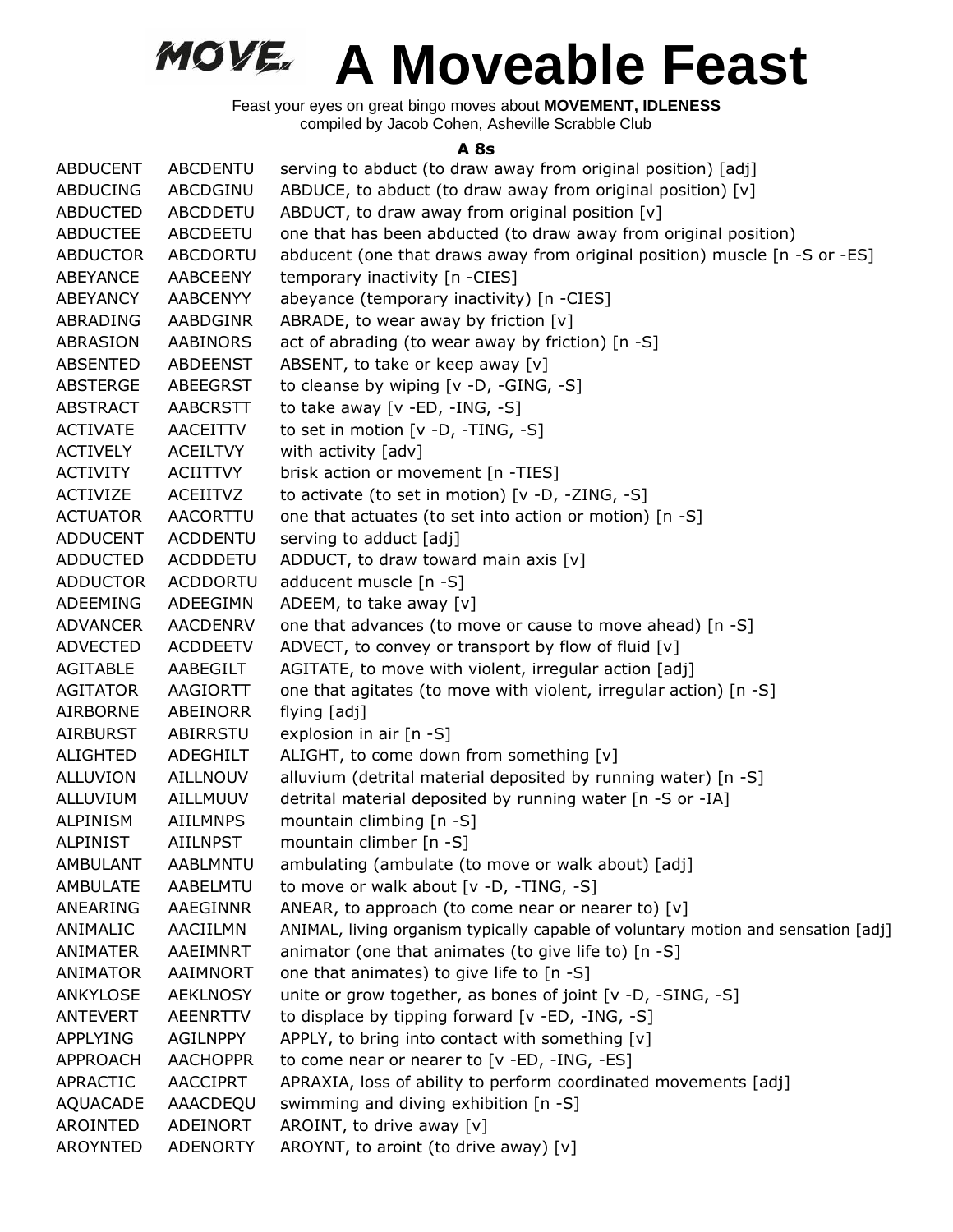| ARRANGER        | <b>AAEGNRRR</b> | one that arranges (to put in definite or proper order) [n -S]                                          |
|-----------------|-----------------|--------------------------------------------------------------------------------------------------------|
| ARRAYING        | AAGINRRY        | ARRAY, to place in proper or desired order [v]                                                         |
| <b>ARTERIES</b> | <b>AEEIRRST</b> | ARTERY, vessel that carries blood away from heart [n]                                                  |
| <b>ASCENDED</b> | <b>ACDDEENS</b> | ASCEND, to go or move upward [v]                                                                       |
| <b>ASCENDER</b> | <b>ACDEENRS</b> | one that ascends (to go or move upward) [n -S]                                                         |
| ASSAILED        | <b>AADEILSS</b> | ASSAIL, to attack (to set upon violently)                                                              |
| <b>ASSAILER</b> | <b>AAEILRSS</b> | one that assails (to attack (to set upon violently)) [n -S]                                            |
| <b>ASSEMBLE</b> | <b>ABEELMSS</b> | to come or bring together [v -ED, -ING, -S]                                                            |
| <b>ASSEMBLY</b> | <b>ABELMSSY</b> | act of assembling (to come or bring together) [n -LIES]                                                |
| <b>ASTRINGE</b> | AEGINRST        | to bind or draw together [v -D, -GING, -S]                                                             |
| <b>ATREMBLE</b> | ABEELMRT        | trembling (to shake involuntarily) [adj]                                                               |
| <b>AUTOCADE</b> | AACDEOTU        | parade of automobiles [n -S]                                                                           |
| <b>AUTOLOAD</b> | <b>AADLOOTU</b> | self-loading [adj]                                                                                     |
| <b>AVERTING</b> | <b>AEGINRTV</b> | AVERT, to turn away [v]                                                                                |
| AVIATING        | AAGIINTV        | AVIATE, to fly aircraft [v]                                                                            |
| <b>AVIATION</b> | AAIINOTV        | act of aviating (to fly aircraft) [n -S]                                                               |
| <b>AVIATRIX</b> | <b>AAIIRTVX</b> | female aviator [n - ICES, -ES]                                                                         |
| <b>AVIGATOR</b> | AAGIORTV        | one that navigates aircraft [n -S]                                                                     |
| <b>AVIONICS</b> | ACIINOSV        | science of electronics applied to aviation [n AVIONICS]                                                |
| <b>AVOIDING</b> | ADGIINOV        | AVOID, to keep away from $[v]$                                                                         |
| <b>AVULSING</b> | <b>AGILNSUV</b> | AVULSE, to tear off forcibly [v]                                                                       |
| <b>AVULSION</b> | AILNOSUV        | act of avulsing (to tear off forcibly) [n -S]                                                          |
| AXIALITY        | AAIILTXY        | state of being axial (pertaining to or forming axis (straight line upon which body rotates)) [n -TIES] |
| <b>AXLETREE</b> | <b>AEEELRTX</b> | type of axle (shaft upon which wheel revolves) [n -S]                                                  |
|                 |                 | <b>B</b> 8s                                                                                            |
| <b>BACKBEND</b> | <b>ABBCDEKN</b> | acrobatic feat [n -S]                                                                                  |
| <b>BACKCAST</b> | AABCCKST        | backward movement in casting fishing line [n -S]                                                       |
| <b>BACKCOMB</b> | ABBCCKMO        | to comb hair from ends to scalp [v -ED, -ING, -S]                                                      |
| <b>BACKDOWN</b> | <b>ABCDKNOW</b> | act of backing down [n -S]                                                                             |
| <b>BACKFILL</b> | <b>ABCFIKLL</b> | to refill (to fill again) [v -ED, -ING, -S]                                                            |
| <b>BACKFLIP</b> | <b>ABCFIKLP</b> | to perform backward somersault [v -PPED, -PPING, -S]                                                   |
| <b>BACKFLOW</b> | <b>ABCFKLOW</b> | flowing back toward source [n -S]                                                                      |
| <b>BACKHAND</b> | <b>AABCDHKN</b> | to strike with back of hand [v -ED, -ING, -S]                                                          |
| <b>BACKHAUL</b> | AABCHKLU        | to return after delivering load [v -ED, -ING, -S]                                                      |
| <b>BACKLASH</b> | <b>AABCHKLS</b> | to cause reaction $[v - ED, -ING, -S]$                                                                 |
| <b>BACKPACK</b> | AABCCKKP        | to hike with pack on one's back [v -ED, -ING, -S]                                                      |
| <b>BACKSLID</b> | <b>ABCDIKLS</b> | BACKSLIDE, to revert to sin [v]                                                                        |
| <b>BACKSPIN</b> | <b>ABCIKNPS</b> | backward rotation [n -S]                                                                               |
| <b>BACKWASH</b> | <b>AABCHKSW</b> | to spray water backward [v -ED, -ING, -ES]                                                             |
| <b>BACKWIND</b> | ABCDIKNW        | to deflect airflow into back of sail [v -ED, -ING, -S]                                                 |
| <b>BALLCOCK</b> | <b>ABCCKLLO</b> | type of valve (device for controlling flow of liquid or gas) [n -S]                                    |
| <b>BALLETIC</b> | ABCELLIT        | BALLET, classical dance form [adj]                                                                     |
| <b>BALLONNE</b> | ABELLNNO        | ballet jump [n -S]                                                                                     |
| <b>BALLROOM</b> | ABLLMOOR        | large room for dancing [n -S]                                                                          |
| <b>BANDYING</b> | ABDGINNY        | BANDY, to throw to and fro $[v]$                                                                       |
| <b>BANISHED</b> | ABDEHINS        | BANISH to expel [v]                                                                                    |
| <b>BANISHER</b> | ABEHINRS        | one that banishes (to expel) [n -S]                                                                    |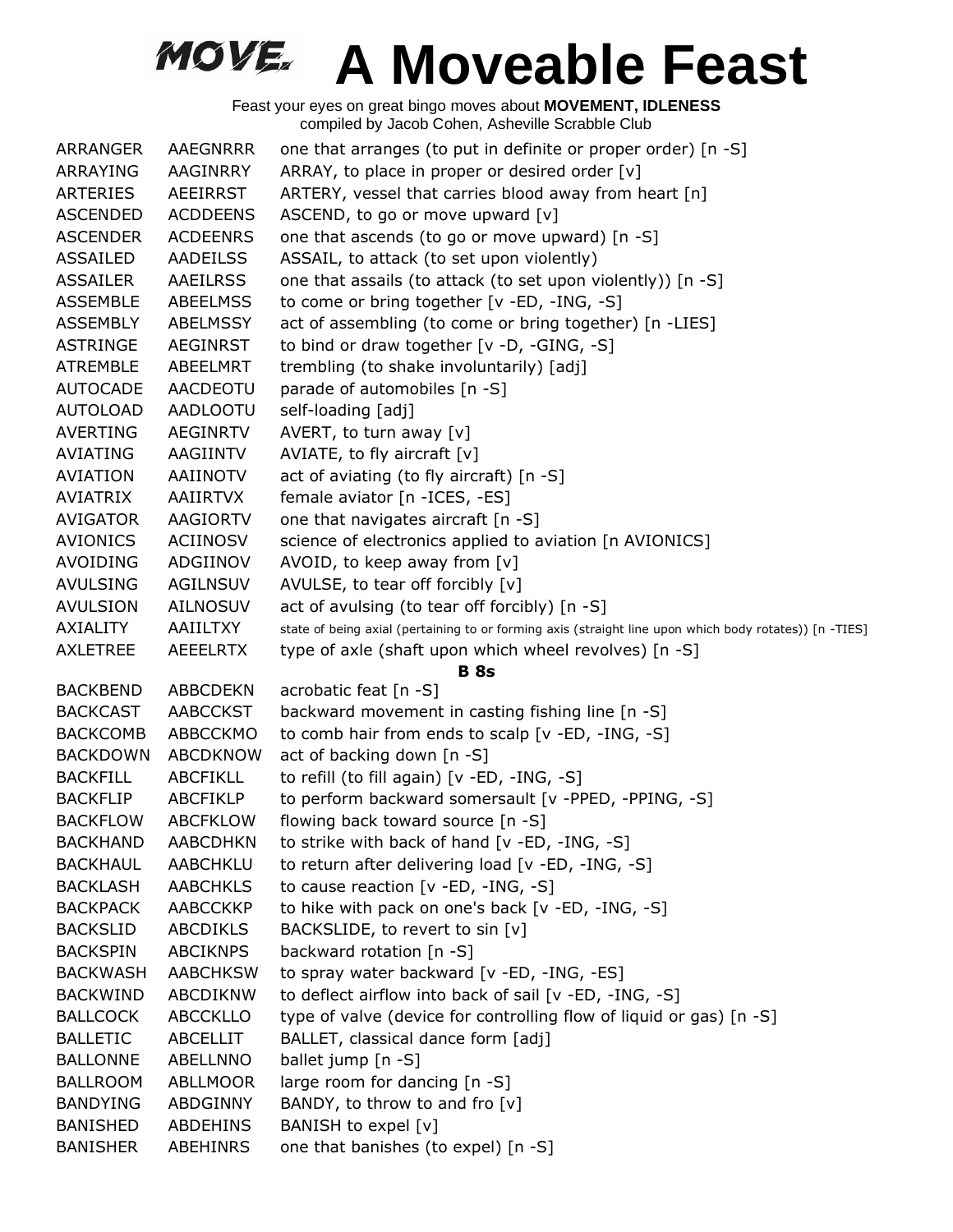| <b>BANISHES</b> | <b>ABEHINSS</b> | BANISH, to expel [v]                                                                              |
|-----------------|-----------------|---------------------------------------------------------------------------------------------------|
| <b>BARGELLO</b> | ABEGLLOR        | needlepoint stitch that makes zigzag pattern [n -S]                                               |
| <b>BARRELED</b> | <b>ABDEELRR</b> | BARREL, to move fast [v]                                                                          |
| <b>BATTERIE</b> | ABEEIRTT        | ballet movement [n -S]                                                                            |
| <b>BAULKING</b> | ABGIKLNU        | BAULK, to balk (to stop short and refuse to proceed) [v]                                          |
| <b>BAYADEER</b> | AABDEERY        | bayadere (dancing girl) [n -S]                                                                    |
| <b>BAYADERE</b> | AABDEERY        | dancing girl [n -S]                                                                               |
| <b>BEACHING</b> | ABCEGHIN        | BEACH, to drive ashore [v]                                                                        |
| <b>BEATABLE</b> | AABBEELT        | BEAT, to strike repeatedly [adj]                                                                  |
| <b>BECALMED</b> | ABCDEELM        | BECALM, to make calm (free from agitation) [v]                                                    |
| <b>BECKONED</b> | <b>BCDEEKNO</b> | BECKON, to signal by sign or gesture [v]                                                          |
| <b>BECKONER</b> | <b>BCEEKNOR</b> | one that beckons (to signal by sign or gesture) [n -S]                                            |
| <b>BEGIRDED</b> | <b>BDDEEGIR</b> | BEGIRD, to surround (to extend completely around) [v]                                             |
| <b>BEGIRDLE</b> | <b>BDEEGILR</b> | to surround (to extend completely around) [v -D, -LING, -S]                                       |
| <b>BELEAPED</b> | ABDEEELP        | BELEAP, to leap upon [v]                                                                          |
| <b>BELLPULL</b> | <b>BELLLLPU</b> | cord pulled to ring bell [n -S]                                                                   |
| <b>BELLYING</b> | <b>BEGILLNY</b> | BELLY, to swell out [v]                                                                           |
| <b>BENDABLE</b> | <b>ABBDEELN</b> | BEND, to curve (to deviate from straightness) [adj]                                               |
| <b>BENDIEST</b> | <b>BDEEINST</b> | BENDY, flexible (capable of being bent) [adj]                                                     |
| <b>BESETTER</b> | <b>BEEERSTT</b> | one that besets (to assail (to attack)) [n -S]                                                    |
| <b>BESIEGER</b> | <b>BEEEGIRS</b> | one that besieges (to surround (to extend completely around)) [n -S]                              |
| <b>BESTRIDE</b> | <b>BDEEIRST</b> | to straddle (to sit, stand, or walk with legs wide apart) [v -STRODE or -STRID, -DDEN, -DING, -S] |
| <b>BETAKING</b> | ABEGIKNT        | BETAKE, to cause to go [v]                                                                        |
| <b>BETATRON</b> | <b>ABENORTT</b> | electron accelerator [n -S]                                                                       |
| <b>BEVATRON</b> | <b>ABENORTV</b> | proton accelerator [n -S]                                                                         |
| <b>BIGNONIA</b> | ABGIINNO        | climbing plant [n -S]                                                                             |
| <b>BILGIEST</b> | <b>BEGIILST</b> | BILGY, smelling like seepage [adj]                                                                |
| <b>BIRCHING</b> | <b>BCGHIINR</b> | BIRCH, to whip (to strike with whip (instrument for administering corporal punishment)) [v]       |
| <b>BLASTING</b> | ABGILNST        | act of one that blasts [n -S] / BLAST, to use explosive [v]                                       |
| <b>BLASTOFF</b> | <b>ABFFLOST</b> | launching of rocket [n -S]                                                                        |
| <b>BLENCHED</b> | <b>BCDEEHLN</b> | BLENCH, to flinch (to shrink back involuntarily) [v]                                              |
| <b>BLENCHER</b> | <b>BCEEHLNR</b> | one that blenches (to flinch (to shrink back involuntarily)) [n -S]                               |
| <b>BLENCHES</b> | <b>BCEEHLNS</b> | BLENCH, to flinch (to shrink back involuntarily) [v]                                              |
| <b>BLINKARD</b> | ABDIKLNR        | one who habitually blinks (to open and shut eyes) [n -S]                                          |
| <b>BLINKING</b> | <b>BGIIKLNN</b> | BLINK, to open shut eyes [v]                                                                      |
| <b>BLOCKADE</b> | <b>ABCDEKLO</b> | to block [n -S]                                                                                   |
| <b>BLOCKAGE</b> | <b>ABCEGKLO</b> | act of blocking [n -S]                                                                            |
| <b>BLOCKING</b> | <b>BCGIKLNO</b> | BLOCK, to obstruct [v]                                                                            |
| <b>BLOWBACK</b> | <b>ABBCKLOW</b> | escape of gases [n -S]                                                                            |
| <b>BLOWDOWN</b> | <b>BDLNOOWW</b> | tree blown down by wind [n -S]                                                                    |
| <b>BLOWHOLE</b> | <b>BEHLLOOW</b> | air or gas vent [n -S]                                                                            |
| <b>BLOWIEST</b> | <b>BEILOSTW</b> | BLOWY, windy [adj]                                                                                |
| <b>BLOWPIPE</b> | <b>BEILOPPW</b> | blowgun [n -S]                                                                                    |
| <b>BLOWTUBE</b> | <b>BBELOTUW</b> | blowgun [n -S]                                                                                    |
| <b>BLUDGEON</b> | <b>BDEGLNOU</b> | to hit with club [v -ED, -ING, -S]                                                                |
| <b>BOBBLING</b> | <b>BBBGILNO</b> | BOBBLE, to fumble (to handle clumsily) [v]                                                        |
| <b>BOLTHOLE</b> | <b>BEHLLOOT</b> | place or way of escape [n -S]                                                                     |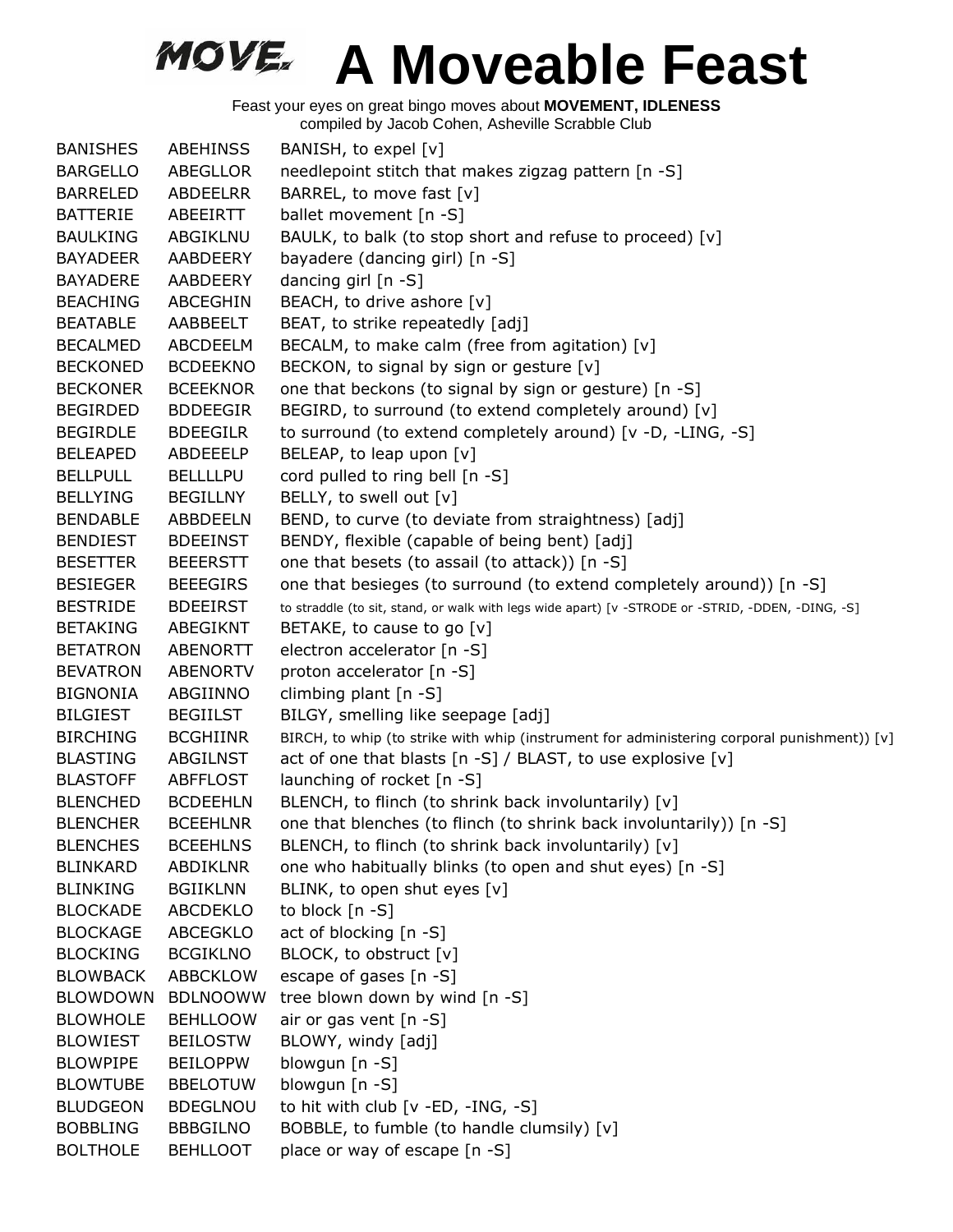| <b>BOMBABLE</b> | ABBBELMO        | BOMB, to attack with bombs (explosive projectiles) [adj]                                    |
|-----------------|-----------------|---------------------------------------------------------------------------------------------|
| <b>BOOGALOO</b> | ABGLOOOO        | to dance to rock music [v -ED, -ING, -S]                                                    |
| <b>BOOGEYED</b> | <b>BDEEGOOY</b> | BOOGEY, to boogie (to dance to rock music) [v]                                              |
| <b>BOOGYING</b> | <b>BGGINOOY</b> | BOOGY, to boogie (to dance to rock music) [v]                                               |
| <b>BOUNCIER</b> | <b>BCEINORU</b> | BOUNCY, tending to bounce [adj]                                                             |
| <b>BOUNCILY</b> | <b>BCILNOUY</b> | BOUNCY, tending to bounce [adv]                                                             |
| <b>BOUNCING</b> | <b>BCGINNOU</b> | BOUNCE, to spring back [v]                                                                  |
| <b>BOUNDING</b> | <b>BDGINNOU</b> | BOUND, to leap (to spring off ground) [v]                                                   |
| <b>BOWINGLY</b> | <b>BGILNOWY</b> | in bowing (to bend forward) manner [adv]                                                    |
| <b>BRAILING</b> | ABGIILNR        | BRAIL, to haul in sail [v]                                                                  |
| <b>BRAKEAGE</b> | <b>AABEEGKR</b> | act of braking (to slow down or stop) [n -S]                                                |
| <b>BREAKOUT</b> | ABEKORTU        | escape [n -S]                                                                               |
| <b>BREEZING</b> | <b>BEEGINRZ</b> | BREEZE, to move swiftly [v]                                                                 |
| <b>BRIDLING</b> | <b>BDGIILNR</b> | BRIDLE, to control with restraint $[v]$                                                     |
| <b>BRIONIES</b> | <b>BEIINORS</b> | BRIONY, bryony (a climbing plant) [n]                                                       |
| <b>BRISANCE</b> | <b>ABCEINRS</b> | shattering effect of explosive [n -S]                                                       |
| <b>BRUSHING</b> | <b>BGHINRSU</b> | BRUSH, to touch lightly [v]                                                                 |
| <b>BRYONIES</b> | <b>BEINORSY</b> | BRYONY, climbing plant [n]                                                                  |
| <b>BUCKETED</b> | <b>BCDEEKTU</b> | BUCKET, to hurry (to move swiftly) [v]                                                      |
| <b>BUCKLING</b> | <b>BCGIKLNU</b> | BUCKLE, to bend under pressure [v]                                                          |
| <b>BUFFETED</b> | <b>BDEEFFTU</b> | BUFFET, to hit sharply [v]                                                                  |
| <b>BUFFETER</b> | <b>BEEFFRTU</b> | one that buffets (to hit sharply) [n -S]                                                    |
| <b>BUILDOUT</b> | <b>BDILOTUU</b> | work needed to expand system [n -S]                                                         |
| <b>BULLETED</b> | <b>BDEELLTU</b> | BULLET, to move swiftly [v]                                                                 |
| <b>BULLWHIP</b> | <b>BHILLPUW</b> | to strike with long whip [v -PPED, -PPING, -S]                                              |
| <b>BUMBLING</b> | <b>BBGILMNU</b> | BUMBLE, to bungle (to work, make, or do clumsily) [v]                                       |
| <b>BUNGLING</b> | <b>BGGILNNU</b> | BUNGLE, to work, make, or do clumsily [v]                                                   |
| <b>BURROWED</b> | <b>BDEORRUW</b> | BURROW, to dig hole or tunnel in ground [v]                                                 |
| <b>BURROWER</b> | <b>BEORRRUW</b> | one that burrows (to dig hole or tunnel in ground) [n -S]                                   |
| <b>BUSTLING</b> | <b>BGILNSTU</b> | BUSTLE, to move energetically [v]                                                           |
| <b>BYPASSED</b> | <b>ABDEPSSY</b> | BYPASS, to avoid by going around [v]                                                        |
| <b>BYPASSES</b> | <b>ABEPSSSY</b> | BYPASS, to avoid by going around [v]                                                        |
|                 |                 | C <sub>8s</sub>                                                                             |
| <b>CACHUCHA</b> | AACCCHHU        | Spanish dance [n -S]                                                                        |
| <b>CAKEWALK</b> | <b>AACEKKLW</b> | to step stylishly [v -ED, -ING, -S]                                                         |
| <b>CALLBACK</b> | AABCCKLL        | recall of defective product [n -S]                                                          |
| <b>CALMNESS</b> | <b>ACELMNSS</b> | state of being calm (free from agitation) [n -ES]                                           |
| <b>CAMPHENE</b> | <b>ACEEHMNP</b> | camphine (explosive liquid) [n -S]                                                          |
| <b>CAMPHINE</b> | ACEHIMNP        | explosive liquid [n -S]                                                                     |
| CANOEING        | ACEGINNO        | action or sport of paddling canoe [n -S] / CANOE, to paddle canoe (light, slender boat) [v] |
| <b>CANTERED</b> | <b>ACDEENRT</b> | CANTER, to ride horse at moderate pace [v]                                                  |
| <b>CAPERING</b> | <b>ACEGINPR</b> | CAPER, to frolic (to play and run about merrily) [v]                                        |
| CAPOEIRA        | AACEIOPR        | Brazilian dance [n -S]                                                                      |
| CAPRIOLE        | <b>ACEILOPR</b> | to leap (to spring off ground) [v -D, -LING, -S]                                            |
| CARACOLE        | <b>AACCELOR</b> | to perform half turn on horse [v -D, -LING, -S]                                             |
| CAREENED        | <b>ACDEEENR</b> | CAREEN, to lurch while moving [v]                                                           |
| <b>CAREENER</b> | <b>ACEEENRR</b> | one that careens (to lurch while moving) [n -S]                                             |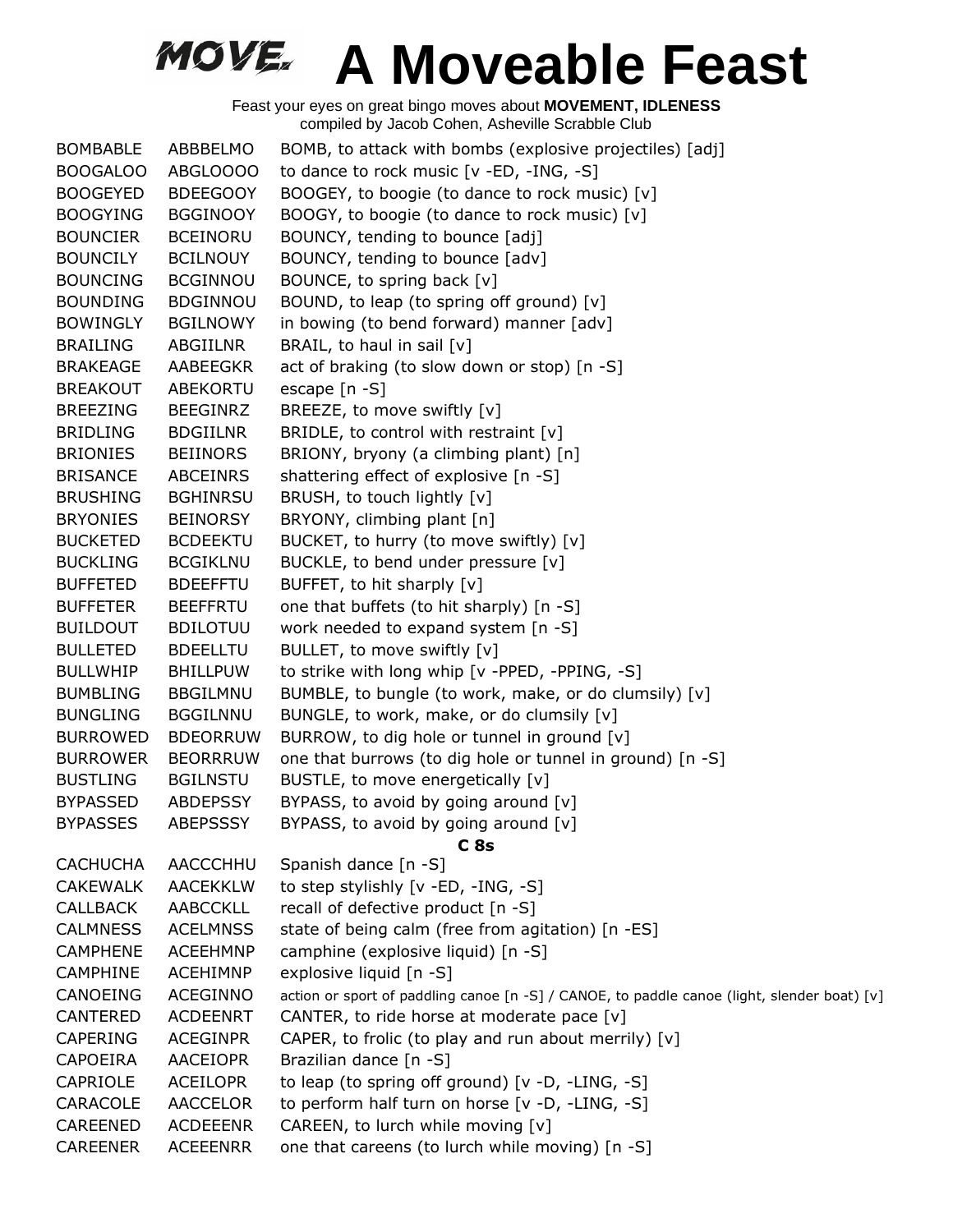| CAREERED        | <b>ACDEEERR</b> | CAREER, to go at full speed $[v]$                                                             |
|-----------------|-----------------|-----------------------------------------------------------------------------------------------|
| <b>CAREERER</b> | ACEEERRR        | one that careers (to go at full speed) [n -S]                                                 |
| CAROMING        | <b>ACGIMNOR</b> | CAROM, to collide with rebound [v]                                                            |
| CARROMED        | <b>ACDEMMOR</b> | CARROM, to carom (to collide with rebound [v]                                                 |
| <b>CARRYING</b> | <b>ACGINRRY</b> | CARRY, to convey from one place to another [v]                                                |
| <b>CARTABLE</b> | AABCELRT        | CART, to convey in cart (two-wheeled vehicle) [adj]                                           |
| <b>CASTABLE</b> | AABCELST        | CAST, to throw with force [adj]                                                               |
| <b>CASTAWAY</b> | <b>AAACSTWY</b> | outcast (one that is cast out) [n -S]                                                         |
| CASTLING        | <b>ACGILNST</b> | CASTLE, to make certain move in chess $[v]$                                                   |
| <b>CATAPULT</b> | <b>AACLPTTU</b> | to hurl through air [v -ED, -ING, -S]                                                         |
| <b>CAVORTED</b> | <b>ACDEORTV</b> | CAVORT, to frolic (to play and run about merrily) [v]                                         |
| <b>CAVORTER</b> | <b>ACEORRTV</b> | one that cavorts (to frolic (to play and run about merrily)) [n -S]                           |
| <b>CELERITY</b> | <b>CEEILRTY</b> | swiftness (quality of being swift (moving with great rate of motion)) [n -TIES]               |
| <b>CENTRING</b> | <b>CEGINNRT</b> | CENTRE, to center (to place at center (midpoint)) [v]                                         |
| <b>CERNUOUS</b> | <b>CENORSUU</b> | drooping or nodding [adj]                                                                     |
| <b>CHACONNE</b> | <b>ACCEHNNO</b> | ancient dance [n -S]                                                                          |
| <b>CHANGEUP</b> | <b>ACEGHNPU</b> | slow pitch thrown like fastball [n -S]                                                        |
| <b>CHEDDITE</b> | <b>CDDEEHIT</b> | chedite (explosive) [n -S]                                                                    |
| <b>CHEESING</b> | <b>CEEGHINS</b> | CHEESE, to stop (to discontinue progress or motion of) [v]                                    |
| <b>CHEVYING</b> | <b>CEGHINVY</b> | CHEVY, to chase about [v]                                                                     |
| <b>CHIVVIED</b> | <b>CDEHIIVV</b> | CHIVVY, to chevy (to chase about) [v]                                                         |
| <b>CHIVVIES</b> | <b>CEHIISVV</b> | CHIVVY, to chevy (to chase about) [v]                                                         |
| <b>CHIVYING</b> | <b>CGHIINVY</b> | CHIVY, to chevy (to chase about) [v]                                                          |
| <b>CHOPPIER</b> | <b>CEHIOPPR</b> | CHOPPY, full of short, rough waves [adj]                                                      |
| <b>CHOPPILY</b> | <b>CHILOPPY</b> | CHOPPY, full of short, rough waves [adv]                                                      |
| <b>CHRISTIE</b> | <b>CEHIIRST</b> | christy (skiing turn) [n -S]                                                                  |
| <b>CHUCKING</b> | <b>CCGHIKNU</b> | CHUCK, to throw (to propel through air with movement of arm) [v]                              |
| <b>CHUFFING</b> | <b>CFFGHINU</b> | CHUFF, to chug (to move with dull explosive sound) [v]                                        |
| <b>CHUGGING</b> | <b>CGGGHINU</b> | CHUG, to move with dull explosive sound [v]                                                   |
| <b>CHUNKING</b> | <b>CGHIKNNU</b> | CHUNK, to make dull explosive sound [v]                                                       |
| <b>CHURNING</b> | <b>CGHINNRU</b> | CHURN, to stir briskly in order to make butter [v]                                            |
| <b>CINCHING</b> | <b>CCGHIINN</b> | CINCH, to girth (to encircle (to form circle around)) [v]                                     |
| <b>CINEASTE</b> | <b>ACEEINST</b> | cineast (devotee of motion pictures) [n -S]                                                   |
| <b>CIRCLING</b> | <b>CCGIILNR</b> | CIRCLE, to move or revolve around [v]                                                         |
| <b>CLAPPING</b> | <b>ACGILNPP</b> | CLAP, to strike one palm against other [v]                                                    |
| <b>CLATTERY</b> | <b>ACELRTTY</b> | having rattling noise [adj]                                                                   |
| <b>CLIMBING</b> | <b>BCGIILMN</b> | sport or activity of ascending mountains [n -S] / CLIMB, to ascend (to go or move upward) [v] |
| <b>CLOCHARD</b> | <b>ACCDHLOR</b> | vagrant (wanderer with no apparent means of support) [n -S]                                   |
| <b>CLOGGING</b> | CGGGILNO        | act of dancing while wearing shoes with thick                                                 |
| <b>CLOMPING</b> | <b>CGILMNOP</b> | CLOMP, to walk heavily and clumsily $[v]$                                                     |
| <b>CLONUSES</b> | <b>CELNOSSU</b> | CLONUS, form of muscular spasm [n]                                                            |
| <b>CLOPPING</b> | <b>CGILNOPP</b> | CLOP, to make sound of hoof striking pavement [v]                                             |
| <b>CLOSABLE</b> | <b>ABCELLOS</b> | CLOSE, to block against entry or passage [adj]                                                |
| <b>CLOURING</b> | CGILNORU        | CLOUR, to knock or bump [v]                                                                   |
| <b>CLUBHAUL</b> | ABCHLLUU        | to put vessel about [v -ED, -ING, -S]                                                         |
| <b>CLUMSIER</b> | <b>CEILMRSU</b> | CLUMSY, awkward [adj]                                                                         |
| <b>CLUNKING</b> | <b>CGIKLNNU</b> | CLUNK, to thump (to strike so as to make dull, heavy sound) [v]                               |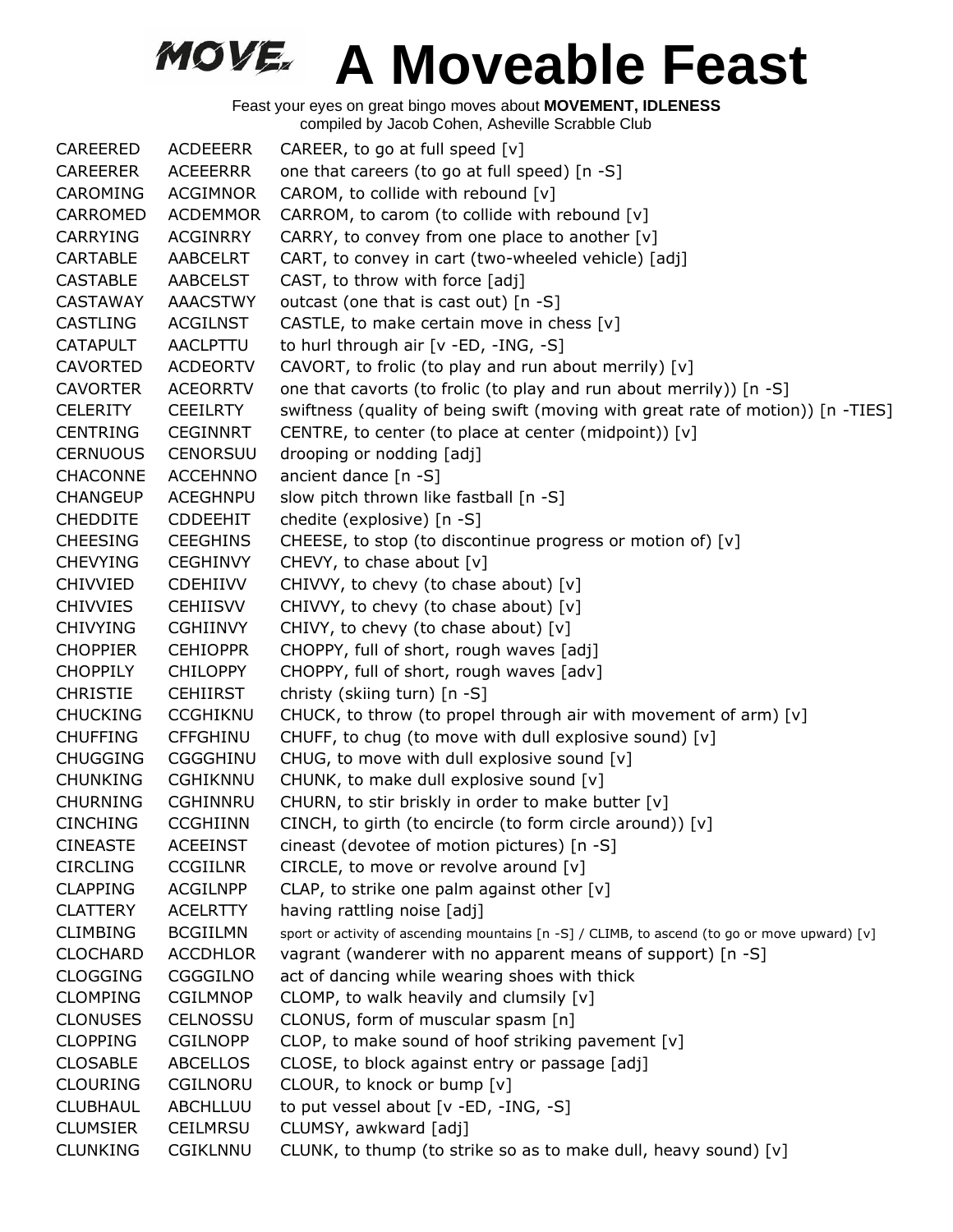Feast your eyes on great bingo moves about **MOVEMENT, IDLENESS** compiled by Jacob Cohen, Asheville Scrabble Club

COASTING ACGINOST COAST, to slide down hill [v] COCKBILL BCCIKLLO to raise yardarm on ship [v -ED, -ING, -S] COLLIDER CDEILLOR type of particle accelerator [n -S] COLONIES CEILNOOS COLONY, group of emigrants living in new land [n] COLONIST CILNOOST one who settles colony (group of emigrants living in new land) [n -S] CONGAING ACGGINNO CONGA, to perform conga (Latin-American dance) [v] CONJUNTO CJNNOOTU style of dance music along Mexican border [n -S] CONVEYED CDEENOVY CONVEY, to transport [v] CONVEYER CEENORVY one that conveys (to transport) [n -S] CONVEYOR CENOORVY conveyer (one that conveys (to transport)) [n -S] CONVOKER CEKNOORV one that convokes (to cause to assemble) [n -S] CONVOLVE CELNOOVV to roll together [v -D, -VING, -S] CONVOYED CDENOOVY CONVOY, to escort [v] CONVULSE CELNOSUV to shake violently [v -D, -SING, -S] CORDONED CDDENOOR CORDON, to form barrier around [v] CORNERED CDEENORR CORNER, to gain control of [v] CORYPHEE AEEHOPRY ballet dancer [n -S] COTILLON CILLNOOT ballroom dance [n -S] COUPLING CGILNOPU COUPLE, to unite in pairs [v] COURANTE ACENORTU old, lively dance [n -S] COURANTO ACNOORTU courante (old, lively dance) [n -S or -ES] COURTESY CEORSTUY to curtsy (to bow politely) [v -SIED, -ING, -SIES] COWERING CEGINORW COWER, to cringe (shrink in fear) [v] CRAGSMAN AACGMNRS one who climbs crags (large jagged rock) [n -MEN] CRAMPOON ACMNOOPR crampon (device for raising heavy objects) [n -S] CRANCHED ACCDEHNR CRANCH, to craunch (to crunch (to chew with crackling sound)) [v] CRANCHES ACCEHNRS CRANCH, to craunch (to crunch (to chew with crackling sound)) [v] CRASHING ACGHINRS CRASH, to collide noisily [v] CRAWFISH ACFHIRSW to back out or retreat [v -ED, -ING, -ES] CRAWLING ACGILNRW CRAWL, to move with body on or near ground  $[v]$ CREEPAGE ACEEEGPR gradual movement [n -S] CREEPING CEEGINPR CREEP, to crawl (to move with body on or near ground) [v] CRINGING CGGIINNR CRINGE, to shrink in fear [v] CROOKING CGIKNOOR CROOK, to bend (to curve (to deviate from straightness)) [v] CROSSING CGINORSS CROSS, to intersect [v] CROUCHED CCDEHORU CROUCH, to stoop (to bend body forward and down)  $[v]$ CROUCHES CCEHORSU CROUCH, to stoop (to bend body forward and down)  $[v]$ CRUISING CGIINRSU act of driving around in search of fun [n -S] / CRUISE, to sail about touching at several ports [v] CRUMPING CGIMNPRU CRUMP, to crunch (to chew with crackling sound)  $[v]$ CRUSHING CGHINRSU CRUSH, to press or squeeze out of shape [v] CUMBERED BCDEEMRU CUMBER, to hinder (to impede (to obstruct progress of)) [v] CUMBERER BCEEMRRU one that cumbers (to hinder (to impede (to obstruct progress of) [n -S] CURBABLE ABBCELRU CURB, to restrain (to hold back from action) [adj] CURTSIED CDEIRSTU CURTSY, to bow politely [v] CURTSIES CEIRSSTU CURTSY, to bow politely [v] CURVETED CDEERTUV CURVET, to prance (to spring forward on hind legs) [v] CYCLICLY CCCILLYY CYCLIC, moving in complete circles [adv]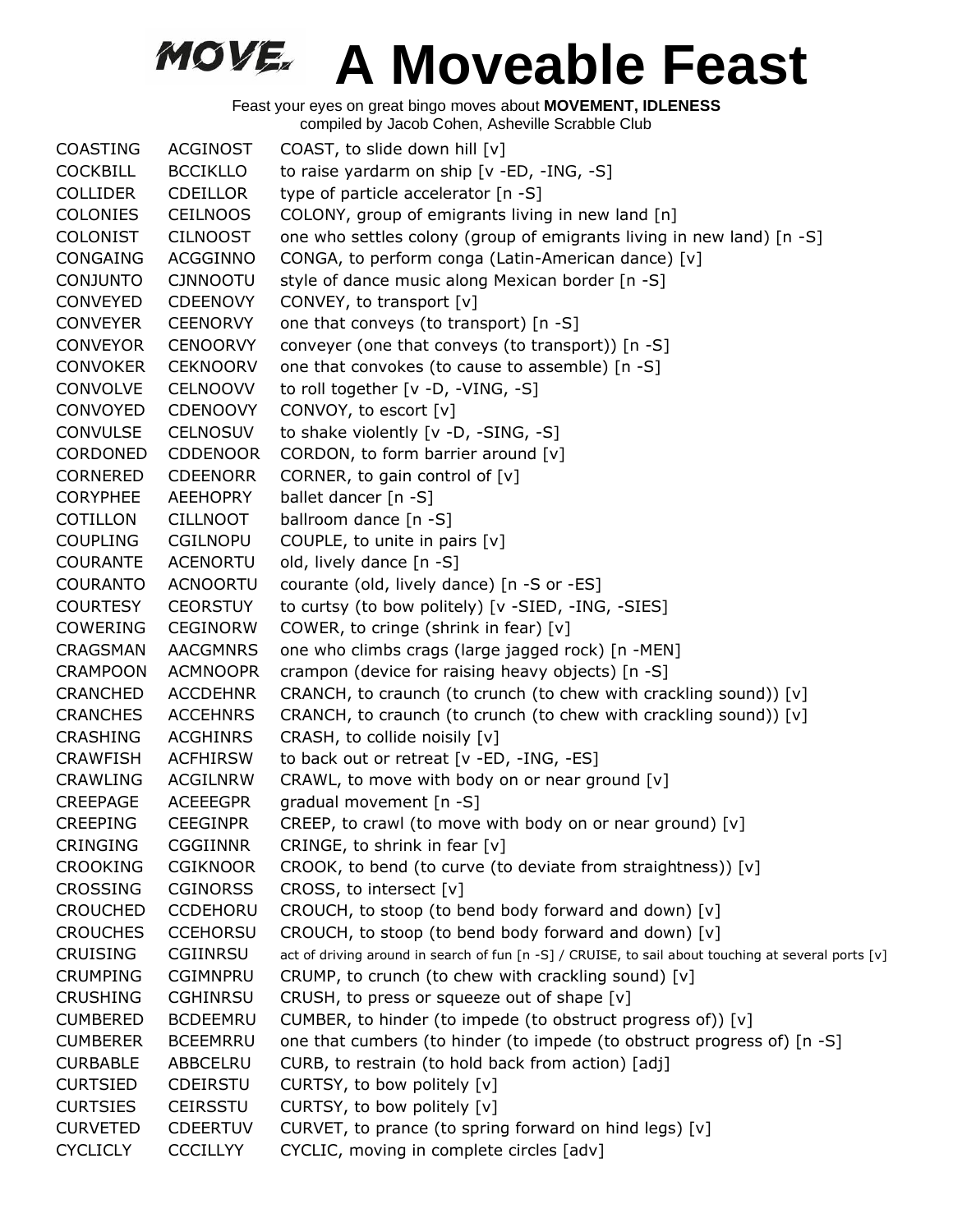Feast your eyes on great bingo moves about **MOVEMENT, IDLENESS** compiled by Jacob Cohen, Asheville Scrabble Club

CYCLOSIS CCILOSSY circulation of protoplasm within cell [n -SES] **D 8s** DACKERED ACDDEEKR DACKER, to waver (to move back and forth) [v] DAGGLING ADGGGILN DAGGLE, to drag in mud [v] DAIKERED ADDEEIKR DAIKER, to dacker (to waver (to move back and forth)) [v] DANCIEST ACDEINST DANCEY, suitable for dancing [adj] DANDERED ADDDEENR DANDER, to stroll (to walk in leisurely manner) [v] DANSEUSE ADEENSSU female ballet dancer [n -S] DARTLING ADGILNRT DARTLE, to dart repeatedly [v] DEASHING ADEGHINS DEASH, to remove ashes from [v] DECAMPED ACDDEEMP DECAMP, to depart from camping ground [v] DECANTED CDDEEENT to put out of center [v -ED, -ING, -S] DECANTS ACDENST DECANT, to pour from one container into another  $[v]$ DECENTRE CDEEENRT to decenter (to put out of center) [v -D, -RING, -S] DEIGNING DEGGIINN DEIGN, to lower oneself to do [v] DEMIVOLT DEILMOTV half turn made by horse [n -S] DEPARTED ADDEEPRT DEPART, to go away [v] DEPARTEE ADEEEPRT one that departs (to go away) [n -S] DEPORTED DDEEOPRT DEPORT, to expel from country [v] DEPORTEE DEEEOPRT one that is deported (to expel from country) [n -S] DEPORTER DEEOPRRT one that deports (to expel from country) [n -S] DEPRIVAL ADEILPRV act of depriving (to take something away from) [n -S] DEPRIVER DEEIPRRV one that deprives (to take something away from) [n -S] DERACINE ACDEEINR displaced person [n -S] DERAILED ADDEEILR DERAIL, to run off rails of track [v] DEROGATE ADEEGORT to detract (to take away) [v -D, -TING, -S] DERRISES DEEIRRSS DERRIS, climbing plant [n] DESISTED DDEEISST DESIST, to cease doing something [v] DESORBED BDDEEORS DESORB, to remove by reverse of absorption [v] DESORBER BDEEORRS one that desorbs (to remove by reverse absorption) [n -S] DESPATCH ACDEHPST to send off with speed [v -ED, -ING, -S] DETACHED ACDDEEHT DETACH, to unfasten and separate [v] DETACHER ACDEEHRT one that detaches (to unfasten and separate) [n -S] DETACHES ACDEEHST DETACH, to unfasten and separate [v] DETERRED DDEEERRT DETER, to stop from proceeding [v] DETERRER DEEERRRT one that deters (to stop from proceeding) [n -S] DETHRONE DEEHNORT to remove from throne [v -D, -NING, -S] DETONATE ADEENOTT to cause to explode [v -D, -TING, -S] DEVELING DEEGILNV DEVEL, to strike forcibly [v] DEVIATOR ADEIORTV one that deviates (to turn aside from course or norm) [n -S] DIASPORA AADIOPRS migration [n -S] DIASTOLE ADEILOST normal rhythmical dilation of heart [n -S] DIATREME ADEEIMRT volcanic vent produced by gaseous explosions [n -S] DIBBUKIM BBDIIKMU DIBBUK, dybbuk (wandering soul in Jewish folklore) [n] DIGGINGS DGGGIINS excavation site [n] DISBURSE BDEEIRSU to pay out [v -D, -SING, -S] DISCOING CDGIINOS DISCO, to dance at discotheque [v]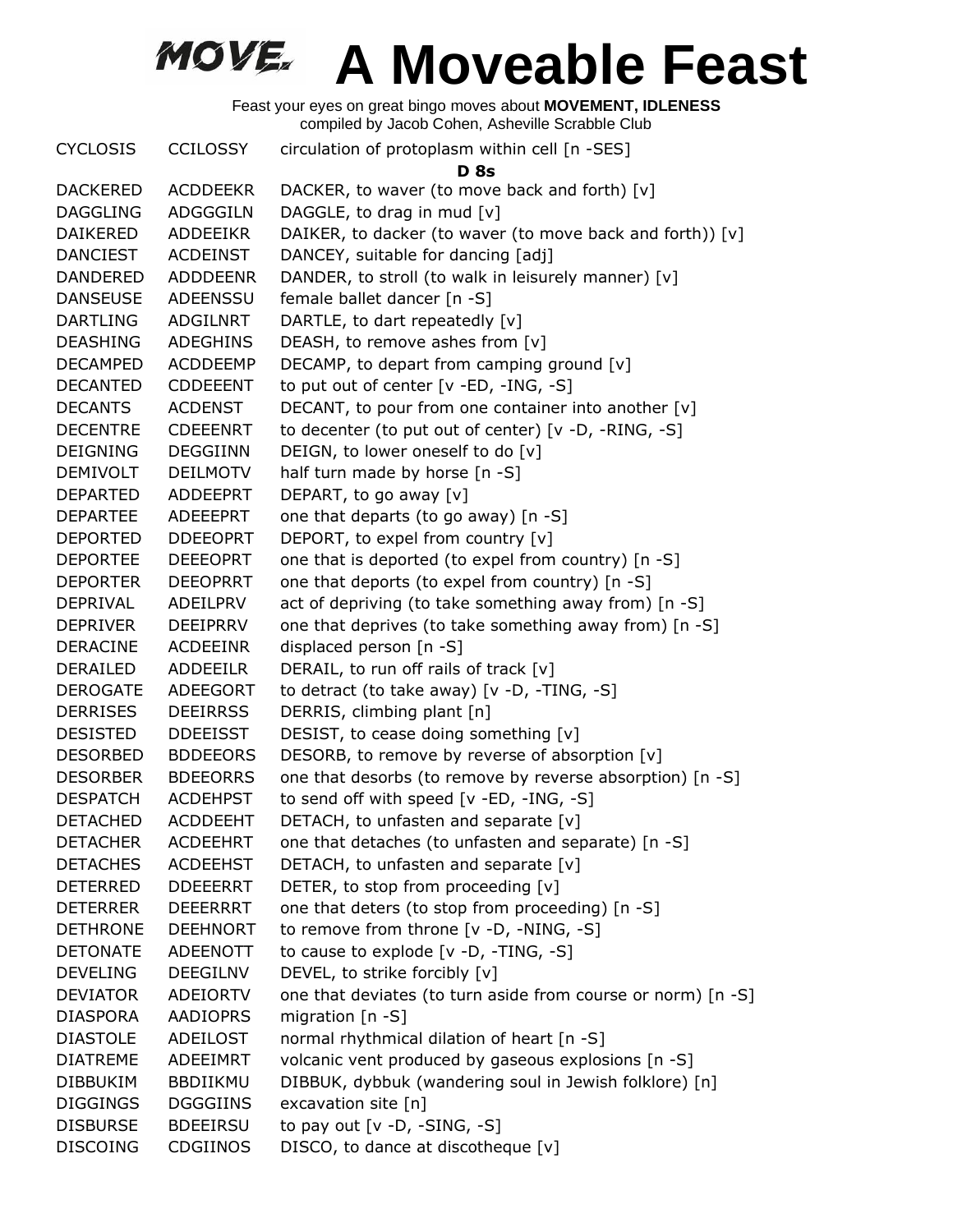| <b>DISGORGE</b> | <b>DEGGIORS</b> | to vomit (to eject contents of stomach through mouth) [v -D, -GING, -S]    |
|-----------------|-----------------|----------------------------------------------------------------------------|
| <b>DISLODGE</b> | <b>DDEGILOS</b> | to remove from firm position [v -D, -GING, -S]                             |
| <b>DISMOUNT</b> | <b>DIMNOSTU</b> | to get down from elevated position [v -ED, -ING, -S]                       |
| <b>DISPLANT</b> | <b>ADILNPST</b> | to dislodge [v -ED, -ING, -S]                                              |
| <b>DISPLODE</b> | <b>DDEILOPS</b> | to explode (to blow up) [v -D, -DING, -S]                                  |
| <b>DISROBER</b> | <b>BDEIORRS</b> | one that disrobes (to undress) [n -S]                                      |
| <b>DISSEISE</b> | <b>DEEIISSS</b> | to deprive (to take something away from) [v -D, -SING, -S]                 |
| <b>DISSEIZE</b> | <b>DEEIISSZ</b> | to disseise (to deprive (to take something away from)) [v -D, -ZING, -S]   |
| <b>DISTANCE</b> | <b>ACDEINST</b> | to leave behind [v -D, -CING, -S]                                          |
| <b>DISUSING</b> | <b>DGIINSSU</b> | DISUSE, to stop using [v]                                                  |
| <b>DIVAGATE</b> | AADEGITV        | to wander (to move about with no destination or purpose) [v -D, -TING, -S] |
| <b>DIVEBOMB</b> | <b>BBDEIMOV</b> | to drop bombs on target from diving airplane [v -ED, -ING, -S]             |
| <b>DIVERTED</b> | <b>DDEEIRTV</b> | DIVERT, to turn aside [v]                                                  |
| <b>DIVERTER</b> | <b>DEEIRRTV</b> | one that diverts (to turn aside) [n -S]                                    |
| <b>DODDERED</b> | <b>DDDDEORR</b> | DODDER, to totter (to walk unsteadily) [v]                                 |
| <b>DODDERER</b> | <b>DDDEEORR</b> | one that dodders (to totter (to walk unsteadily)) [n -S]                   |
| <b>DODGIEST</b> | <b>DDEGIOST</b> | DODGY, evasive [adj]                                                       |
| <b>DOGEARED</b> | ADDEEGOR        | DOGEAR, to turn down corner of page [v]                                    |
| <b>DOLLYING</b> | DGILLNOY        | DOLLY, to move on wheeled platform [v]                                     |
| <b>DOWNCAST</b> | <b>ACDNOSTW</b> | overthrow or ruin [n -S]                                                   |
| <b>DOWNCOME</b> | <b>CDEMNOOW</b> | downfall (sudden fall) [n -S]                                              |
| <b>DOWNFALL</b> | <b>AFDLLNOW</b> | sudden fall [n -S]                                                         |
| <b>DOWNPIPE</b> | <b>DEINOPPW</b> | pipe for draining water from roof [n -S]                                   |
| <b>DOWNSPIN</b> | <b>DINNOPSW</b> | spinning motion [n -S]                                                     |
| <b>DOWNTIME</b> | <b>DEIMNOTW</b> | time when machine or factory is inactive [n -S]                            |
| <b>DOWNTURN</b> | <b>DNNORTUW</b> | downward turn [n -S]                                                       |
| DOWNWASH        | <b>ADHNOSWW</b> | downward deflection of air [n -ES]                                         |
| <b>DOZENING</b> | <b>DEGINNOZ</b> | DOZEN, to stun (to render senseless or incapable of action) [v]            |
| <b>DRAGGIER</b> | ADEGGIRR        | DRAGGY, sluggish (displaying little movement or activity) [adj]            |
| <b>DRAGGING</b> | ADGGGINR        | DRAG, to pull along ground [v]                                             |
| <b>DRAGLINE</b> | ADEGILNR        | line used for dragging [n -S]                                              |
| <b>DRAGROPE</b> | <b>ADEGOPRR</b> | rope used for dragging [n -S]                                              |
| <b>DRAWABLE</b> | AABDELRW        | DRAW, to move by pulling [adj]                                             |
| <b>DRAWTUBE</b> | <b>ABDERTUW</b> | tube that slides within another tube [n -S]                                |
| <b>DRIBBING</b> | <b>BBDGIINR</b> | DRIB, to drip (to fall in drops) [v]                                       |
| <b>DRIFTAGE</b> | ADEFGIRT        | act of drifting (to move along in current) [n -S]                          |
| <b>DRIFTING</b> | <b>DFGIINRT</b> | DRIFT, to move along in current [v]                                        |
| <b>DRIFTNET</b> | <b>DEFINRTT</b> | large fishnet arranged to drift with tide or current [n -S]                |
| <b>DRIPPING</b> | <b>DGIINPPR</b> | DRIP, to fall in drops [v]                                                 |
| <b>DRIVABLE</b> | ABDEILRV        | DRIVE, to urge or propel forward [adj]                                     |
| <b>DROPKICK</b> | <b>CDIKKOPR</b> | type of kick in football [n -S]                                            |
| <b>DROPPING</b> | <b>DGINOPPR</b> | DROP, to fall in drops (globules) [v]                                      |
| <b>DROPSHOT</b> | <b>DHOOPRST</b> | type of shot in tennis [n -S]                                              |
| <b>DUATHLON</b> | ADHLNOTU        | long-distance race involving running and bicycling [n -S]                  |
| <b>DUCKWALK</b> | <b>ACDKKLUW</b> | to walk in squatting position [v -ED, -ING, -S]                            |
| <b>DYBBUKIM</b> | <b>BBDIKMUY</b> | DYBBUK, wandering soul in Jewish folklore [n]                              |
| <b>DYNAMITE</b> | ADEIMNTY        | to blow up with powerful explosive [v -D, -TING, -S]                       |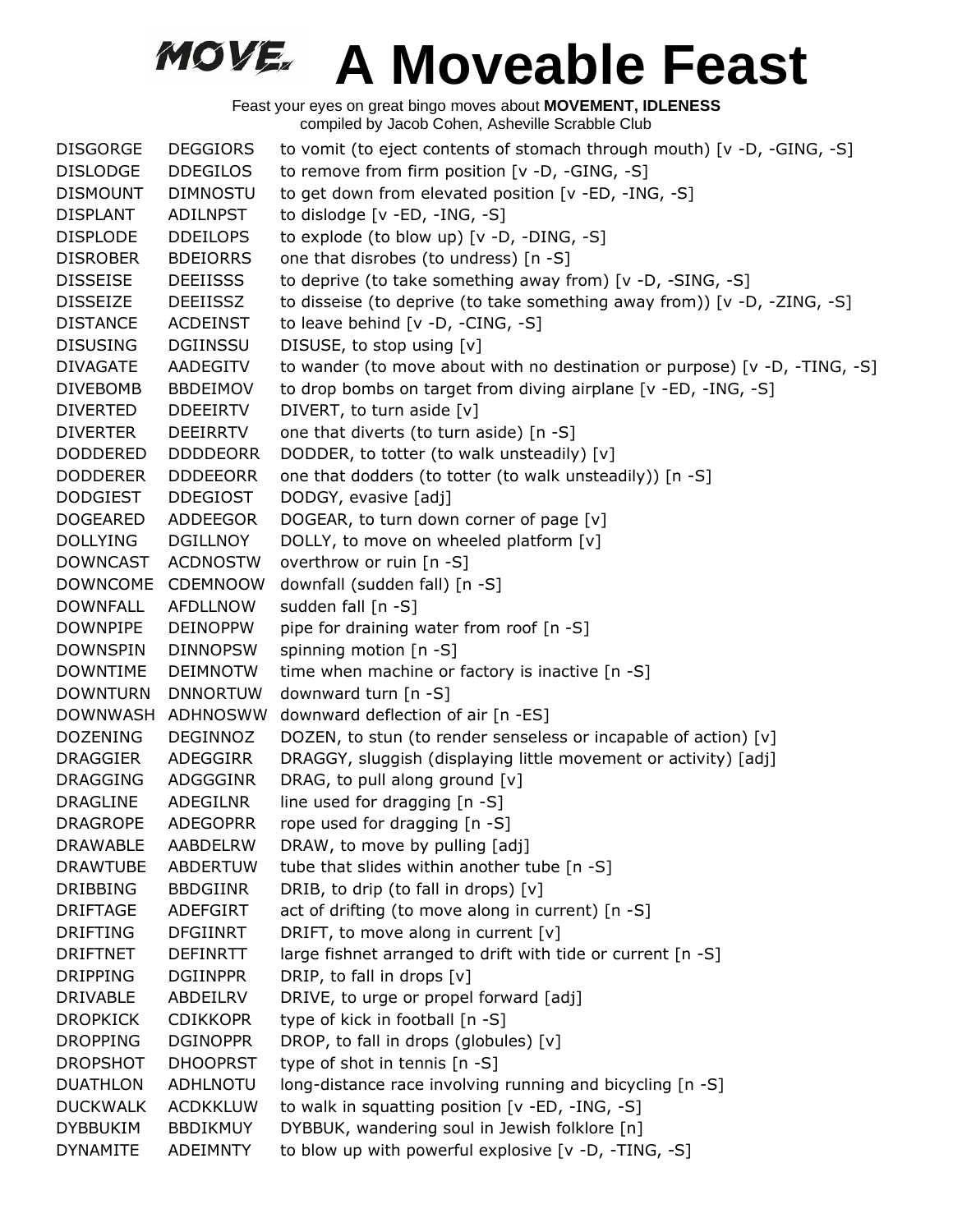Feast your eyes on great bingo moves about **MOVEMENT, IDLENESS** compiled by Jacob Cohen, Asheville Scrabble Club

#### **E 8s**

|                 |                 | E 8S                                                                              |
|-----------------|-----------------|-----------------------------------------------------------------------------------|
| <b>EARTHSET</b> | <b>AEEHRSTT</b> | setting of earth as seen from moon [n -S]                                         |
| <b>EFFLUENT</b> | <b>EEFFLNTU</b> | outflow [n -S]                                                                    |
| <b>EFFLUXES</b> | <b>EEFFLSUX</b> | EFFLUX, outflow [n]                                                               |
| <b>EFFUSING</b> | <b>EFFGINSU</b> | EFFUSE, to pour forth [v]                                                         |
| <b>EFFUSIVE</b> | <b>EEFFISUV</b> | pouring forth [adj]                                                               |
| <b>EJECTING</b> | CEEGIJNT        | EJECT, to throw out forcibly [v]                                                  |
| <b>EJECTION</b> | CEEIJNOT        | act of ejecting (to throw out forcibly) [n -S]                                    |
| <b>ELASTANE</b> | <b>AAEELNST</b> | spandex (synthetic elastic fiber) [n -S]                                          |
| <b>ELBOWING</b> | <b>BEGILNOW</b> | ELBOW, to jostle [v]                                                              |
| <b>ELEVATOR</b> | <b>AEELORTV</b> | one that elevates (to raise (to move to higher position)) [n -S]                  |
| <b>ELICITED</b> | <b>CDEEIILT</b> | ELICIT, to educe (to draw out) $[v]$                                              |
| <b>ELICITOR</b> | <b>CEIILORT</b> | one that elicits (to educe (to draw out) [n -S]                                   |
| <b>EMANATOR</b> | AAEMNORT        | one that emanates (to send forth) [n -S]                                          |
| <b>EMBIGGEN</b> | <b>BEEGGIMN</b> | to make bigger [v -ED, -ING, -S]                                                  |
| <b>EMESISES</b> | <b>EEEIMSSS</b> | EMESIS, the act of vomiting (to eject contents of stomach through mouth) [n]      |
| EMIGRANT        | <b>AEGIMNRT</b> | one that emigrates (to leave one country or region to settle in another) [n -S]   |
| <b>EMIGRATE</b> | AEEGIMRT        | to leave one country or region to settle in another [v -D, -TING, -S]             |
| <b>EMISSION</b> | <b>EIIMNOSS</b> | act of emitting (to send forth) [n -S]                                            |
| <b>EMISSIVE</b> | <b>EEIIMSSV</b> | EMISSION, act of emitting (to send forth) [adj]                                   |
| <b>EMITTING</b> | <b>EGIIMNTT</b> | EMIT, to send forth [v]                                                           |
| <b>ENCIRCLE</b> | <b>CCEEILNR</b> | to form circle around [v -D, -LING, -S]                                           |
| <b>ENCROACH</b> | <b>ACCEHNOR</b> | to advance beyond proper limits [v -ED, -ING, -ES]                                |
| <b>ENCUMBER</b> | <b>BCEEMNRU</b> | to hinder in action or movement [v -ED, -ING, -S]                                 |
| <b>ENDORSER</b> | <b>DEENORRS</b> | one that endorses (to sign back of negotiable document) [n -S]                    |
| <b>ENDORSOR</b> | <b>DENOORRS</b> | endorser (one that endorses (to sign back of negotiable document)) [n -S]         |
| <b>ENFACING</b> | <b>ACEFGINN</b> | ENFACE, to write on front of [v]                                                  |
| <b>ENGIRDED</b> | <b>DDEEGINR</b> | ENGIRD, to gird (to surround (to extend completely around)) [v]                   |
| <b>ENGIRDLE</b> | <b>DEEGILNR</b> | to engird (to gird (to surround (to extend completely around))) [v -D, -LING, -S] |
| <b>ENSKYING</b> | <b>EGIKNNSY</b> | ENSKY, to raise to skies [v]                                                      |
| <b>ENTERING</b> | <b>EEGINNRT</b> | to come or go into [v]                                                            |
| <b>EPINASTY</b> | <b>AEINPSTY</b> | downward bending of plant parts [n -TIES]                                         |
| <b>ERECTILE</b> | <b>CEEEILRT</b> | capable of being raised upright [adj]                                             |
| <b>ERRANTLY</b> | <b>AELNRRTY</b> | in wandering manner [adv]                                                         |
| <b>ERRANTRY</b> | <b>AENRRRTY</b> | state of wandering [n -RIES]                                                      |
| <b>ERUMPENT</b> | <b>EEMNPRTU</b> | bursting forth [adj]                                                              |
| <b>ERUPTING</b> | <b>EGINPRTU</b> | ERUPT, to burst forth [v]                                                         |
| <b>ERUPTION</b> | EINOPRTU        | act of erupting (to burst forth) [n -S]                                           |
| <b>ESCALADE</b> | <b>AACDEELS</b> | to enter by means of ladder [v -D, -DING, -S]                                     |
| <b>ESTOPPED</b> | <b>DEEOPPST</b> | ESTOP, to impede by estoppel [v]                                                  |
| <b>ESTRAYED</b> | <b>ADEERSTY</b> | ESTRAY, to stray (to wander from proper area or course) [v]                       |
| <b>EURYTHMY</b> | <b>EHMRTUYY</b> | harmony of movement or structure [n -MIES]                                        |
| <b>EUSTATIC</b> | ACEISTTU        | EUSTACY, worldwide change in sea level [adj]                                      |
| <b>EVADABLE</b> | AABDEELV        | EVADE (to escape or avoid by cleverness or deceit) [adj]                          |
| <b>EVADIBLE</b> | ABDEEILV        | EVADE (to escape or avoid by cleverness or deceit) [adj]                          |
| <b>EVECTION</b> | <b>CEEINOTV</b> | irregularity in moon's motion [n -S]                                              |
| <b>EVERSION</b> | EEINORSV        | act of everting (to turn outward or inside out) [n -S]                            |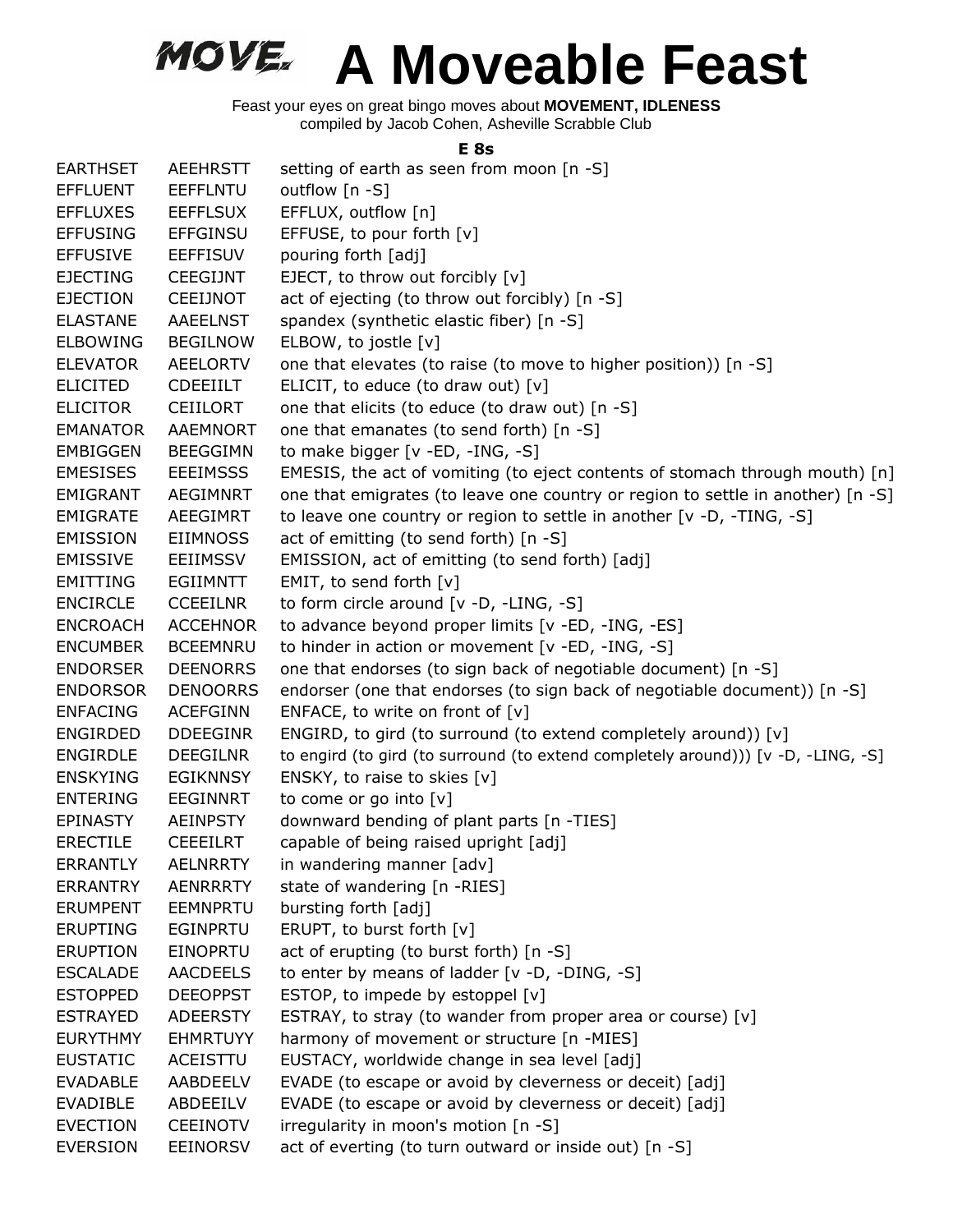| <b>EVERTING</b> | <b>EEGINRTV</b> | EVERT, to turn outward or inside out $[v]$                                                  |
|-----------------|-----------------|---------------------------------------------------------------------------------------------|
| <b>EVULSING</b> | <b>EGILNSUV</b> | EVULSE, to extract forcibly [v]                                                             |
| <b>EVULSION</b> | <b>EILNOSUV</b> | act of pulling out [n -S]                                                                   |
| <b>EXALTING</b> | <b>AEGILNTX</b> | EXALT, to raise (to move to higher position) $[v]$                                          |
| <b>EXCAVATE</b> | <b>AACEETVX</b> | to dig out $[v -D, -TING, -S]$                                                              |
| EXEQUIAL        | AEEILQUX        | EXEQUY, funeral procession [adj]                                                            |
| <b>EXEQUIES</b> | <b>EEIQSUX</b>  | EXEQUY, funeral procession [n]                                                              |
| <b>EXERTING</b> | <b>EEGINRTX</b> | EXERT, to put into action [v]                                                               |
| <b>EXERTION</b> | <b>EEINORTX</b> | act of exerting (to put into action) [n -S]                                                 |
| <b>EXERTIVE</b> | EEEIRTVX        | tending to exert (to put into action) [adj]                                                 |
| <b>EXODUSES</b> | <b>DEEOSSUX</b> | EXODUS, movement away [n]                                                                   |
| <b>EXPLODER</b> | <b>DEELOPRX</b> | one that explodes (to blow up) [n -S]                                                       |
| <b>EXTRUDER</b> | <b>DEERRTUX</b> | one that extrudes (to force, thrust, or push out) [n -S]                                    |
| <b>EXUVIATE</b> | <b>AEEITUVX</b> | to molt (cast off outer covering) [v -D, -TING, -S]                                         |
|                 |                 | <b>F</b> 8s                                                                                 |
| <b>FADEAWAY</b> | AAADEFWY        | type of pitch in baseball [n -S]                                                            |
| <b>FALLAWAY</b> | <b>AAAFLLWY</b> | shot in basketball [n -S]                                                                   |
| <b>FALLBACK</b> | <b>AABCFKLL</b> | act of retreating [n -S]                                                                    |
| <b>FALTERED</b> | <b>ADEEFLRT</b> | FALTER, to hesitate (to hold back in uncertainty) [v]                                       |
| <b>FALTERER</b> | AEEFLRRT        | one that falters (to hesitate (to hold back in uncertainty)) [n -S]                         |
| <b>FANDANGO</b> | <b>AADFGNNO</b> | lively Spanish dance [n -S or -ES]                                                          |
| <b>FEATLIER</b> | <b>AEEFILRT</b> | FEATLY, graceful (having beauty of form or movement) [adj]                                  |
| <b>FEINTING</b> | <b>EFGIINNT</b> | FEINT, to make deceptive movement [v]                                                       |
| <b>FELLABLE</b> | <b>ABEEFLLL</b> | capable of being felled (to cause to fall) [adj]                                            |
| <b>FETCHING</b> | <b>CEFGHINT</b> | FETCH, to go after and bring back [v]                                                       |
| <b>FIDDLING</b> | <b>DDFGIILN</b> | action of playing violin [n -S] / FIDDLE, to play violin [v]                                |
| <b>FIDGETED</b> | <b>DDEEFGIT</b> | FIDGET, to move nervously or restlessly [v]                                                 |
| <b>FIDGETER</b> | <b>DEEFGIRT</b> | one that fidgets (to move nervously or restlessly) [n -S]                                   |
| <b>FIGURANT</b> | AFGINRTU        | ballet dancer who dances only in groups [n -S]                                              |
| <b>FILLIPED</b> | DEFIILLP        | FILLIP, to strike sharply [v]                                                               |
| <b>FILMABLE</b> | ABEFILLM        | FILM, to make motion picture [adj]                                                          |
| <b>FILMGOER</b> | <b>EFGILMOR</b> | one that goes to see motion pictures [n -S]                                                 |
| FILMLAND        | ADFILLMN        | filmdom (motion-picture industry) [n -S]                                                    |
| <b>FILTERED</b> | <b>DEEFILRT</b> | FILTER, to pass through filter (device for removing suspended matter) [v]                   |
| <b>FILTERER</b> | <b>EEFILRRT</b> | one that filters (to pass through filter (device for removing suspended matter)) [n -S]     |
| <b>FILTRATE</b> | AEFILRTT        | to filter (to pass through filter (device for removing suspended matter)) [v -D, -TING, -S] |
| <b>FISHTAIL</b> | <b>AFHIILST</b> | to have rear end of moving vehicle slide from side to side [v -ED, -ING, -S]                |
| <b>FIXATING</b> | <b>AFGIINTX</b> | FIXATE, to make stable or stationary [v]                                                    |
| <b>FIXATION</b> | AFIINOTX        | act of fixating (to make stable or stationary) [n -S]                                       |
| <b>FLAGGIER</b> | <b>AEFGGILR</b> | FLAGGY, drooping [adj]                                                                      |
| <b>FLAILING</b> | <b>AFGIILLN</b> | FLAIL, to swing freely [v]                                                                  |
| <b>FLAMENCO</b> | <b>ACEFLMNO</b> | strongly rhythmic style of dancing [n -S]                                                   |
| <b>FLANERIE</b> | <b>AEEFILNR</b> | idleness (state of being idle (inactive (not active))) [n -S]                               |
| <b>FLAPPIER</b> | <b>AEFILPPR</b> | FLAPPY, flapping (moving up and down) [adj]                                                 |
| <b>FLAPPING</b> | AFGILNPP        | FLAP, to wave up and down [v]                                                               |
| <b>FLATFOOT</b> | <b>AFFLOOTT</b> | walk with dragging gait [v -ED, -ING, -S]                                                   |
| <b>FLECTION</b> | <b>CEFILNOT</b> | act of bending (to curve (to deviate from straightness)) [n -S]                             |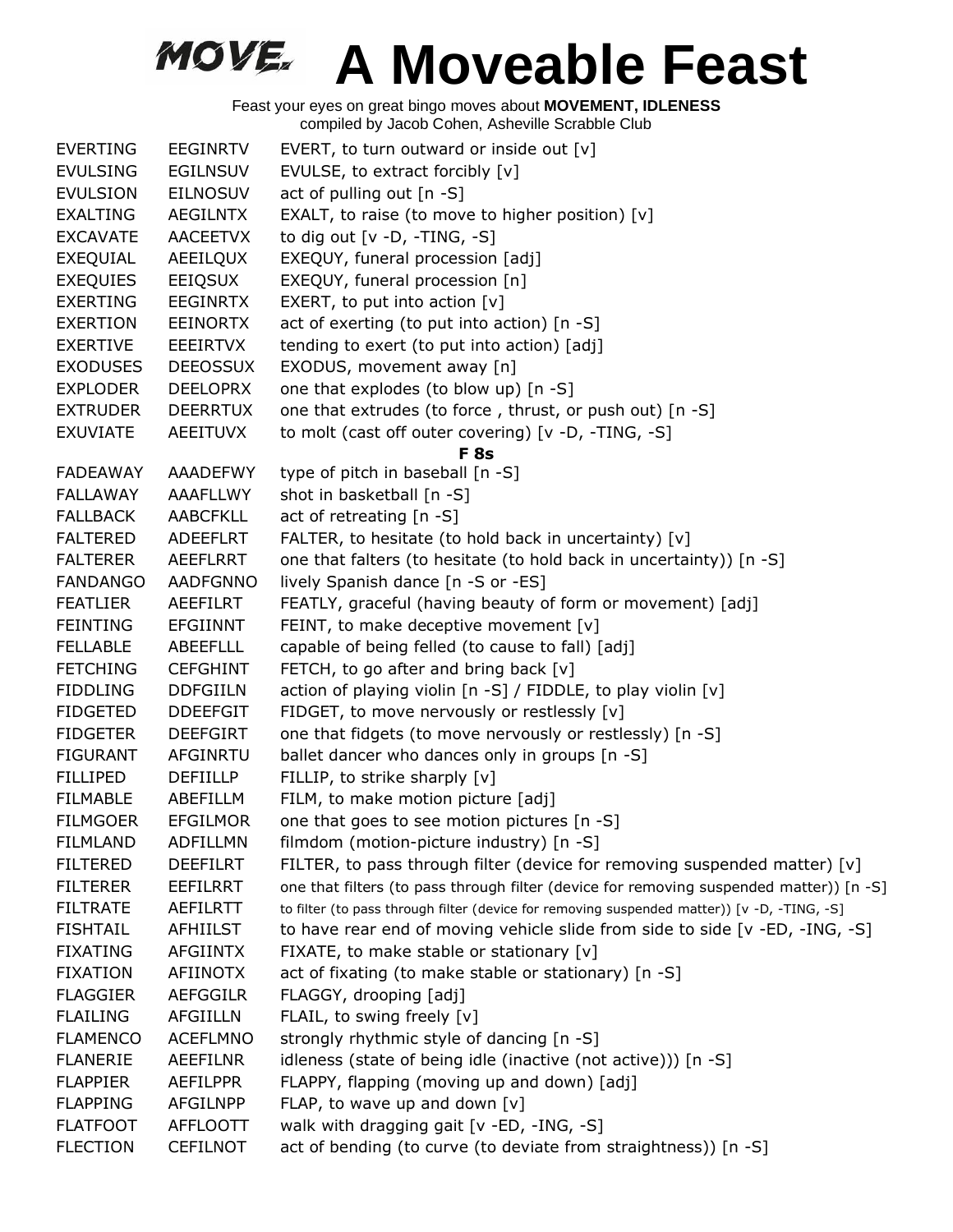| <b>FLEETEST</b> | <b>EEEFLSTT</b> | FLEET, swift (moving with great rate of motion) [adj]                       |
|-----------------|-----------------|-----------------------------------------------------------------------------|
| <b>FLEETING</b> | <b>EEFGILNT</b> | FLEET, to move swiftly [v]                                                  |
| <b>FLEXURAL</b> | <b>AEFLLRUX</b> | FLEXURE, act of bending (to curve (to deviate from straightness)) [adj]     |
| <b>FLICHTER</b> | <b>CEFHILRT</b> | to flicker (to move waveringly) [v -ED, -ING, -S]                           |
| <b>FLICKERY</b> | <b>CEFIKLRY</b> | flickering [adj] / [adj -RIER, -RIEST]                                      |
| <b>FLICKING</b> | <b>CFGIIKLN</b> | FLICK, to strike with quick, light blow [v]                                 |
| <b>FLIGHTED</b> | <b>DEFGHILT</b> | FLIGHT, to fly in flock [v]                                                 |
| <b>FLINCHED</b> | <b>CDEFHILN</b> | FLINCH, to shrink back involuntarily [v]                                    |
| <b>FLINCHER</b> | <b>CEFHILNR</b> | one that flinches (to shrink back involuntarily) [n -S]                     |
| <b>FLINCHES</b> | <b>CEFHILNS</b> | FLINCH, to shrink back involuntarily [v]                                    |
| <b>FLINGING</b> | <b>FGGIILNN</b> | FLING, to throw with force [v]                                              |
| <b>FLIPBOOK</b> | <b>BFIKLOOP</b> | book of series of images that when flipped give illusion of movement [n -S] |
| <b>FLIPFLOP</b> | <b>FFILLOPP</b> | to perform backward somersault [v -PPED, -PPING, -S]                        |
| <b>FLIPPING</b> | <b>FGIILNPP</b> | FLIP, to throw with brisk motion [v]                                        |
| <b>FLITTING</b> | <b>FGIILNTT</b> | FLIT, to move lightly and swiftly $[v]$                                     |
| <b>FLOPPING</b> | <b>FGILNOPP</b> | FLOP, to fall heavily and noisily [v]                                       |
| <b>FLOUNDER</b> | <b>DEFLNORU</b> | to struggle clumsily [v -ED, -ING, -S}                                      |
| <b>FLUMPING</b> | <b>FGILMNPU</b> | FLUMP, to fall heavily [v]                                                  |
| <b>FLUTTERY</b> | <b>EFLRTTUY</b> | marked by fluttering (to wave rapidly and irregularly) [adj -RIER, -RIEST]  |
| <b>FOLDAWAY</b> | <b>AADFLOWY</b> | object designed to be folded out of way [n -S]                              |
| <b>FOOTPACE</b> | <b>ACEFOOPT</b> | walking pace [n -S]                                                         |
| <b>FOOTRACE</b> | <b>ACEFOORT</b> | race run on foot [n -S]                                                     |
| <b>FOOTSTEP</b> | <b>EFOOPSTT</b> | step with foot [n -S]                                                       |
| <b>FOUNTAIN</b> | AFINNOTU        | to flow like fountain (spring of water) [v -ED, -ING, -S]                   |
| FRENZIED        | <b>DEEFINRZ</b> | FRENZY, to make frantic [v]                                                 |
| <b>FRENZIES</b> | <b>EEFINRSZ</b> | FRENZY, to make frantic [v]                                                 |
| <b>FRENZILY</b> | <b>EFILNRYZ</b> | in frantic (wildly excited) manner [adv]                                    |
| <b>FRISKING</b> | <b>FGIIKNRS</b> | FRISK, to move or leap about playfully [v]                                  |
| <b>FROLICKY</b> | <b>CFIKLORY</b> | FROLIC, to play and run about merrily [adj]                                 |
| <b>FRUGGING</b> | FGGGINRU        | FRUG, to perform type of vigorous dance [v]                                 |
| <b>FUGITIVE</b> | <b>EFGIITUV</b> | one who flees [n -S]                                                        |
| <b>FULMINIC</b> | CFIILMNU        | highly explosive [adj]                                                      |
| <b>FUMITORY</b> | <b>FIMORTUY</b> | climbing plant [n -RIES]                                                    |
|                 |                 | G 8s                                                                        |
| <b>GADABOUT</b> | AABDGOTU        | one that gads (to roam about restlessly) about [n -S]                       |
| <b>GAINLIER</b> | AEGIILNR        | GAINLY, graceful (having beauty of form or movement) [adj]                  |
| <b>GALAVANT</b> | AAAGLNTV        | to gad (to roam about restlessly) about [v -ED, -ING, -S]                   |
| <b>GALIVANT</b> | AAGILNTV        | to gad (to roam about restlessly) about [v -ED, -ING, -S]                   |
| <b>GALLIARD</b> | <b>AADGILLR</b> | lively dance [n -S]                                                         |
| <b>GALLOPED</b> | ADEGLLOP        | GALLOP, to ride horse at full speed [v]                                     |
| <b>GALLOPER</b> | <b>AEGLLOPR</b> | one that gallops (to ride horse at full speed) [n -S]                       |
| <b>GALOPADE</b> | AADEGLOP        | lively round dance [n -S]                                                   |
| <b>GALOPING</b> | AGGILNOP        | GALOP, to dance galop (lively round dance) [v]                              |
| <b>GAMBOLED</b> | ABDEGLMO        | GAMBOL, to leap about playfully [v]                                         |
| <b>GANDERED</b> | <b>ADDEEGNR</b> | GANDER, to wander (to move about with no destination or purpose) [v]        |
| <b>GATELESS</b> | AEEGLSST        | lacking gate (movable barrier) [adj]                                        |
| <b>GATELIKE</b> | <b>AEEGIKLT</b> | resembling gate (movable barrier) [adj]                                     |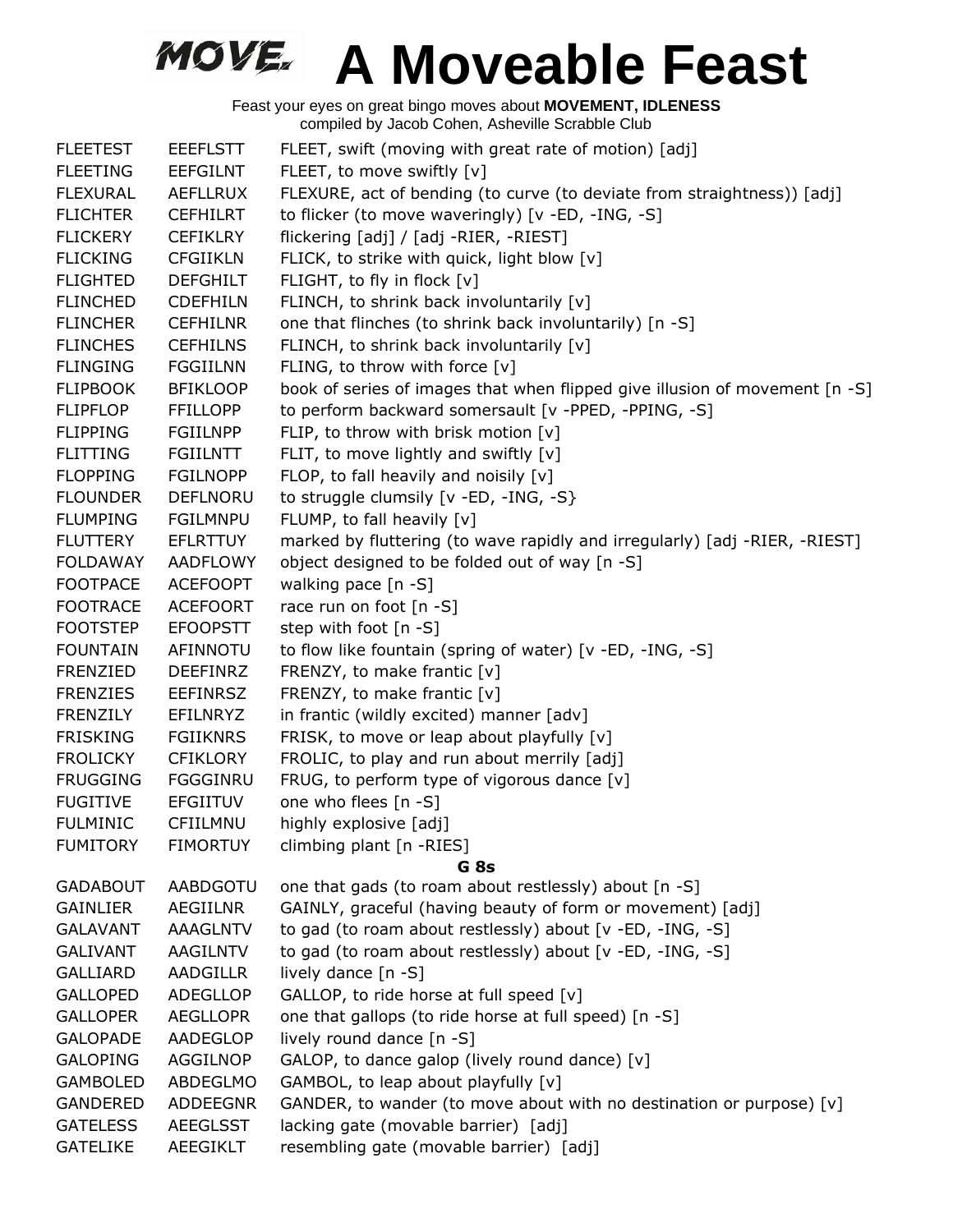| <b>GATEPOST</b> | <b>AEGOPSTT</b>  | post from which gate (movable barrier) is hung [n -S]                     |
|-----------------|------------------|---------------------------------------------------------------------------|
| <b>GEOPHONE</b> | <b>EEGHNOOP</b>  | device that detects vibrations in earth [n -S]                            |
| <b>GEOTAXIS</b> | <b>AEGIOSTX</b>  | movement of organism in response to gravity [n -XES]                      |
| <b>GESTICAL</b> | <b>ACEGILST</b>  | gestic (pertaining to bodily motion) [adj]                                |
| <b>GESTURAL</b> | <b>AEGLRSTU</b>  | pertaining to or consisting of gestures (expressive bodily motions) [adj] |
| <b>GESTURER</b> | <b>EEGRRSTU</b>  | one that gestures (to express by bodily motion) [n -S]                    |
| <b>GIPSYING</b> | GGIINPSY         | GIPSY, to gypsy (to live like gypsy (wanderer)) [v]                       |
| <b>GIRTHING</b> | <b>GGHIINRT</b>  | GIRTH, to encircle (to form circle around) [v]                            |
| <b>GLEETING</b> | <b>EEGGILNT</b>  | GLEET, to discharge mucus from urethra [v]                                |
| <b>GLISSADE</b> | <b>ADEGILSS</b>  | to perform gliding dance step [v -D, -DING, -S]                           |
| <b>GNARLIER</b> | <b>AEGILNRR</b>  | GNARLY, gnarled (to twist into state of deformity) [adj]                  |
| <b>GNARLING</b> | AGGILNNR         | GNARL, to twist into state of deformity [v]                               |
| <b>GNASHING</b> | <b>AGGIHNNS</b>  | GNASH, to grind teeth together [v]                                        |
| <b>GRACEFUL</b> | <b>ACEFGLRU</b>  | having beauty of form or movement [adj -LLER, -LLEST]                     |
| <b>GROVELED</b> | <b>DEEGLORV</b>  | GROVEL, to crawl in abject manner [v]                                     |
| <b>GROVELER</b> | <b>EEGLORRV</b>  | one that grovels (to crawl in abject manner) [n -S]                       |
| <b>GUIDEWAY</b> | ADEGIUWY         | track for controlling line of motion of something [n -S]                  |
| <b>GULLWING</b> | <b>GGILLNUW</b>  | hinged at top to swing upward [adj]                                       |
| <b>GULLYING</b> | <b>GGILLNUY</b>  | GULLY, to form ravines by action of water [v]                             |
| <b>GUNPAPER</b> | AEGNPPRU         | type of explosive paper $[n -S]$                                          |
| <b>GURGLING</b> | GGGILNRU         | GURGLE, to flow unevenly [v]                                              |
| <b>GYPSYING</b> | <b>GGIINPSYY</b> | GYPSY, to live like gypsy (wanderer) [v]                                  |
| <b>GYRATING</b> | <b>AGGINRTY</b>  | GYRATE, to revolve or rotate [v]                                          |
| <b>GYRATION</b> | <b>AGINORTY</b>  | act of gyrating (to revolve or rotate) [n -S]                             |
| <b>GYROSTAT</b> | <b>AGORSTTY</b>  | type of stabilizing device [n -S]                                         |
|                 |                  | <b>H</b> 8s                                                               |
| <b>HABANERA</b> | <b>AAABEHNR</b>  | Cuban dance [n -S]                                                        |
| <b>HALFBACK</b> | <b>AABCFHKL</b>  | football player [n -S]                                                    |
| <b>HALTERED</b> | <b>ADEEHLRT</b>  | HALTER, to put restraint upon [v]                                         |
| <b>HAMMERED</b> | <b>ADEEHMMR</b>  | HAMMER, to strike repeatedly [v]                                          |
| <b>HAMMERER</b> | <b>AEEHMMRR</b>  | one that hammers (to strike repeatedly) [n -S]                            |
| <b>HAMPERED</b> | <b>ADEEHMPR</b>  | HAMPER, to hinder (to impede (to obstruct progress of)) [v]               |
| <b>HANDCLAP</b> | <b>AACDHLNP</b>  | striking together of palms of hands [n -S]                                |
| <b>HANDICAP</b> | <b>AACDHINP</b>  | to hinder (to impede (to obstruct progress of)) [v -PPED, -PPING, -S]     |
| <b>HASTEFUL</b> | <b>AEFHLSTU</b>  | hasty (speedy (swift (moving with great rate of motion))) [adj]           |
| <b>HASTENED</b> | <b>ADEEHNST</b>  | HASTEN, to hurry (to move swiftly) [v]                                    |
| <b>HASTENER</b> | <b>AEEHNRST</b>  | one that hastens (to hurry (to move swiftly)) [n -S]                      |
| <b>HASTIEST</b> | <b>AEHISSTT</b>  | HASTY, speedy (swift (moving with great rate of motion)) [adj]            |
| <b>HEDGEHOP</b> | <b>DEEGHHOP</b>  | to fly near ground [v -PPED, -PPING, -S]                                  |
| <b>HEIGHTEN</b> | <b>EEGHHINT</b>  | to raise (to move to higher position) [v -ED, -ING, -S]                   |
| <b>HELICITY</b> | <b>CEHIILTY</b>  | component of particle's spin [n -TIES]                                    |
| <b>HELICOPT</b> | <b>CEHILOPT</b>  | to travel by helicopter [v -ED, -ING, -S]                                 |
| <b>HELILIFT</b> | <b>EFHIILLT</b>  | to transport by helicopter [v -ED, -ING, -S]                              |
| <b>HEMPWEED</b> | <b>DEEEHMPW</b>  | climbing plant [n -S]                                                     |
| <b>HIGHBALL</b> | ABGHHILL         | to go at full speed [v -ED, -ING, -S]                                     |
| <b>HINDERED</b> | <b>DDEEHINR</b>  | HINDER, to impede (to obstruct progress of) [v]                           |
| <b>HINDERER</b> | <b>DEEHINRR</b>  | one that hinders (to impede (to obstruct progress of)) [n -S]             |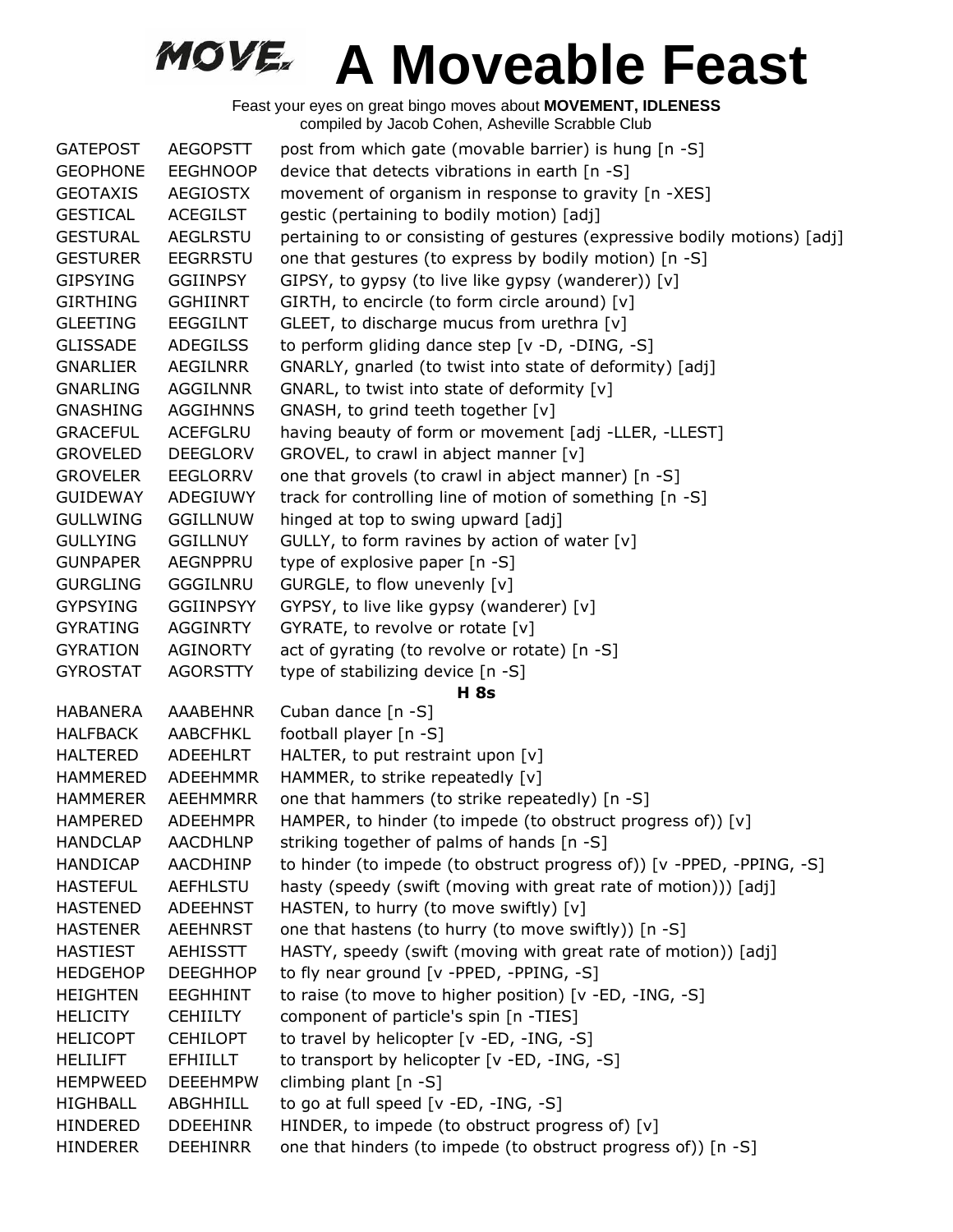| <b>HIRPLING</b> | <b>GHIILNPR</b> | HIRPLE, to limp (to walk lamely) [v]                                         |
|-----------------|-----------------|------------------------------------------------------------------------------|
| <b>HIRSLING</b> | <b>GHIILNRS</b> | HIRSLE, to slide along [v]                                                   |
| <b>HOBBLING</b> | <b>BBGHILNO</b> | HOBBLE, to limp (to walk lamely) $[v]$                                       |
| <b>HOICKING</b> | <b>CGHIIKNO</b> | HOICK, to change directions abruptly [v]                                     |
| <b>HOLDBACK</b> | <b>ABCDHKLO</b> | restraining device [n -S]                                                    |
| <b>HOPPLING</b> | <b>GHILNOPP</b> | HOPPLE, to hobble (to limp (to walk lamely)) $[v]$                           |
| <b>HOSEPIPE</b> | <b>EEHIOPPS</b> | flexible tube for conveying fluids [n -S]                                    |
| <b>HOTCHING</b> | <b>CGHHINOT</b> | HOTCH, to wiggle (to move with short, quick movements from side to side) [v] |
| <b>HOTFOOTS</b> | <b>FHOOOSTT</b> | HOTFOOT, to hurry (to move swiftly) [v]                                      |
| <b>HUNCHING</b> | <b>CGHHINNU</b> | HUNCH, to arch forward [v]                                                   |
| <b>HUNKERED</b> | <b>DEEHKNRU</b> | HUNKER, to squat (to bend one's knees and sit on one's heels) [v]            |
| <b>HURDLING</b> | DGHILNRU        | HURDLE, to jump over [v]                                                     |
| <b>HURRYING</b> | <b>GHINRRUY</b> | HURRY, to move swiftly [v]                                                   |
| <b>HURTLING</b> | <b>GHILNRTU</b> | HURTLE, to rush violently [v]                                                |
| <b>HUSTLING</b> | <b>GHILNSTU</b> | HUSTLE, to hurry (to move swiftly) [v]                                       |
|                 |                 | I8s                                                                          |
| <b>IDLENESS</b> | <b>DEEILNSS</b> | state of being idle (inactive (not active)) [n -ES]                          |
| <b>IMMOBILE</b> | <b>BEIILMMO</b> | incapable of being moved [adj]                                               |
| <b>IMMOTILE</b> | <b>EIILMMOT</b> | lacking mobility [adj]                                                       |
| <b>IMPEDING</b> | <b>DEGIIMNP</b> | IMPEDE, to obstruct progress of [v]                                          |
| <b>IMPELLED</b> | <b>DEEILLMP</b> | IMPEL, to force into action [v]                                              |
| <b>IMPELLER</b> | <b>EEILLMPR</b> | one that impels (to force into action) [n -S]                                |
| <b>IMPELLOR</b> | <b>EILLMOPR</b> | impeller (one that impels (to force into action)) [n -S]                     |
| <b>INACTION</b> | <b>ACIINNOT</b> | lack of action [n -S]                                                        |
| <b>INACTIVE</b> | <b>ACEIINTV</b> | not active [adj]                                                             |
| <b>INCUMBER</b> | <b>BCEIMNRU</b> | to encumber (to hinder in action or movement) [v -ED, -ING, -S]              |
| <b>INDORSER</b> | <b>DEINORRS</b> | endorser (one that endorses (to sign back of negotiable document)) [n -S]    |
| <b>INERTIAL</b> | AEIILNRT        | INERTIA, tendency of body to resist acceleration [adj]                       |
| <b>INFOLDED</b> | <b>DDEFILNO</b> | INFOLD, to fold inward [v]                                                   |
| <b>INFOLDER</b> | <b>DEFILNOR</b> | one that infolds (to fold inward) [n -S]                                     |
| <b>INGROWTH</b> | <b>GHINORTW</b> | growth inward [n -S]                                                         |
| <b>INOTROPE</b> | <b>EINOOPRT</b> | drug for controlling force of muscular contractions [n -S]                   |
| <b>INRUSHES</b> | <b>EHINRSSU</b> | INRUSH, rushing in [n]                                                       |
| <b>INSTABLE</b> | ABEILNST        | unstable (resistant to sudden change or position or condition) [adj]         |
| <b>INTERLAY</b> | AEILNRTY        | to place between [v -AID, -ING, -S]                                          |
| <b>INTERMIT</b> | <b>EIIMNRTT</b> | to stop temporarily [v -TTED, -TTING, -S]                                    |
| <b>INTORTED</b> | <b>DEINORTT</b> | INTORT, to twist inward [v]                                                  |
| <b>INTURNED</b> | <b>DEINNRTU</b> | INTURN, turning inward [adj]                                                 |
| <b>INVERTED</b> | <b>DEEINRTV</b> | INVERT, to turn upside down [v]                                              |
| <b>INVERTER</b> | <b>EEINRRTV</b> | one that inverts (to turn upside down) [n -S]                                |
| <b>IRRUPTED</b> | <b>DEIPRRTU</b> | IRRUPT, to rush in forcibly [v]                                              |
| <b>ISOSTACY</b> | <b>ACIOSSTY</b> | isostasy (state of balance in earth's crust) [n -CIES]                       |
| <b>ISOSTASY</b> | <b>AIOSSSTY</b> | state of balance in earth's crust [n -SIES]                                  |
|                 |                 | J <sub>8s</sub>                                                              |
| <b>JACULATE</b> | <b>AACEJLTU</b> | to throw (to propel through air with movement of arm) [v -D, -TING, -S]      |
| <b>JAUNCING</b> | ACGIJNNU        | JAUNCE, to prance (to spring forward on hind legs) [v]                       |
| <b>JAYWALKS</b> | <b>AAJKLSWY</b> | JAYWALK, to cross street recklessly [v]                                      |
| <b>JERKIEST</b> | <b>EEIJKRST</b> | JERKY, characterized by jerking movements [adj]                              |
|                 |                 |                                                                              |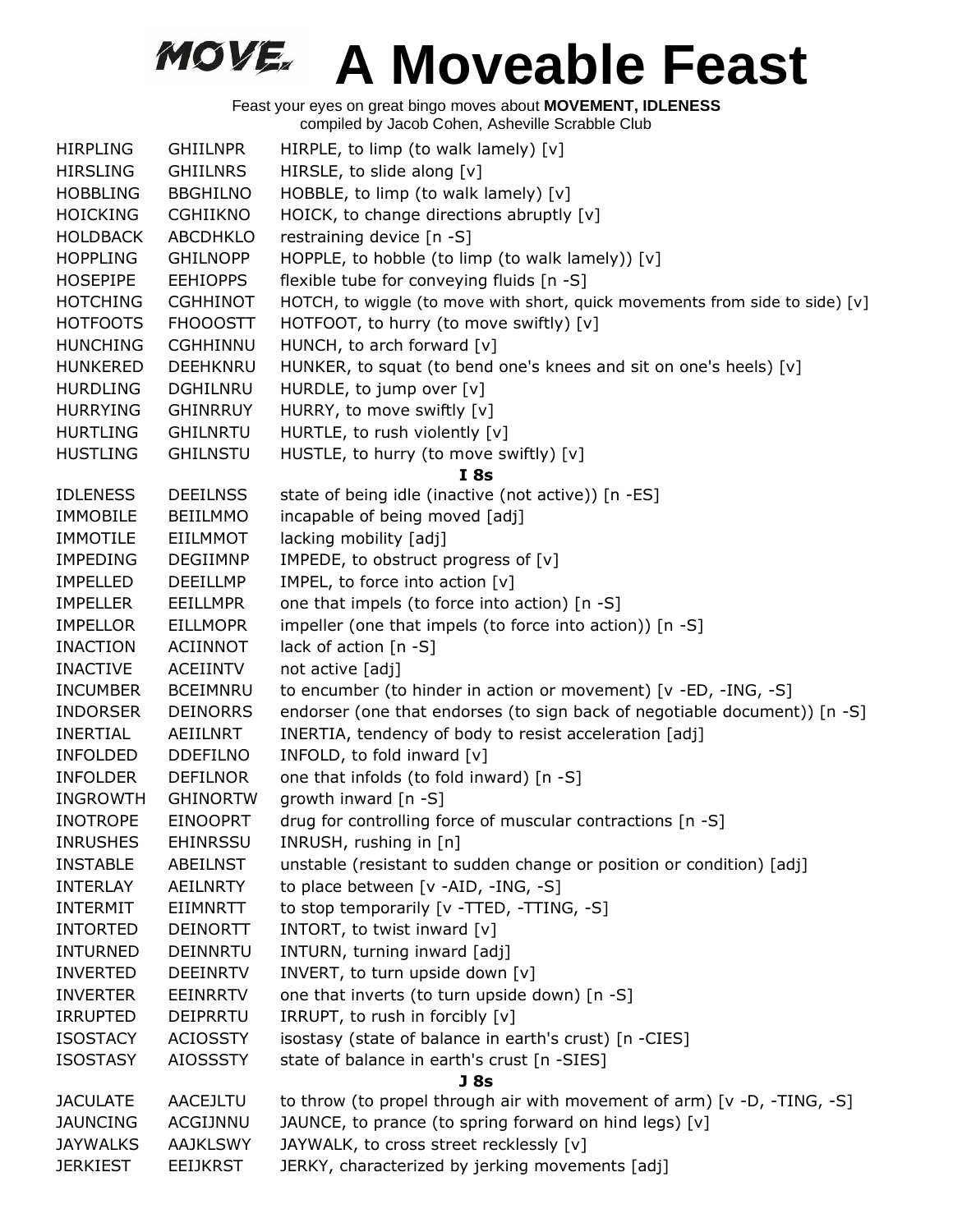| <b>JIGGLING</b> | <b>GGGIIJLN</b> | JIGGLE, to shake lightly [v]                                           |
|-----------------|-----------------|------------------------------------------------------------------------|
| <b>JITTERED</b> | DEEIJRTT        | JITTER, to fidget (to move nervously or restlessly) [v]                |
| <b>JOGGLING</b> | <b>GGGIJLNO</b> | JOGGLE, to shake slightly [v]                                          |
| <b>JOLTIEST</b> | <b>EIJLOSTT</b> | JOLTY, marked by jolting motion [adj]                                  |
| <b>JOSTLING</b> | <b>GIJLNOST</b> | JOSTLE, to bump or push roughly [v]                                    |
| <b>JOUNCIER</b> | CEIJNORU        | JOUNCY, marked by jouncing motion [adj]                                |
| <b>JOUNCING</b> | CGIJNNOU        | JOUNCE, to move roughly up and down [v]                                |
| <b>JUDDERED</b> | <b>DDDEEJRU</b> | JUDDER, to vibrate (to move back and forth rapidly) [v]                |
| <b>JUMARING</b> | AGIJMNRU        | JUMAR, to climb with ropes using type of clamp [v]                     |
| <b>JUMARRED</b> | ADEJMRRU        | JUMAR, to climb with ropes using type of clamp [v]                     |
| <b>JUMPABLE</b> | ABEJLMPU        | JUMP, to spring off ground [adj]                                       |
| <b>JUMPIEST</b> | <b>EIJMPSTU</b> | JUMPY, nervous (easily excited) [adj]                                  |
| <b>JUMPROPE</b> | <b>EJMOPPRU</b> | rope used in children's games for jumping [n -S]                       |
| <b>JUMPSIES</b> | <b>EIJMPSSU</b> | game involving jumping over taut rope [n]                              |
| <b>JUNGLIST</b> | <b>GIJLNSTU</b> | performer of style of fast dance music [n -S]                          |
|                 |                 | <b>K8s</b>                                                             |
| <b>KAZACHOC</b> | <b>AACCHKOZ</b> | kazachok (Russian folk dance) [n -S]                                   |
| <b>KAZACHOK</b> | <b>AACHKKOZ</b> | Russian folk dance [n -HKI]                                            |
| KAZATSKI        | AAIKKSTZ        | kazachok (Russian folk dance) [n -ES]                                  |
| <b>KAZATSKY</b> | AAKKSTYZ        | kazachok (Russian folk dance) [n -KIES]                                |
| <b>KERPLUNK</b> | <b>EKKLNPRU</b> | to fall or drop with heavy sound [v -ED, -ING, -S]                     |
| <b>KEYPRESS</b> | <b>EEKPRSSY</b> | single depression of key on keyset [n -ES]                             |
| <b>KIBOSHED</b> | <b>BDEHIKOS</b> | KIBOSH, to stop (to discontinue progress or motion of) [v]             |
| <b>KIBOSHES</b> | <b>BEHIKOSS</b> | KIBOSH, to stop (to discontinue progress or motion of) [v]             |
| <b>KICKABLE</b> | ABCEIKKL        | KICK, to strike out with foot or feet [adj]                            |
| <b>KICKBACK</b> | <b>ABCCIKKK</b> | strong reaction $[n - S]$                                              |
| <b>KINESICS</b> | <b>CEIIKNSS</b> | study of body motion in relation to communication [n KINESICS]         |
| <b>KINETICS</b> | <b>CEIIKNST</b> | branch of science dealing with motion [n KINETICS]                     |
| <b>KNACKING</b> | <b>ACGIKKNN</b> | KNACK, to strike sharply [v]                                           |
| <b>KNAPPING</b> | <b>AGIKNNPP</b> | KNAP, to strike sharply [v]                                            |
| <b>KNOCKING</b> | <b>CGIKKNNO</b> | KNOCK, to strike sharply [v]                                           |
| <b>KYBOSHED</b> | <b>BDEHKOSY</b> | KYBOSH, to kibosh (to stop (to discontinue progress or motion of)) [v] |
| <b>KYBOSHES</b> | <b>BEHKOSSY</b> | KYBOSH, to kibosh (to stop (to discontinue progress or motion of)) [v] |
|                 |                 | <b>L</b> 8s                                                            |
| <b>LAMISTER</b> | AEILMRST        | lamster (fugitive (one who flees)) [n -S]                              |
| <b>LANCIERS</b> | <b>ACEILNRS</b> | French dance [n LANCIERS]                                              |
| LAPIDATE        | AADEILPT        | to hurl stones at $[v -D, -TING, -S]$                                  |
| <b>LARRUPED</b> | ADELPRRU        | LARRUP, to beat or thrash [v]                                          |
| <b>LARRUPER</b> | AELPRRRU        | one that larrups (to beat or thrash) [n -S]                            |
| <b>LAUNCHED</b> | <b>ACDEHLNU</b> | LAUNCH, to set in motion [v]                                           |
| <b>LAUNCHER</b> | ACEHLNRU        | launching device [n -S]                                                |
| <b>LAUNCHES</b> | <b>ACEHLNSU</b> | LAUNCH, to set in motion [v]                                           |
| LAVEERED        | ADEEELRV        | LAVEER, to sail against wind $[v]$                                     |
| <b>LEACHING</b> | <b>ACEGHILN</b> | LEACH, to subject to filtering action of liquid [v]                    |
| <b>LEAPFROG</b> | <b>AEFGLOPR</b> | to jump over with legs wide apart [v -GGED, -GGING, -S]                |
| LEEBOARD        | ABDEELOR        | board attached to sailing vessel to prevent leeway [n -S]              |
| <b>LEVANTER</b> | <b>AEELNRTV</b> | easterly Mediterranean wind [n -S]                                     |
|                 |                 |                                                                        |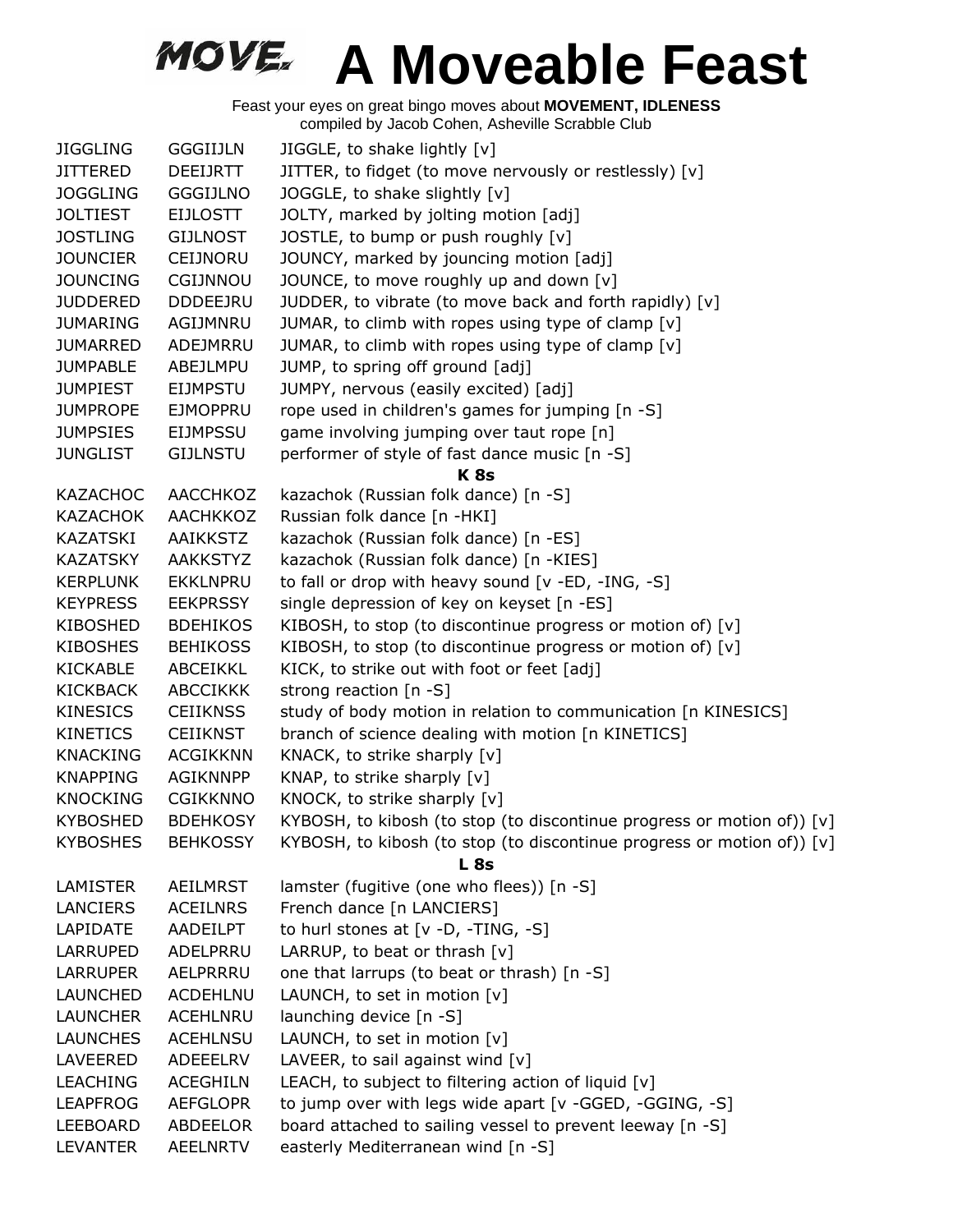| <b>LEVERING</b>             | EEGILNRV        | LEVER, to move with lever (rigid body used to lift weight) [v]                           |
|-----------------------------|-----------------|------------------------------------------------------------------------------------------|
| <b>LEVITATE</b>             | AEEILTTV        | to rise and float in air $[v -D, -TING, -S]$                                             |
| LEVOGYRE                    | <b>EEGLORVY</b> | turning toward left [adj]                                                                |
| LEWISSON                    | <b>EILNOSSW</b> | lewis (hoisting device) [n -S]                                                           |
| <b>LIBECCIO</b>             | <b>BCCEIILO</b> | southwest wind [n -S]                                                                    |
| <b>LIFTABLE</b>             | ABEFILLT        | LIFT, to move to higher position [adj]                                                   |
| <b>LIFTGATE</b>             | AEFGILTT        | rear panel on station wagon that opens upward [n -S]                                     |
| <b>LIMBOING</b>             | <b>BGIILMNO</b> | LIMBO, to perform West Indian dance [v]                                                  |
| LINDYING                    | <b>DGIILNNY</b> | LINDY, to perform fast, lively dance [v]                                                 |
| <b>LISSOMLY</b>             | <b>ILLMOSSY</b> | LISSOM, lissome (lithe (bending easily)) [adv]                                           |
| <b>LOADABLE</b>             | AABDELLO        | LOAD, to place in or on means of conveyance [adj]                                        |
| <b>LOCKSTEP</b>             | <b>CEKLOPST</b> | mode of marching in close file [n -S]                                                    |
| <b>LOCOMOTE</b>             | <b>CELMOOOT</b> | to move about $[v -D, -TING, -S]$                                                        |
| <b>LOGGIEST</b>             | <b>EGGILOST</b> | LOGGY, logy (sluggish (displaying little movement or activity)) [adj]                    |
| <b>LOGINESS</b>             | <b>EGILNOSS</b> | state of being logy (sluggish (displaying little movement or activity)) [n -ES]          |
| LOITERED                    | <b>DEEILORT</b> | LOITER, to stand idly about $[v]$                                                        |
| <b>LONGJUMP</b>             | <b>GJLMNOPU</b> | to jump for distance from running start [v -ED, -ING, -S]                                |
|                             | EGGILNNU        |                                                                                          |
| LUNGEING<br><b>LURCHING</b> | <b>CGHILNRU</b> | LUNGE, to make forceful forward movement [v]<br>LURCH, to sway abruptly [v]              |
|                             |                 | <b>M</b> 8s                                                                              |
| MAMBOING                    | ABGIMMNO        | MAMBO, to perform ballroom dance [v]                                                     |
| <b>MANEUVER</b>             | AEEMNRUV        | to change position of for specific purpose [v -ED, -ING, -S]                             |
| MANGONEL                    | <b>AEGLMNNO</b> | medieval military device for hurling stones [n -S]                                       |
| <b>MARCHING</b>             | <b>ACGHIMNR</b> | MARCH, to walk in formal military manner [v]                                             |
| MASSAGER                    | <b>AAEGMRSS</b> | one that massages (to manipulate parts of body for remedial or hygienic purposes) [n -S] |
| <b>MASSEUSE</b>             | <b>AEEMSSSU</b> | woman who massages [n -S]                                                                |
| MAXIMITE                    | AEIIMMTX        | powerful explosive [n -S]                                                                |
| <b>MAZOURKA</b>             | AAKMORUZ        | mazurka (Polish dance) [n -S]                                                            |
| MBAQANGA                    | AAABGMNQ        | South African dance music [n -S]                                                         |
| <b>MELINITE</b>             | EEIILMNT        | powerful explosive [n -S]                                                                |
| <b>MERENGUE</b>             | EEEGMNRU        | ballroom dance [n -S]                                                                    |
| MIDDLING                    | <b>DDGIILMN</b> | MIDDLE, to place in middle (area or point equidistant from extremes or limits) [v]       |
| <b>MIGRATOR</b>             | <b>AGIMORRT</b> | migrant (one that migrates (to move from one region to another)) $[n -S]$                |
| MILLRACE                    | <b>ACEILLMR</b> | current of water that drives mill wheel [n -S]                                           |
| MINUETED                    | <b>DEEIMNTU</b> | MINUET, to dance minuet (slow, stately dance) [v]                                        |
| MIOSISES                    | <b>EIIOMSSS</b> | MIOSIS, excessive contraction of pupil of eye [n]                                        |
| MISRAISE                    | <b>AEIIMRSS</b> | to raise wrongly [v -D, -SING, -S]                                                       |
| <b>MISTHROW</b>             | <b>HIMORSTW</b> | to throw errantly $[v - REW, -N, -ING, -S]$                                              |
| MIZZLING                    | GIILMNZZ        | MIZZLE, to rain in fine droplets [v]                                                     |
| MOBILISE                    | <b>BEIILMOS</b> | to mobilize (to put into movement) [v -D, -SING, -S]                                     |
| <b>MOBILITY</b>             | <b>BIILMOTY</b> | ability to move [n -TIES]                                                                |
| MOBILIZE                    | <b>BEIILMOZ</b> | to put into movement [v -D, -ZING, -S]                                                   |
| <b>MOMENTUM</b>             | <b>EMMMNOTU</b> | force of movement [n -S or -TA]                                                          |
| <b>MOONRISE</b>             | <b>EIMNOORS</b> | rising of moon above horizon [n -S]                                                      |
| MOONSEED                    | <b>DEEMNOOS</b> |                                                                                          |
|                             |                 | climbing plant [n -S]                                                                    |
| <b>MOONWALK</b>             | AKLMNOOW        | to walk on moon [v -ED, -ING, -S]                                                        |
| <b>MORRISES</b>             | <b>EIMORRSS</b> | MORRIS, English folk dance [n]                                                           |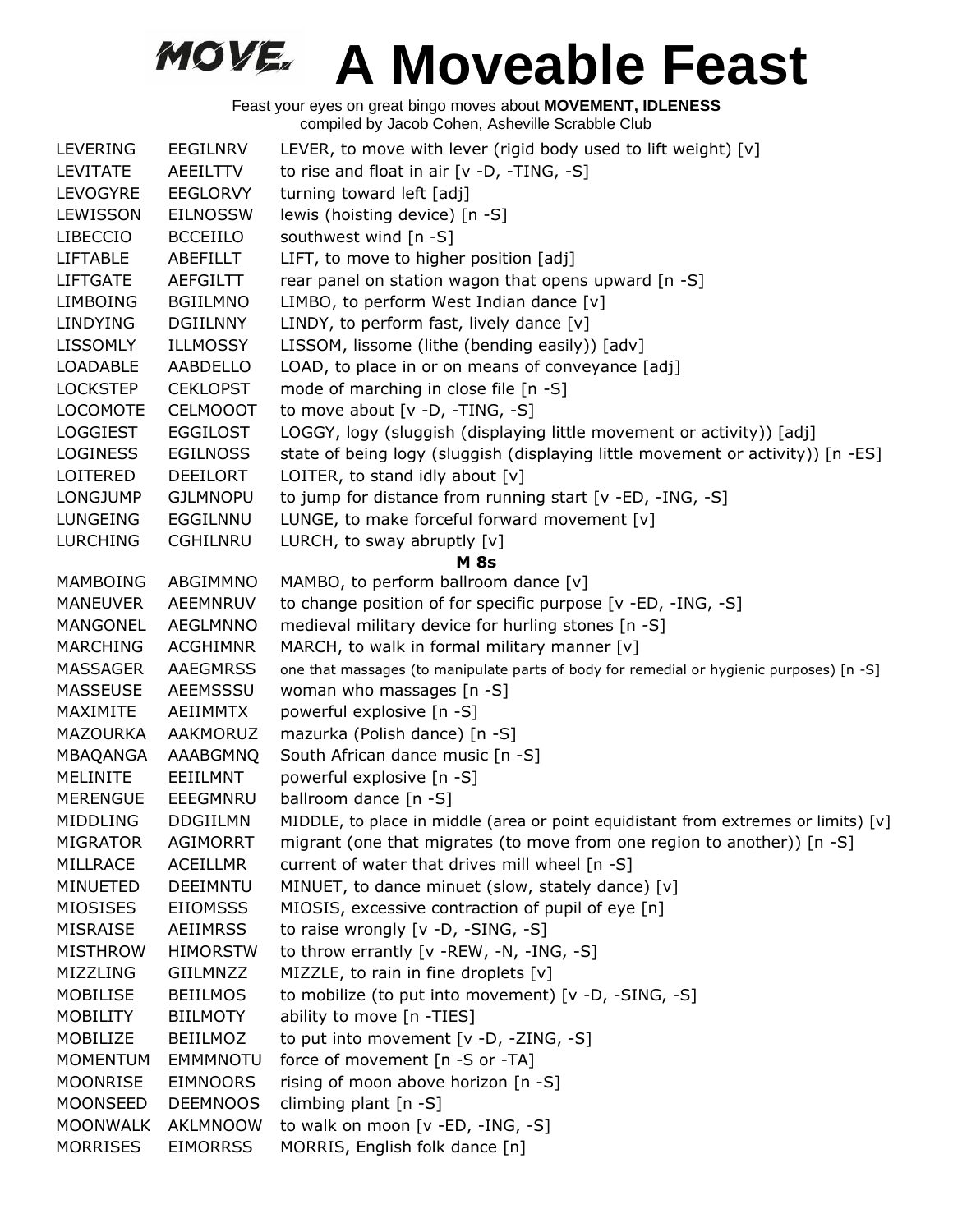| <b>MOSEYING</b> | <b>EGIMNOSY</b> | MOSEY, to saunter (to walk in leisurely manner) [v]                                   |
|-----------------|-----------------|---------------------------------------------------------------------------------------|
| <b>MOTILITY</b> | AIILMOTY        | ability to move [n -TIES]                                                             |
| MOTIONAL        | <b>AILMNOOT</b> | pertaining to movement (act of moving (to change from one position to another)) [adj] |
| MOTIONED        | <b>DEIMNOOT</b> | MOTION, to signal by bodily movement [v]                                              |
| <b>MOTIONER</b> | <b>EIMNOORT</b> | one that motions (to signal by bodily movement) [n -S]                                |
| <b>MOTIVITY</b> | <b>IIMOTTVY</b> | ability to move [n -TIES]                                                             |
| <b>MOTORING</b> | <b>GIMNOORT</b> | recreation of traveling by automobile [n -S] / MOTOR, to travel by automobile [v]     |
| <b>MOTORIST</b> | <b>IMOORSTT</b> | one who travels by automobile [n -S]                                                  |
| <b>MOUNTING</b> | <b>GIMNNOTU</b> | MOUNT, to get up on [v]                                                               |
| <b>MOVEABLE</b> | ABEELMOV        | movable (something that can be moved) [n -S]                                          |
| <b>MOVEABLY</b> | ABELMOVY        | movably (so as to be capable of being moved) [adv]                                    |
| <b>MOVELESS</b> | EELMOSSV        | incapable of movement [adj]                                                           |
| <b>MOVEMENT</b> | <b>EEMMNOTV</b> | act of moving (to change from one position to another) [n -S]                         |
| MOVIEDOM        | <b>DEIMMOOV</b> | filmdom (motion-picture industry) [n -S]                                              |
| <b>MUDSLIDE</b> | <b>DDEILMSU</b> | mudflow down slope [n -S]                                                             |
| <b>MUMMERED</b> | DEEMMMRU        | MUMMER, to participate in mumming (miming) [v]                                        |
| <b>MUSCLIER</b> | <b>CEILMRSU</b> | MUSCLY, composed of muscle (tissue that produces bodily movement) [adj]               |
| <b>MYOGRAPH</b> | <b>AGHMOPRY</b> | instrument for recording muscular contractions [n -S]                                 |
| <b>MYOSCOPE</b> | <b>CEMOOPSY</b> | instrument for observing muscular contractions [n -S]                                 |
| <b>MYOSISES</b> | <b>EIMOSSSY</b> | MYOSIS, miosis (excessive contraction of pupil of eye) [n]                            |
|                 |                 | <b>N</b> 8s                                                                           |
| <b>NATANTLY</b> | <b>AALNNTTY</b> | NATANT, floating or swimming [adv]                                                    |
| <b>NATATION</b> | AAINNOTT        | act of swimming (to propel oneself in water by natural means) [n -S]                  |
| <b>NATATORY</b> | <b>AANORTTY</b> | pertaining to swimming (act of one that swims) [adj]                                  |
| <b>NAUTCHES</b> | <b>ACEHNSTU</b> | NAUTCH, dancing exhibition in India [n]                                               |
| NIMBLEST        | <b>BEILMNST</b> | NIMBLE, agile (able to move quickly and easily) [adj]                                 |
| <b>NOMADISM</b> | <b>ADIMMNOS</b> | mode of life of nomad [n -S]                                                          |
| <b>NONDANCE</b> | <b>ACDENNNO</b> | unrhythmic dance [n -S]                                                               |
| <b>NONENTRY</b> | <b>ENNNORTY</b> | fact of not entering [n -RIES]                                                        |
| <b>NORTHING</b> | <b>GHINNORT</b> | movement toward north [n -S]                                                          |
| <b>NOSEDIVE</b> | <b>DEEINOSV</b> | to go into sudden steep drop [v -D or -DOVE, -VING, -S]                               |
| <b>NUTATING</b> | <b>AGINNTTU</b> | NUTATE, to exhibit nutation (oscillatory movement of axis of rotating body) [v]       |
| <b>NUTATION</b> | AINNOTTU        | oscillatory movement of axis of rotating body [n -S]                                  |
| <b>NUZZLING</b> | GILNNUZZ        | NUZZLE, to push with nose [v]                                                         |
|                 |                 | <b>O</b> 8s                                                                           |
| <b>OBTRUDER</b> | <b>BDEORRTU</b> | one that obtrudes (to thrust forward) [n -S]                                          |
| <b>OBVERTED</b> | <b>BDEEORTV</b> | OBVERT, to turn so as to show different surface [v]                                   |
| <b>ODOGRAPH</b> | <b>ADGHOOPR</b> | odometer (device for measuring distance traveled) [n -S]                              |
| <b>ODOMETER</b> | <b>DEEMOORT</b> | device for measuring distance traveled [n -S]                                         |
| ODYSSEAN        | ADENOSSY        | ODYSSEY, long, wandering journey [adj]                                                |
| <b>ONCOMING</b> | <b>CGIMNNOO</b> | approach [n -S]                                                                       |
| <b>ONRUSHES</b> | <b>EHNORSSU</b> | ONRUSH, forward rush or flow [n]                                                      |
| ORBITING        | <b>BGIINORT</b> | ORBIT, to move or revolve around [v]                                                  |
| ORIENTED        | <b>DEEINORT</b> | ORIENT, to adjust in relation to something else [v]                                   |
| <b>OSCITANT</b> | <b>ACINOSTT</b> | yawning [adj]                                                                         |
| <b>OSCULATE</b> | <b>ACELOSTU</b> | to kiss (to touch with lips as sign of affection) [v -D, -TING, -S]                   |
| <b>OUTCAPER</b> | <b>ACEOPRTU</b> | to surpass in capering [v -ED, -ING, -S]                                              |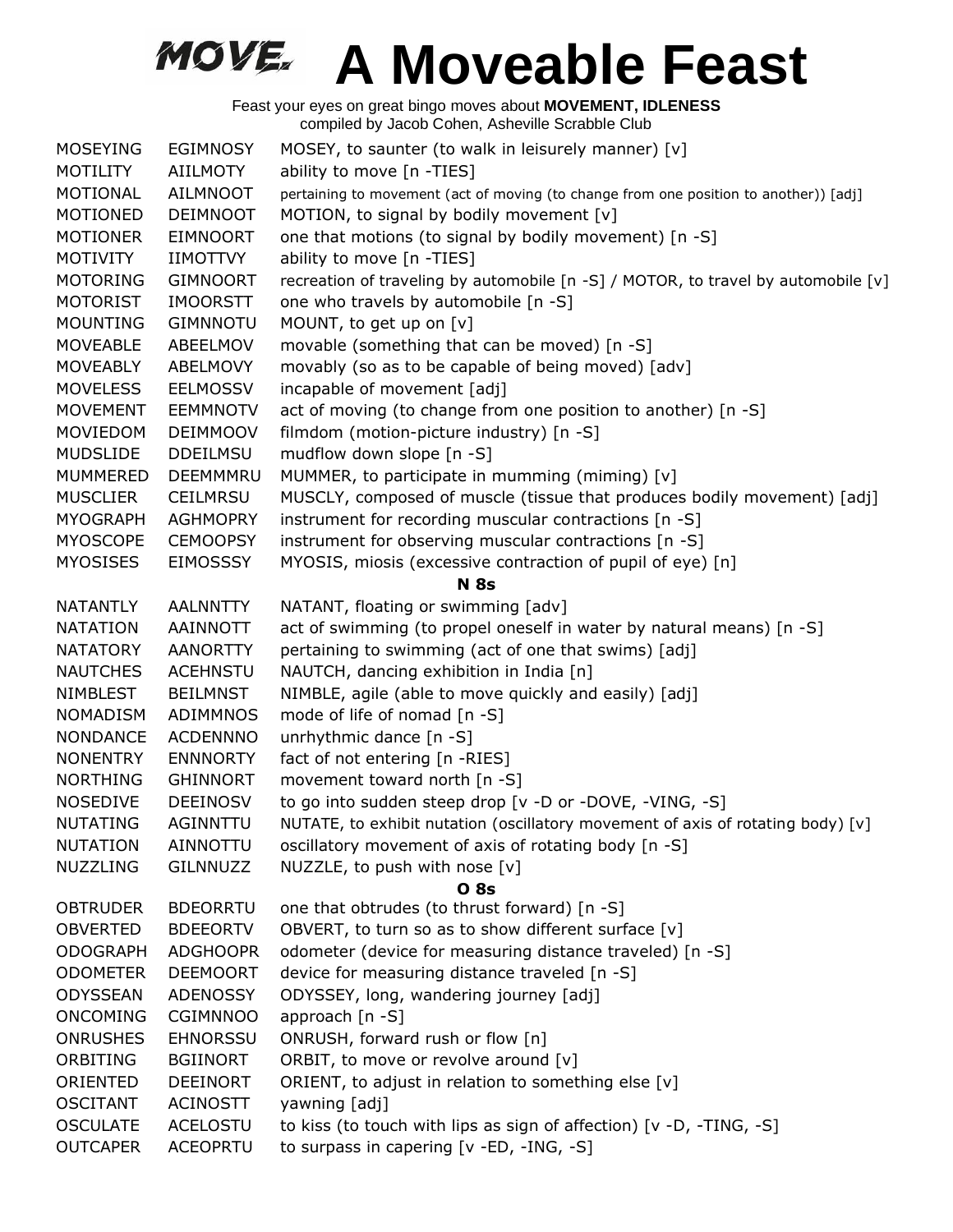| <b>OUTCLIMB</b> | <b>BCILMOTU</b> | to surpass in climbing (to ascend (to go or move upward)) [v -ED or -CLOMB, -ING, -S]             |
|-----------------|-----------------|---------------------------------------------------------------------------------------------------|
| <b>OUTCRAWL</b> | <b>ACLORTUW</b> | to surpass in crawling (to move with body on or near ground) [v -ED, -ING, -S]                    |
| <b>OUTDANCE</b> | ACDENOTU        | to surpass in dancing (to move rhythmically to music) $[v -D, -CING, -S]$                         |
| <b>OUTDODGE</b> | <b>DDEGOOTU</b> | to surpass in dodging [v -D, -GING, -S]                                                           |
| <b>OUTFLIES</b> | <b>EFILOSTU</b> | OUTFLY, to surpass in speed of flight $[v]$                                                       |
| <b>OUTFLOWN</b> | <b>FLNOOTUW</b> | OUTFLY, to surpass in speed of flight [v]                                                         |
| <b>OUTMARCH</b> | <b>ACHMORTU</b> | to surpass in marching [v -ED, -ING, -S]                                                          |
| <b>OUTPITCH</b> | <b>CHIOPTTU</b> | to surpass in pitching (to throw (to propel through air with movement of arm)) [v -ED, -ING, -ES] |
| <b>OUTPRESS</b> | <b>EOPRSSTU</b> | to surpass in pressing [v -ED, -ING, -ES]                                                         |
| <b>OUTPUNCH</b> | <b>CHNOPTUU</b> | to surpass in punching [v -ED, -ING, -ES]                                                         |
| <b>OUTRAISE</b> | AEIORSTU        | to surpass in raising $[v -D, -SING, -S]$                                                         |
| <b>OUTRIDER</b> | DEIORRTU        | mounted attendant who rides before or beside carriage [n -S]                                      |
| <b>OUTROWED</b> | <b>DEOORTUW</b> | OUTROW, to surpass in rowing [v]                                                                  |
| <b>OUTSERVE</b> | <b>EEORSTUV</b> | to surpass in serving [v -D, -VING, -S]                                                           |
| <b>OUTSKATE</b> | AEKOSTTU        | to surpass in skating [v -D, -TING, -S]                                                           |
| <b>OUTSPEED</b> | <b>DEEOPSTU</b> | to go faster than [v -SPED or -ED, -ING, -S]                                                      |
| <b>OUTSTRIP</b> | <b>IOPRSTTU</b> | to go faster or farther than [v -PPED, -PPING, -S]                                                |
| <b>OUTSWING</b> | <b>GINOSTUW</b> | to surpass in swinging [v -WUNG, -ING, -S]                                                        |
| <b>OUTTHROW</b> | <b>HOORTTUW</b> | to throw farther or more accurately than [v -REW, -N, -ING, -S]                                   |
| <b>OUTWHIRL</b> | <b>HILORTUW</b> | to surpass in whirling $[v - ED, -ING, -S]$                                                       |
| <b>OVERBEAT</b> | ABEEORTV        | to beat too much [v -EN, -ING, -S]                                                                |
| OVERCALL        | <b>ACELLORV</b> | to overbid (to bid higher than) [v -ED, -ING, -S]                                                 |
| <b>OVERFAST</b> | <b>AEFORSTV</b> | too fast (moving or able to move quickly) [adj]                                                   |
| <b>OVERHAND</b> | <b>ADEHNORV</b> | to sew with short, vertical stitches [v -ED, -ING, -S]                                            |
| OVERIDLE        | DEEILORV        | too idle [adj]                                                                                    |
| <b>OVERLEAP</b> | <b>AEELOPRV</b> | to leap over $[v - ED, -T, -ING, -S]$                                                             |
| <b>OVERRANK</b> | <b>AEKNORRV</b> | too luxuriant in growth [adj]                                                                     |
| <b>OVERRIDE</b> | <b>DEEIORRV</b> | to ride over [v - RODE, - DDEN, - DING, - S]                                                      |
| <b>OVERSPIN</b> | <b>EINOPRSV</b> | forward spin imparted to ball [n -S]                                                              |
| <b>OVERSTIR</b> | <b>EIORRSTV</b> | to stir too much [v -RRED, -RRING, -S]                                                            |
| <b>OVERTURN</b> | <b>ENORRTUV</b> | to turn over [v -ED, -ING, -S]                                                                    |
|                 |                 | <b>P</b> 8s                                                                                       |
|                 |                 | PADDLING ADDGILNP act of one who paddles (to propel with broad-bladed implement) [n -S]           |
| <b>PALSYING</b> | <b>AGILNPSY</b> | PALSY, to paralyze (to render incapable of movement) [v]                                          |
| PARADING        | <b>AADGINPR</b> | PARADE, to march in public procession [v]                                                         |
| <b>PARADROP</b> | <b>AADOPPRR</b> | to deliver by parachute [v -PPED, -PPING, -S]                                                     |
| PARALLAX        | AAALLPRX        | apparent optical displacement of object [n -ES]                                                   |
| <b>PARALYSE</b> | <b>AAELPRSY</b> | to paralyze (to render incapable of movement) [v -D, -SING, -S]                                   |
| PARALYZE        | AAELPRYZ        | to render incapable of movement [v -D, -ZING, -S]                                                 |
| PARASAIL        | AAAILPRS        | to soar while harnessed to parachute towed by car or boat [v -ED, -ING, -S]                       |
| PARAVANE        | <b>AAAENPRV</b> | underwater device used to cut cables [n -S]                                                       |
| <b>PASSERBY</b> | <b>ABEPRSSY</b> | one who passes by [n -RSBY]                                                                       |
| <b>PATELLAR</b> | AAELLPRT        | PATELLA, flat movable bone at front of knee [adj]                                                 |
| PEDALING        | ADEGILNP        | PEDAL, to operate by means of foot levers [v]                                                     |
| PEDALLER        | <b>ADEELLPR</b> | pedaler (one that pedals (to operate by means of foot levers)) [n -S]                             |
| PELLETED        | <b>DEEELLPT</b> | PELLET, to strike with pellets (small rounded masses) [v]                                         |
| <b>PELTERED</b> | <b>DEEELPRT</b> | PELTER, to pelt (to strike repeatedly with blows or missiles) [v]                                 |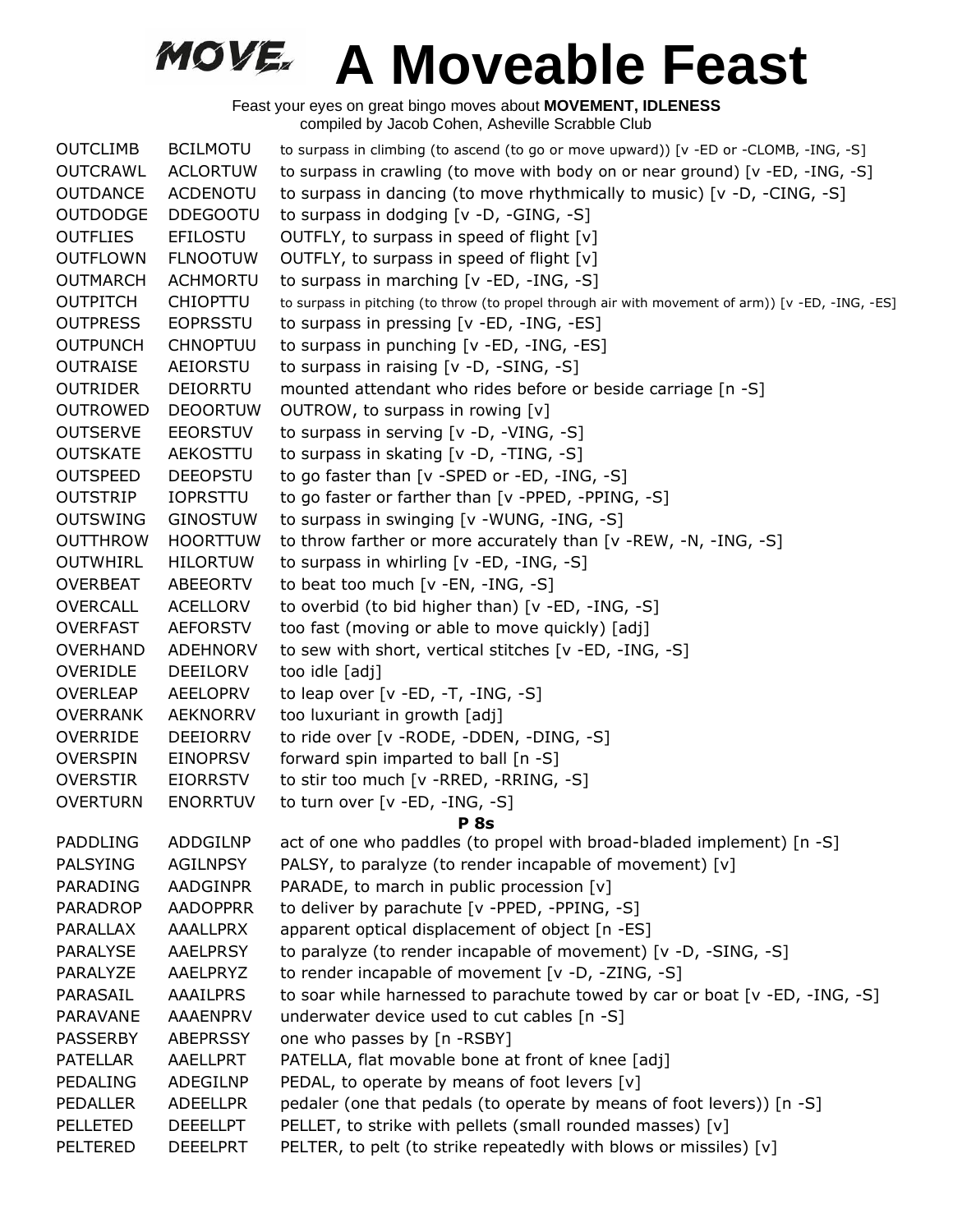| PENDULAR        | ADELNPRU        | PENDULUM, type of free swinging body [adj]                                  |
|-----------------|-----------------|-----------------------------------------------------------------------------|
| PENDULUM        | <b>DELMNPUU</b> | type of free swinging body [n -S]                                           |
| <b>PENSTOCK</b> | <b>CEKNOPST</b> | conduit for conveying water to waterwheel [n -S]                            |
| PERIPETY        | EEIPPRTY        | sudden change in course of events [n -TIES]                                 |
| <b>PERVIOUS</b> | <b>EIOPRSUV</b> | capable of being penetrated [adj]                                           |
| <b>PETTABLE</b> | ABEELPTT        | capable of being petted [adj]                                               |
| PINWHEEL        | <b>EEHILNPW</b> | to revolve at end of stick [v -ED, -ING, -S]                                |
| PIPELINE        | EEIILNPP        | to convey by line of pipe [v -D, -NING, -S]                                 |
| <b>PITCHING</b> | <b>CGHIINPT</b> | PITCH, to throw (to propel through air with movement of arm) [v]            |
| <b>PIVOTING</b> | <b>GIINOPTV</b> | PIVOT, to turn on shaft or rod [v]                                          |
| <b>PLODDING</b> | <b>DDGILNOP</b> | PLOD, to walk heavily [v]                                                   |
| <b>PLONKING</b> | <b>GIKLNNOP</b> | PLONK, to plunk (to fall or drop heavily) [v]                               |
| <b>PLOPPING</b> | <b>GILNOPPP</b> | PLOP, to drop or fall heavily [v]                                           |
| <b>PLUCKING</b> | <b>CGIKLNPU</b> | PLUCK, to pull out or off [v]                                               |
| <b>PLUNGING</b> | <b>GGILNNPU</b> | PLUNGE, to throw or thrust suddenly or forcibly into something [v]          |
| PLUNKING        | <b>GIKLNNPU</b> | PLUNK, to fall or drop heavily [v]                                          |
| POINTING        | <b>GIINNOPT</b> | POINT, to indicate direction with finger [v]                                |
| <b>POKINESS</b> | <b>EIKNOPSS</b> | state of being poky (slow (moving with little speed)) [n -ES]               |
| <b>POLKAING</b> | AGIKLNOP        | POLKA, to perform lively dance [v]                                          |
| <b>POMMELED</b> | <b>DEELMMOP</b> | POMMEL, to strike with fists [v]                                            |
| <b>POPPLIER</b> | <b>EILOPPPR</b> | POPPLY, choppy (full of short, rough waves) [adj]                           |
| <b>POPPLING</b> | <b>GILNOPPP</b> | POPPLE, to move in bubbling or rippling manner [v]                          |
| <b>PORPOISE</b> | <b>EIOOPPRS</b> | to move forward with rising and falling motions [v -D, -SING, -S]           |
| <b>POSEABLE</b> | <b>ABEELOPS</b> | POSE, to assume fixed position [adj]                                        |
| <b>POSITION</b> | <b>IINOOPST</b> | to put in particular location [v -ED, -ING, -S]                             |
| POUNDING        | <b>DGINNOPU</b> | POUND, to strike heavily and repeatedly [v]                                 |
| <b>POWERING</b> | <b>EGINOPRW</b> | POWER, to provide with means of propulsion [v]                              |
| <b>PRANCING</b> | <b>ACGINNPR</b> | PRANCE, to spring forward on hind legs [v]                                  |
| <b>PRANGING</b> | <b>AGGINNPR</b> | PRANG, to cause to crash [v]                                                |
| <b>PRATFALL</b> | AAFLLPRT        | fall on buttocks [n -S]                                                     |
| <b>PRECRASH</b> | <b>ACEHPRRS</b> | preceding crash [adj]                                                       |
| <b>PRESSING</b> | <b>EGINPRSS</b> | PRESS, to act upon with steady force [v]                                    |
| <b>PRESSURE</b> | <b>EEPRRSSU</b> | to apply force to $[v -D, -RING, -S]$                                       |
| <b>PRODDING</b> | <b>DDGINOPR</b> | PROD, to jab with something pointed [v]                                     |
| <b>PROGRADE</b> | <b>ADEGOPRR</b> | pertaining to orbital motion of body [adj]                                  |
| <b>PROGRESS</b> | <b>EGORPRSS</b> | to move forward or onward [v -ED, -ING, -ES]                                |
| <b>PROLAPSE</b> | <b>AELOPPRS</b> | to fall or slip out of place [v -D, -SING, -S]                              |
| <b>PROWLING</b> | <b>GILNOPRW</b> | PROWL, to move about stealthily [v]                                         |
| <b>PULLEYED</b> | <b>DEELLPUY</b> | PULLEY, to hoist with pulley (device used for lifting weight) [v]           |
| <b>PUMMELED</b> | DEELMMPU        | PUMMEL, to pommel (to strike with fists) [v]                                |
| PUMPABLE        | ABELMPPU        | PUMP, to cause to flow by means of pump (device for moving fluids) [adj]    |
| <b>PUNCHING</b> | <b>CGHINNPU</b> | PUNCH, to perforate with type of tool [v]                                   |
|                 |                 | Q <sub>8s</sub>                                                             |
| QUANTING        | AGINNQTU        | QUANT, to propel through water with pole [v]                                |
| QUAVERED        | ADEEQRUV        | QUAVER, to quiver (to shake with slight but rapid motion) [v]               |
| QUAVERER        | AEEQRRUV        | one that quavers (to quiver (to shake with slight but rapid motion)) [n -S] |
| QUICKEST        | <b>CEIKQSTU</b> | QUICK, acting or capable of acting with speed [adj]                         |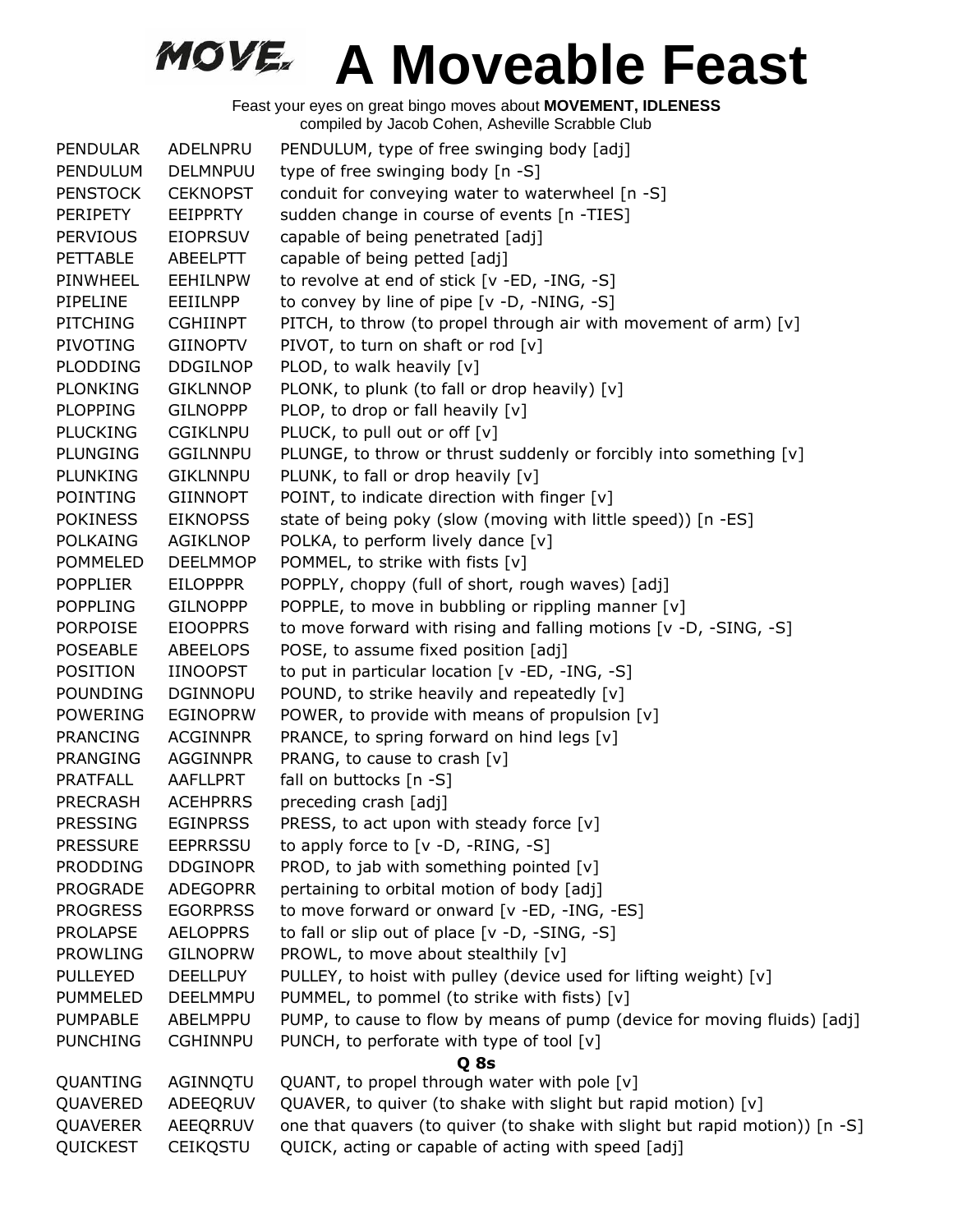| QUIRTING        | GIINQRTU        | QUIRT, to strike with riding whip [v]                                                                              |
|-----------------|-----------------|--------------------------------------------------------------------------------------------------------------------|
| QUIVERED        | DEEIQRUV        | QUIVER, to shake with slight but rapid motion [v]                                                                  |
| QUIVERER        | EEIQRRUV        | one that quivers (to shake with slight but rapid motion) [n -S]                                                    |
| QUOITING        | GIINOQTU        | QUOIT, to play throwing game similar to ringtoss [v]                                                               |
|                 |                 | <b>R</b> 8s                                                                                                        |
| <b>RACEWALK</b> | <b>AACEKLRW</b> | to walk for speed while maintaining foot contact with ground and keeping supporting leg straight [v -ED, -ING, -S] |
| RAILROAD        | AADILORR        | to transport by railroad (type of road on which locomotives are run) [v -ED, -ING, -S]                             |
| RAISABLE        | AABEILRS        | RAISE, to move to higher position [adj]                                                                            |
| <b>RALPHING</b> | <b>AGHILNPR</b> | RALPH, to vomit (to eject contents of stomach through mouth) [v]                                                   |
| <b>RAMBLING</b> | <b>ABGILMNR</b> | RAMBLE, to wander (to move about with no destination or purpose) $[v]$                                             |
| <b>RAMPAGER</b> | AAEGMPRR        | one that rampages (to move about wildly or violently) [n -S]                                                       |
| RAPIDITY        | ADIIPRTY        | swiftness (quality of being swift (moving with great rate of motion)) [n -TIES]                                    |
| <b>RAPPELED</b> | <b>ADEELPPR</b> | RAPPEL, to descend from steep height by means of rope $[v]$                                                        |
| <b>REACTANT</b> | <b>AACENRTT</b> | one that reacts (to respond to stimulus) [n -S]                                                                    |
| <b>REACTING</b> | <b>ACEGINRT</b> | REACT, to respond to stimulus [v]                                                                                  |
| <b>REACTION</b> | <b>ACEINORT</b> | act of reacting (to respond to stimulus) [n -S]                                                                    |
| <b>REACTIVE</b> | <b>ACEEIRTV</b> | REACTIVITY [n] / tending to react [adj]                                                                            |
| <b>REASCEND</b> | <b>ACDEENRS</b> | ASCEND, to go or move upward [v -ED, -ING, -S]                                                                     |
| REASSAIL        | <b>AAEILRSS</b> | ASSAIL, to attack (to set upon violently) [v -ED, -ING, -S]                                                        |
| <b>RECEDING</b> | <b>CDEEGINR</b> | RECEDE, to move back or away [v]                                                                                   |
| <b>RECIRCLE</b> | <b>CCEEILRR</b> | CIRCLE, to move or revolve around [v -D, -LING, -S]                                                                |
| <b>RECLINER</b> | <b>CEEILNRR</b> | one that reclines (to lean or lie back) [n -S]                                                                     |
| <b>RECOILED</b> | <b>CDEEILOR</b> | RECOIL, to draw back in fear or disgust [v]                                                                        |
| <b>RECOILER</b> | <b>CEEILORR</b> | one that recoils (to draw back in fear or disgust) [n -S]                                                          |
| <b>RECONVEY</b> | <b>CEENORVY</b> | to convey back to previous position [v -ED, -ING, -S]                                                              |
| <b>REDIPPED</b> | <b>DDEEIPPR</b> | REDIP, DIP, to immerse briefly [v]                                                                                 |
| <b>REDIRECT</b> | <b>CDEEIRRT</b> | to change course or direction of [v -ED, -ING, -S]                                                                 |
| <b>REDRAWER</b> | ADEERRRW        | one that redraws (to move by pulling) [n -S]                                                                       |
| <b>REDSHIFT</b> | <b>DEFHIRST</b> | displacement of spectrum of celestial body toward longer wavelengths [n -S]                                        |
| REDUVIID        | <b>DDEIIRUV</b> | bloodsucking insect [n -S]                                                                                         |
| <b>REELABLE</b> | ABEEELLR        | REEL, to wind on type of rotary device [adj]                                                                       |
| <b>REESTING</b> | <b>EEGINRST</b> | REEST, to balk (to stop short and refuse to proceed) [v]                                                           |
| <b>REFALLEN</b> | <b>AEEFLLNR</b> | REFALL, to fall again [v]                                                                                          |
| <b>REFLEXED</b> | <b>DEEEFLRX</b> | REFLEX, to bend back [v]                                                                                           |
| <b>REFLEXES</b> | <b>EEEFLRSX</b> | REFLEX, to bend back [v]                                                                                           |
| <b>REFLOWED</b> | <b>DEEFLORW</b> | REFLOW, FLOW, to move steadily and smoothly along [v]                                                              |
| <b>REFLUENT</b> | <b>EEFLNRTU</b> | flowing back [adj]                                                                                                 |
| <b>REFLUXED</b> | <b>DEEFLRUX</b> | REFLUX, to cause to flow back [v]                                                                                  |
| <b>REFLUXES</b> | <b>EEFLRSUX</b> | REFLUX, to cause to flow back [v]                                                                                  |
| <b>REFLYING</b> | EFGILNRY        | REFLY, FLY, clever (mentally keen) [v]                                                                             |
| <b>REHAMMER</b> | <b>AEEHMMRR</b> | HAMMER, to strike repeatedly [v -ED, -ING, -S]                                                                     |
| <b>REINJECT</b> | <b>CEEIJNRT</b> | to inject again [v -ED, -ING, -S]                                                                                  |
| <b>REINLESS</b> | <b>EEILNRSS</b> | unrestrained (to hold back from action) [adj]                                                                      |
| <b>REINSERT</b> | <b>EEINRRST</b> | to insert again [v -ED, -ING, -S]                                                                                  |
| REINVADE        | ADEEINRV        | to invade again [v -D, -DING, -S]                                                                                  |
| <b>REJUGGLE</b> | EEGGJLRU        | to juggle again [v -D, -LING, -S]                                                                                  |
| <b>REMOTION</b> | <b>EIMNOORT</b> | act of removing (to take or move away) [n -S]                                                                      |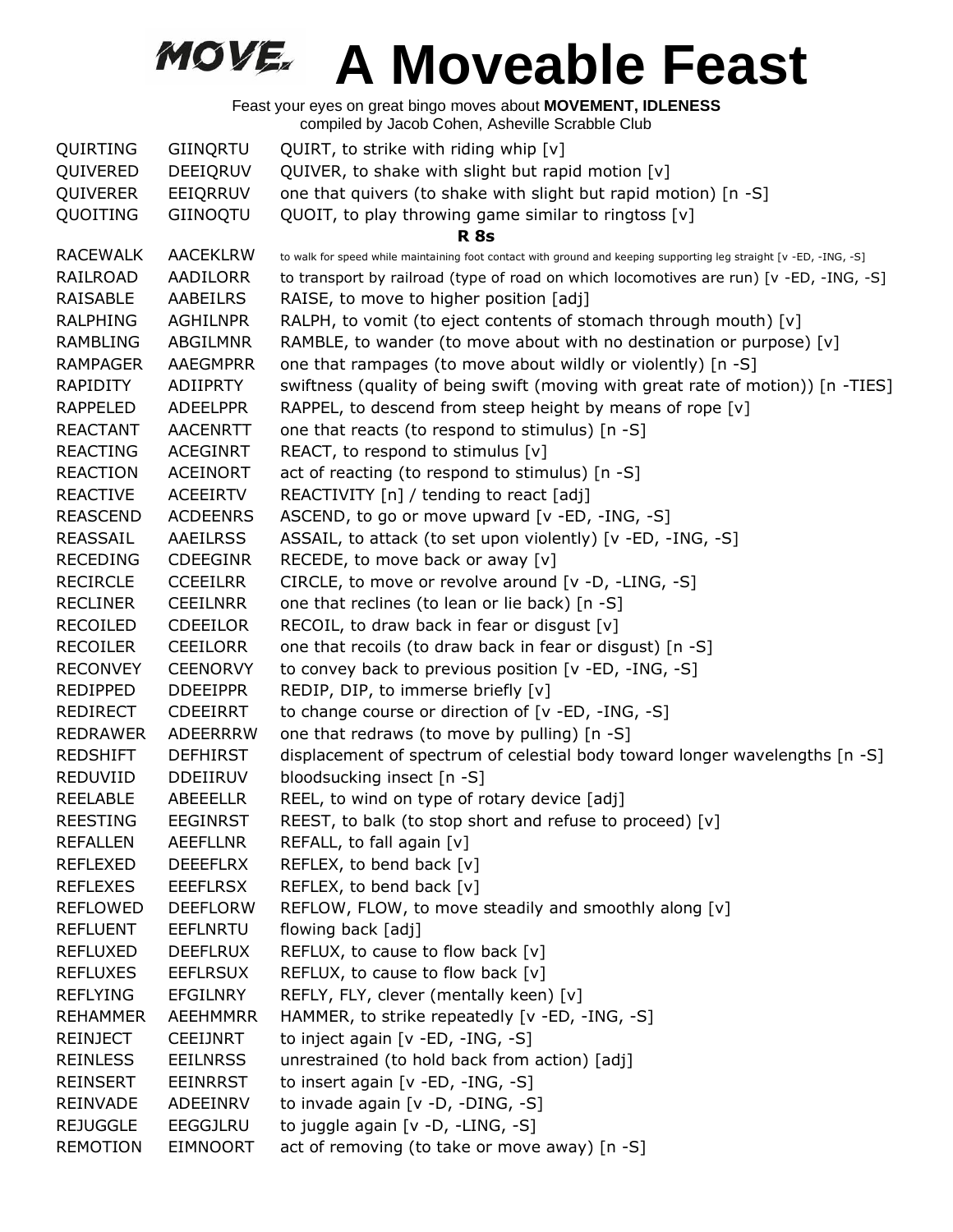| <b>REMOVING</b> | EGIMNORV        | REMOVE, to take or move away [v]                                                          |
|-----------------|-----------------|-------------------------------------------------------------------------------------------|
| <b>REPELLED</b> | <b>DEEELLPR</b> | REPEL, to drive back [v]                                                                  |
| <b>REPELLER</b> | <b>EEELLPRR</b> | one that repels (to drive back) [n -S]                                                    |
| <b>REPLUNGE</b> | EEGLNPRU        | PLUNGE, to throw or thrust suddenly or forcibly into something [v -D, -GING, -S]          |
| <b>REPULSER</b> | <b>EELPRRSU</b> | one that repulses (to drive back) [n -S]                                                  |
| <b>RERISING</b> | <b>EGIINRRS</b> | RERISE, RISE, to move upward [v]                                                          |
| <b>REROLLED</b> | <b>DEELLORR</b> | REROLL, ROLL, to move along by repeatedly turning over [v]                                |
| <b>REROLLER</b> | <b>EELLORRR</b> | one that rerolls (to move along by repeatedly turning over) [n -S]                        |
| RESAILED        | ADEEILRS        | RESAIL, SAIL, to move across surface of water by action of wind [v]                       |
| <b>RESALUTE</b> | <b>AEELRSTU</b> | to salute again [v -D, -TING, -S]                                                         |
| <b>RESILING</b> | <b>EGIILNRS</b> | RESILE, to spring back [v]                                                                |
| <b>RESPRING</b> | <b>EGINPRRS</b> | SPRING, to move upward suddenly and swiftly [v -RANG or -RUNG, -ING, -S]                  |
| <b>RESTABLE</b> | <b>ABEELRST</b> | STABLE, resistant to sudden change or position or condition [v -D, -LING, -S]             |
| <b>RESTITCH</b> | <b>CEHIRSTT</b> | STITCH, to join by making in-and-out movements with threaded needle [v -ED, -ING, -ES]    |
| <b>RESTRAIN</b> | <b>AEINRRST</b> | to hold back from action [v -ED, -ING, -S]                                                |
| <b>RESTRIKE</b> | <b>EEIKRRST</b> | STRIKE, to hit forcibly [v -RUCK, -ICKEN, -KING, -S]                                      |
| <b>RETACKLE</b> | <b>ACEEKLRT</b> | TACKLE, to seize and throw to ground [v -LED, -LING, -LES]                                |
| <b>RETAKING</b> | <b>AEGIKNRT</b> | RETAKE, to take back [v]                                                                  |
| <b>RETARDED</b> | ADDEERRT        | RETARD, to slow progress of [v]                                                           |
| <b>RETARDER</b> | ADEERRRT        | one that retards (to slow progress of) [n -S]                                             |
| <b>RETCHING</b> | <b>CEGHINRT</b> | effort to vomit [n -S] / RETCH, to make effort to vomit [v]                               |
| <b>RETIRING</b> | EGIINRRT        | RETIRE, to go away or withdraw [v]                                                        |
| <b>RETRACER</b> | <b>ACEERRRT</b> | one that retraces (to go back over) [n -S]                                                |
| <b>RETRIEVE</b> | <b>EEEIRRTV</b> | to get back $[v -D, -VING, -S]$                                                           |
| <b>RETROACT</b> | <b>ACEORRTT</b> | to act in return [v -ED, -ING, -S]                                                        |
| <b>RETURNED</b> | <b>DEENRRTU</b> | RETURN, to come or go back [v]                                                            |
| <b>RETURNEE</b> | <b>EEENRRTU</b> | one that has returned [n -S]                                                              |
| <b>RETURNER</b> | <b>EENRRRTU</b> | one that returns (to come or go back) [n -S]                                              |
| <b>REVEHENT</b> | <b>EEEHNRTV</b> | carrying back [adj]                                                                       |
| <b>REVENANT</b> | <b>AEENNRTV</b> | one that returns (to come or go back) [n -S]                                              |
| <b>REVERSAL</b> | <b>AEELRRSV</b> | act of reversing (to turn or move in opposite direction) [n -S]                           |
| <b>REVERSER</b> | <b>EEERRRSV</b> | one that reverses (to turn or move in opposite direction) [n -S]                          |
| <b>REVOLUTE</b> | <b>EELORTUV</b> | rolled backward or downward [adj]                                                         |
| <b>REWINDED</b> | <b>DDEEINRW</b> | REWIND, WIND, to pass around object or fixed center [v]                                   |
| <b>REWINDER</b> | <b>DEEINRRW</b> | one that rewinds (to pass around object or fixed center) [n -S]                           |
| REZEROED        | <b>DEEEORRZ</b> | REZERO, to reset (gauge) back to zero [v]                                                 |
| <b>REZEROES</b> | <b>EEEORRSZ</b> | REZERO, to reset (gauge) back to zero [v]                                                 |
| <b>RHUMBAED</b> | ABDEHMRU        | RHUMBA, to rumba (to perform ballroom dance) [v]                                          |
| <b>RICOCHET</b> | <b>CCEHIORT</b> | to rebound from surface [v -ED, -TTED, -ING, -TTING, -S]                                  |
| <b>RIFFLING</b> | <b>FFGIILNR</b> | RIFFLE, to flip through hastily [v]                                                       |
| <b>RIGADOON</b> | ADGINOOR        | lively dance [n -S]                                                                       |
| <b>RIGAUDON</b> | ADGINORU        | rigadoon (lively dance) [n -S]                                                            |
| <b>ROADWORK</b> | <b>ADKOORRW</b> | outdoor running as form of physical conditioning [n -S]                                   |
| <b>ROCKABLE</b> | <b>ABCEKLOR</b> | ROCK, to move back and forth [adj]                                                        |
| <b>ROCKETED</b> | <b>CDEEKORT</b> | ROCKET, to convey by means of rocket (device propelled by reaction of escaping gases) [v] |
| <b>ROLLABLE</b> | ABELLLOR        | ROLL, to move along by repeatedly turning over [adj]                                      |
| <b>ROLLAWAY</b> | AALLORWY        | piece of furniture that can be rolled away when not in use [n -S]                         |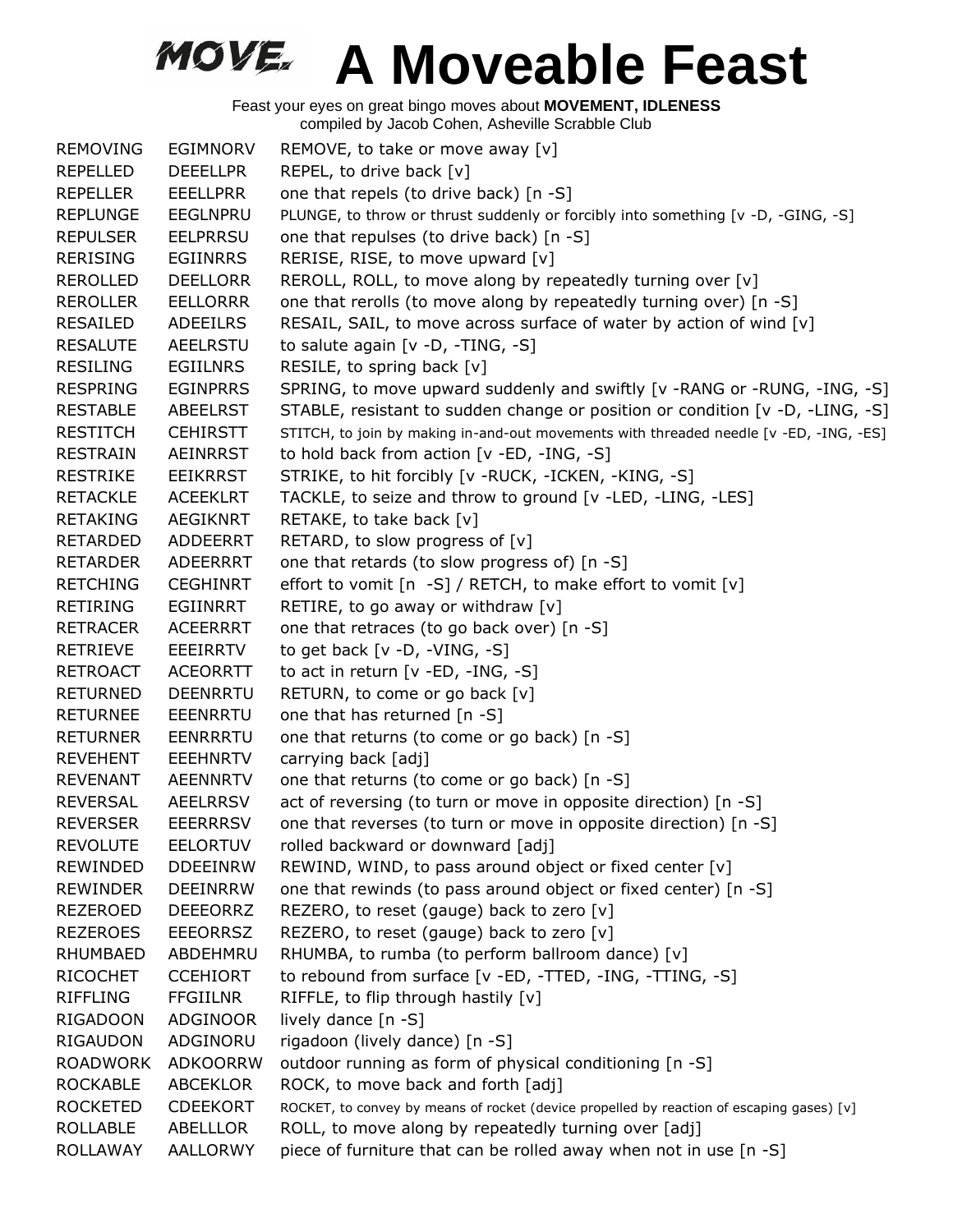| <b>ROLLOVER</b> | <b>ELLOORRV</b> | motor vehicle accident in which vehicle overturns [n -S]                         |
|-----------------|-----------------|----------------------------------------------------------------------------------|
| <b>ROTARIES</b> | AEIORRST        | ROTARY, rotating part or device [n]                                              |
| <b>ROTATING</b> | <b>AGINORTT</b> | ROTATE, to turn about axis [v]                                                   |
| <b>ROTATION</b> | <b>AINOORTT</b> | act or instance of rotating [n -S]                                               |
| <b>ROTATIVE</b> | <b>AEIORTTV</b> | ROTATION, act or instance of rotating [adj]                                      |
| <b>ROTATORY</b> | <b>AOORRTTY</b> | pertaining to rotation (act or instance of rotating) [adj]                       |
| <b>ROUSTING</b> | <b>GINORSTU</b> | ROUST, to arouse and drive out [v]                                               |
| <b>ROVINGLY</b> | <b>GILNORVY</b> | in roving (roaming) manner [adv]                                                 |
| <b>ROWELING</b> | <b>EGILNORW</b> | ROWEL, to prick with spiked wheel in order to urge forward [v]                   |
| <b>ROWELLED</b> | <b>DEELLORW</b> | ROWEL, to prick with spiked wheel in order to urge forward [v]                   |
| RUBBERED        | <b>BBDEERRU</b> | RUBBER, to stretch one's neck in looking at something [v]                        |
| <b>RUMBAING</b> | ABGIMNRU        | RUMBA, to perform ballroom dance [v]                                             |
| <b>RUNNIEST</b> | <b>EINNRSTU</b> | RUNNY, tending to drip [adj]                                                     |
| <b>RUNROUND</b> | <b>DNNORRUU</b> | evasive action [n -S]                                                            |
|                 |                 | S8s                                                                              |
| SABERING        | <b>ABEGINRS</b> | SABER, to strike with saber (type of sword) [v]                                  |
| <b>SACCADIC</b> | <b>AACCCDIS</b> | SACCADE, rapid, jerky movement of eye [adj]                                      |
| <b>SAGGIEST</b> | <b>AEGGISST</b> | SAGGY, characterized by sagging [adj]                                            |
| <b>SAILABLE</b> | AABEILLS        | SAIL, to move across surface of water by action of wind [adj]                    |
| SAILPAST        | AAILPSST        | sailing of ships past place [n -S]                                               |
| <b>SALAAMED</b> | <b>AAADELMS</b> | SALAAM, to greet with low bow [v]                                                |
| <b>SALLYING</b> | <b>AGILLNSY</b> | SALLY, to rush out suddenly [v]                                                  |
| <b>SALUTING</b> | AGILNSTU        | SALUTE, to greet with sign of welcome or respect [v]                             |
| SAMBAING        | AABGIMNS        | SAMBA, to perform Brazilian dance [v]                                            |
| SARABAND        | <b>AAABDNRS</b> | stately Spanish dance [n -S]                                                     |
| SASHAYED        | AADEHSSY        | SASHAY, to flounce (to move with exaggerated motions) [v]                        |
| <b>SCALABLE</b> | <b>AABCELLS</b> | capable of being scaled (to climb up or over) [adj]                              |
| <b>SCAMMONY</b> | <b>ACMMNOSY</b> | climbing plant [n -NIES]                                                         |
| <b>SCANDENT</b> | <b>ACDENNST</b> | climbing, as a plant [adj]                                                       |
| <b>SCATBACK</b> | <b>AABCCKST</b> | type of player in football [n -S]                                                |
| <b>SCATTING</b> | <b>ACGINSTT</b> | SCAT, to leave hastily [v]                                                       |
| <b>SCENDING</b> | <b>CDEGINNS</b> | SCEND, to rise upward, as ship on wave [v]                                       |
| <b>SCHUSSED</b> | <b>CDEHSSSU</b> | SCHUSS, to make fast, straight run in skiing [v]                                 |
| <b>SCHUSSER</b> | <b>CEHRSSSU</b> | one that schusses (to make fast, straight run in skiing) [n -S]                  |
| <b>SCHUSSES</b> | <b>CEHSSSSU</b> | SCHUSS, to make fast, straight run in skiing [v]                                 |
| <b>SCLAFFED</b> | <b>ACDEFFLS</b> | SCLAFF, to strike ground with club before hitting ball in golf [v]               |
| <b>SCLAFFER</b> | <b>ACEFFLRS</b> | one that sclaffs (to strike ground with club before hitting ball in golf) [n -S] |
| <b>SCOOCHED</b> | <b>CCDEHOOS</b> | SCOOCH, to slide with short movements [v]                                        |
| <b>SCOOCHES</b> | <b>CCEHOOSS</b> | SCOOCH, to slide with short movements [v]                                        |
| <b>SCOOTING</b> | <b>CGINOOST</b> | SCOOT, to go quickly [v]                                                         |
| <b>SCRAMBLE</b> | <b>ABCELMRS</b> | to move or climb hurriedly [v -D, -LING, -S]                                     |
| <b>SCRAMMED</b> | <b>ACDEMMRS</b> | SCRAM, to leave quickly [v]                                                      |
| <b>SCRAPPED</b> | <b>ACDEPPRS</b> | SCRAP, to discard (to throw away) [v]                                            |
| <b>SCRIPTED</b> | <b>CDEIPRST</b> | SCRIPT, to prepare written text for, as play or motion picture [v]               |
| <b>SCRIPTER</b> | <b>CEIPRRST</b> | one that scripts (to prepare written text for, as play or motion picture) [n -S] |
| <b>SCROBBED</b> | <b>BBCDEORS</b> | SCROB, to scrape with or as with claws [v]                                       |
| <b>SCROLLED</b> | <b>CDELLORS</b> | SCROLL, to move text across display screen [v]                                   |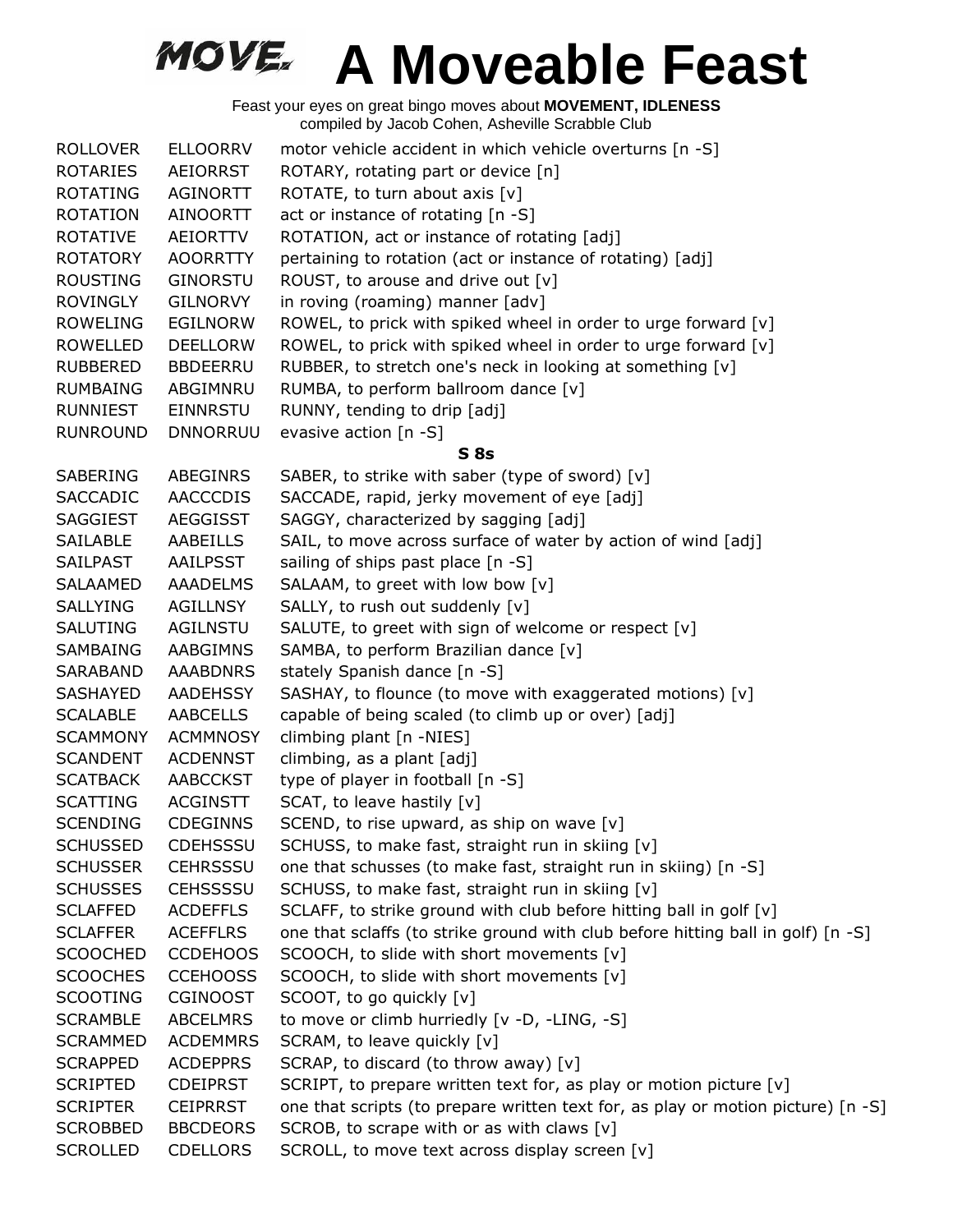| <b>SCROLLER</b> | <b>CELLORRS</b> | computer game in which background scrolls past [n -S]                                  |
|-----------------|-----------------|----------------------------------------------------------------------------------------|
| <b>SCROOTCH</b> | <b>CCHOORST</b> | to scrooch (to crouch (to stoop (to bend body forward and down))) [v -ED, -ING, -ES]   |
| <b>SCUBAING</b> | ABCGINSU        | SCUBA, to swim underwater using breathing device with compressed air $[v]$             |
| <b>SCUDDING</b> | <b>CDDGINSU</b> | SCUD, to run or move swiftly [v]                                                       |
| <b>SCUFFING</b> | <b>CFFGINSU</b> | SCUFF, to walk without lifting feet [v]                                                |
| <b>SCULKING</b> | <b>CGIKLNSU</b> | SCULK, to skulk (to move about stealthily) [v]                                         |
| <b>SCULLING</b> | <b>CGILLNSU</b> | SCULL, to propel with type of oar $[v]$                                                |
| <b>SCURRIED</b> | <b>CDEIRRSU</b> | SCURRY, to move hurriedly [v]                                                          |
| <b>SCURRIES</b> | <b>CEIRRSSU</b> | SCURRY, to move hurriedly [v]                                                          |
| <b>SCUTCHED</b> | <b>CCDEHSTU</b> | SCUTCH, to separate woody fiber from by beating [v]                                    |
| <b>SCUTCHER</b> | <b>CCEHRSTU</b> | one that scutches (to separate woody fiber from by beating) [n -S]                     |
| <b>SCUTCHES</b> | <b>CCEHSSTU</b> | SCUTCH, to separate woody fiber from by beating [v]                                    |
| <b>SEDATELY</b> | <b>ADEELSTY</b> | SEDATE, calm (free from agitation) [adv]                                               |
| <b>SEDATEST</b> | <b>ADEESSTT</b> | SEDATE, calm (free from agitation) [adj]                                               |
| <b>SEESAWED</b> | ADEESSWW        | SEESAW, to move up and down or back and forth [v]                                      |
| <b>SENDABLE</b> | <b>ABDEELNS</b> | SEND, to scend (to rise upward, as ship on wave) [adj]                                 |
| <b>SHAFTING</b> | <b>AFGHINST</b> | system of rods for transmitting motion or power [n -S] / SHAFT [v]                     |
| <b>SHAKABLE</b> | <b>AABEHKLS</b> | SHAKE, to move to and fro with short, rapid movements [adj]                            |
| <b>SHEERING</b> | <b>EEGHINRS</b> | SHEER, to swerve (to turn aside suddenly from straight course) [v]                     |
| <b>SHIFTING</b> | <b>FGHIINST</b> | act of moving from one place to another $[n -S]$ / SHIFT $[v]$                         |
| SHIMMIED        | <b>DEHIIMMS</b> | SHIMMY, to vibrate or wobble [v]                                                       |
| <b>SHIMMIES</b> | <b>EHIIMMSS</b> | SHIMMY, to vibrate or wobble [v]                                                       |
| <b>SHINDIES</b> | <b>DEHIINSS</b> | SHINDY, shindig (elaborate dance or party) [n]                                         |
| SHINNIED        | <b>DEHIINNS</b> | SHINNY, to shin (to climb by gripping and pulling alternately with hands and legs) [v] |
| <b>SHINNIES</b> | <b>EHIINNSS</b> | SHINNY, to shin (to climb by gripping and pulling alternately with hands and legs) [v] |
| <b>SHINNING</b> | <b>GHIINNNS</b> | SHIN, to climb by gripping and pulling alternately with hands and legs [v]             |
| <b>SHIRRING</b> | <b>GHIINRRS</b> | SHIRR, to draw into three or more parallel rows, as cloth [v]                          |
| <b>SHIVERED</b> | <b>DEEHIRSV</b> | SHIVER, to tremble with fear or cold [v]                                               |
| <b>SHIVERER</b> | <b>EEHIRRSV</b> | one that shivers (to tremble with fear or cold) [n -S]                                 |
| <b>SHLEPPED</b> | <b>DEEHLPPS</b> | SHLEP, to schlep (to lug or drag) [v] / SHLEPP, to schlep (to lug or drag) [v]         |
| <b>SHLEPPER</b> | <b>EEHLPPRS</b> | one that schleps (to lug or drag) [n -S]                                               |
| <b>SHOOSHED</b> | <b>DEHHOOSS</b> | SHOOSH, to move with rushing sound [v]                                                 |
| <b>SHOOSHES</b> | <b>EHHOOSSS</b> | SHOOSH, to move with rushing sound [v]                                                 |
| <b>SHOTHOLE</b> | <b>EHHLOOST</b> | hole drilled in rock to hold explosives [n -S]                                         |
| <b>SHRAPNEL</b> | <b>AEHLNPRS</b> | fragments from exploding bomb, mine, or shell [n -S]                                   |
| <b>SHRINKER</b> | <b>EHIKNRRS</b> | one that shrinks (to contract or draw back) [n -S]                                     |
| <b>SHRUGGED</b> | <b>DEGGHRSU</b> | SHRUG, to raise and contract shoulders [v]                                             |
| <b>SHRUNKEN</b> | <b>EHKNNRSU</b> | SHRINK, to contract or draw back [v]                                                   |
| <b>SHUFFLER</b> | <b>EFFHLRSU</b> | one that shuffles (to walk without lifting feet) [n -S]                                |
| <b>SHUFFLES</b> | <b>EFFHLSSU</b> | SHUFFLE, to walk without lifting feet [v]                                              |
| SHUNNING        | <b>GHINNNSU</b> | SHUN, to avoid (to keep away from) [v]                                                 |
| <b>SHUNPIKE</b> | <b>EHIKNPSU</b> | to travel on side roads to avoid expressways [v -D, -KING, -S]                         |
| SHUNTING        | <b>GHINNSTU</b> | SHUNT, to turn aside [v]                                                               |
| <b>SHUTTING</b> | <b>GHINSTTU</b> | SHUT, to close (to block against entry or passage) [v]                                 |
| <b>SHUTTLER</b> | <b>EHLRSTTU</b> | one that shuttles (to move or travel back and forth) [n -S]                            |
| <b>SIDESLIP</b> | <b>DEIILPSS</b> | to slip to one side [v -PPED, -PPING, -S]                                              |
| <b>SIDESPIN</b> | <b>DEIINPSS</b> | type of spin imparted to ball [n -S]                                                   |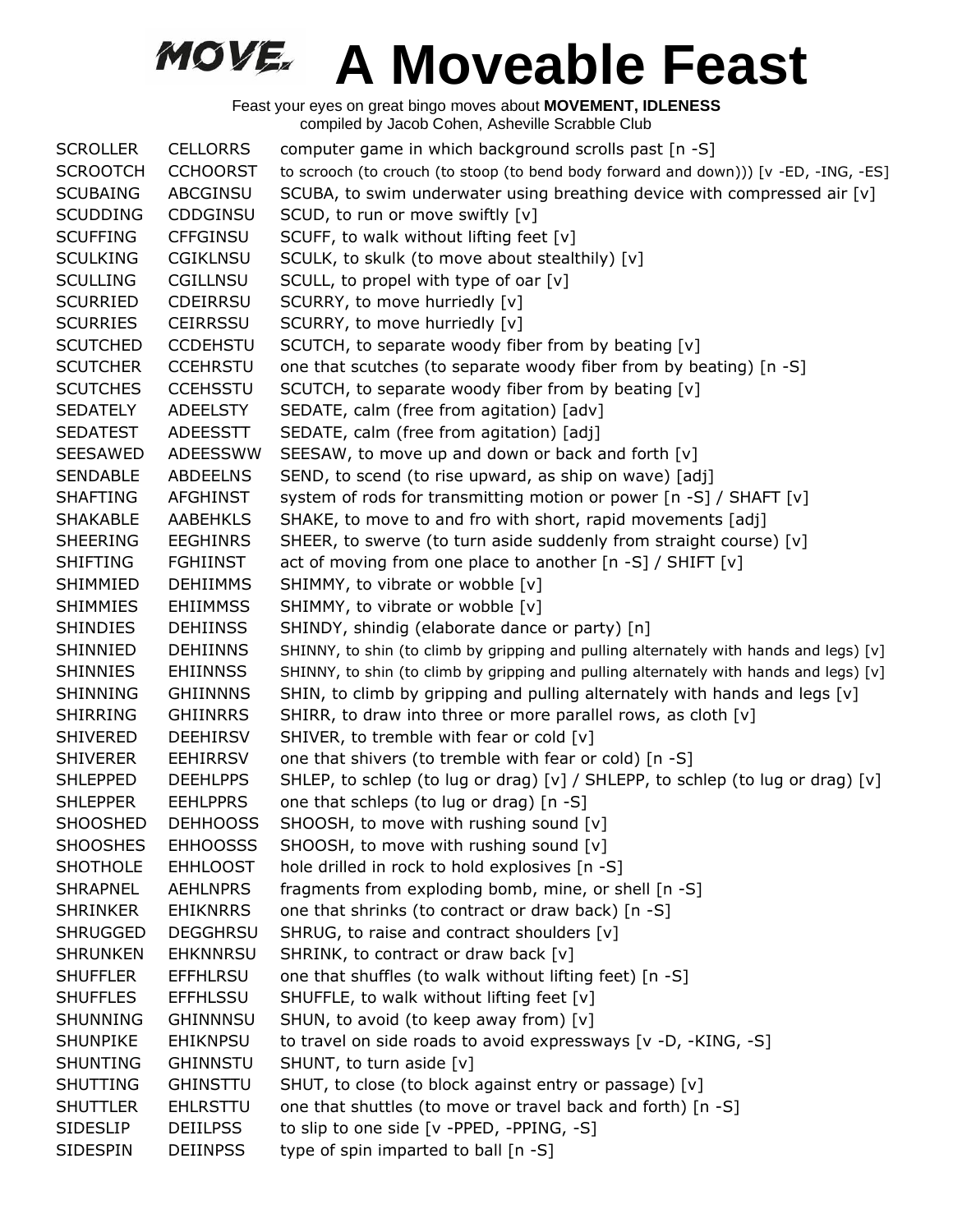| <b>SIDESTEP</b> | <b>DEEIPSST</b> | to step to one side [v -PPED, -PPING, -S]                                                               |
|-----------------|-----------------|---------------------------------------------------------------------------------------------------------|
| <b>SINKABLE</b> | <b>ABEIKLNS</b> | SINK, to move to lower level [adj]                                                                      |
| <b>SIPHONAL</b> | <b>AHILNOPS</b> | of or pertaining to siphon [adj]                                                                        |
| <b>SIPHONED</b> | <b>DEHINOPS</b> | SIPHON, to draw off through siphon (type of tube) [v]                                                   |
| <b>SIPHONIC</b> | <b>CHIINOPS</b> | siphonal (of or pertaining to siphon) [adj]                                                             |
| <b>SITZMARK</b> | AIKMRSTZ        | mark left in snow by skier who has fallen backward [n -S]                                               |
| <b>SKANKING</b> | <b>AGIKKNNS</b> | SKANK, to dance in loose-limbed manner [v]                                                              |
| <b>SKELPING</b> | <b>EGIKLNPS</b> | SKELP, to slap (to strike with open hand) [v]                                                           |
| <b>SKIDDIER</b> | <b>DDEIIKRS</b> | SKIDDY, likely to cause skidding [adj]                                                                  |
| <b>SKIDDING</b> | <b>DDGIIKNS</b> | SKID, to slide sideways as result of loss of traction [v] work of hauling logs from cutting area [n -S] |
| <b>SKIDOOED</b> | <b>DDEIKOOS</b> | SKIDOO, to skiddoo (to go away) [v]                                                                     |
| <b>SKIPPING</b> | <b>GIIKNPPS</b> | SKIP, to move with light springing steps [v]                                                            |
| <b>SKIRRING</b> | <b>GIIKNRRS</b> | SKIRR, to move rapidly [v]                                                                              |
| <b>SKIRTING</b> | <b>GIIKNRST</b> | SKIRT, to go or pass around [v]                                                                         |
| <b>SKULKING</b> | <b>GIKKLNSU</b> | SKULK, to move about stealthily [v]                                                                     |
| <b>SKULLING</b> | <b>GIKLLNSU</b> | SKULL, to hit on head [v]                                                                               |
| <b>SKYBORNE</b> | <b>BEKNORSY</b> | airborne (flying) [adj]                                                                                 |
| <b>SLALOMED</b> | ADELLMOS        | SLALOM, to ski in zigzag course [v]                                                                     |
| <b>SLALOMER</b> | <b>AELLMORS</b> | one that slaloms (to ski in zigzag course) [n -S]                                                       |
| <b>SLAMMING</b> | <b>AGILMMNS</b> | SLAM, to shut forcibly and noisily [v]                                                                  |
| <b>SLAPPING</b> | <b>AGILNPPS</b> | SLAP, to strike with open hand [v]                                                                      |
| <b>SLAPSHOT</b> | <b>AHLOPSST</b> | type of shot in hockey [n -S]                                                                           |
| <b>SLEDDING</b> | <b>DDEGILNS</b> | act of one that sleds [n -S] / SLED [v]                                                                 |
| <b>SLEDGING</b> | <b>DEGGILNS</b> | SLEDGE, to convey on type of sled [v]                                                                   |
| <b>SLIDABLE</b> | <b>ABDEILLS</b> | SLIDE, to move smoothly along surface [adj]                                                             |
| <b>SLINGING</b> | <b>GGIILNNS</b> | SLING, to throw with sudden motion [v]                                                                  |
| <b>SLINKING</b> | <b>GIIKLNNS</b> | SLINK, to move stealthily [v]                                                                           |
| <b>SLITHERY</b> | <b>EHILRSTY</b> | slippery (causing or tending to cause slipping) [adj] / [adj -RIER, -RIEST]                             |
| <b>SLOGGING</b> | <b>GGGILNOS</b> | SLOG, to plod (to walk heavily) [v]                                                                     |
| <b>SLOSHING</b> | <b>GHILNOSS</b> | SLOSH, to move with splashing motion [v]                                                                |
| <b>SLOTBACK</b> | <b>ABCKLOST</b> | type of football player [n -S]                                                                          |
| <b>SLOTHFUL</b> | <b>FHLLOSTU</b> | sluggish (displaying little movement or activity) [adj]                                                 |
| <b>SLOUCHED</b> | <b>CDEHLOSU</b> | SLOUCH, to sit, stand, or move with drooping posture [v]                                                |
| <b>SLOUCHER</b> | <b>CEHLORSU</b> | one that slouches (to sit, stand, or move with drooping posture) [n -S]                                 |
| <b>SLOUCHES</b> | <b>CEHLOSSU</b> | SLOUCH, to sit, stand, or move with drooping posture [v]                                                |
| <b>SLOWNESS</b> | <b>ELNOSSSW</b> | state of being slow (moving with little speed) [n -ES]                                                  |
| <b>SLUGGING</b> | <b>GGGILNSU</b> | SLUG, to strike heavily [v]                                                                             |
| <b>SLUGGISH</b> | <b>GGHILSSU</b> | displaying little movement or activity [adj]                                                            |
| <b>SLUMPING</b> | <b>GILMPNSU</b> | SLUMP, to fall or sink suddenly [v]                                                                     |
| <b>SMACKING</b> | <b>ACGIKMNS</b> | SMACK, to strike sharply [v]                                                                            |
| SNAILING        | <b>AGIILNNS</b> | SNAIL, to move slowly [v]                                                                               |
| <b>SNAPBACK</b> | <b>AABCKNPS</b> | sudden rebound or recovery [n -S]                                                                       |
| SNARLING        | <b>AGILNNRS</b> | SNARL, to growl viciously [v]                                                                           |
| <b>SNATCHED</b> | <b>ACDEHNST</b> | SNATCH, to seize suddenly [v]                                                                           |
| <b>SNATCHER</b> | <b>ACEHNRST</b> | one that snatches (to seize suddenly) [n -S]                                                            |
| <b>SNATCHES</b> | <b>ACEHNSST</b> | SNATCH, to seize suddenly [v]                                                                           |
| SNEAKING        | <b>AEGIKNNS</b> | SNEAK, to move stealthily [v]                                                                           |
|                 |                 |                                                                                                         |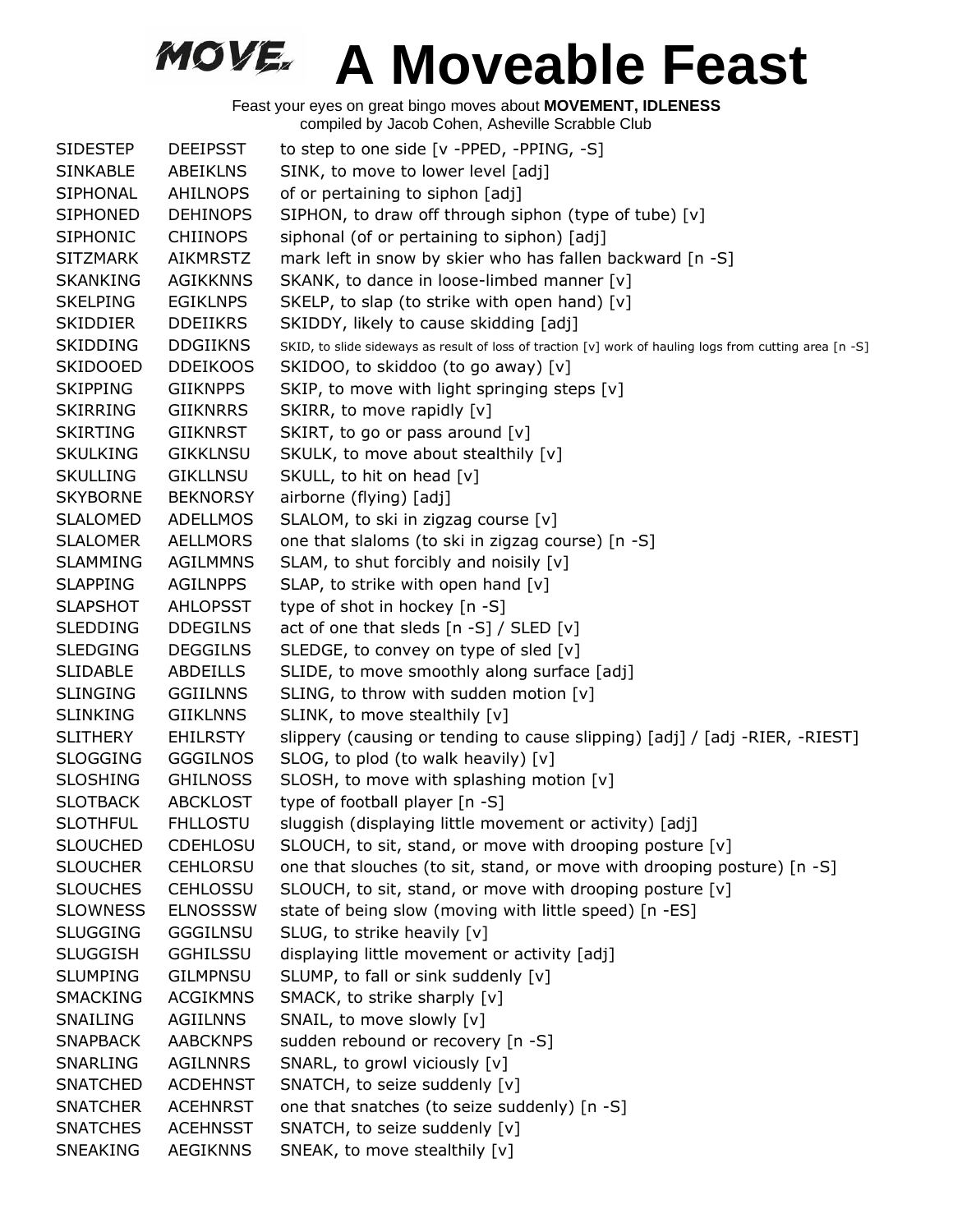| <b>SNOWSHOE</b> | <b>EHNOOSSW</b> | to walk on snowshoes (oval frames that allow person to walk on deep snow) [v -D, -ING, -S] |
|-----------------|-----------------|--------------------------------------------------------------------------------------------|
| SOMERSET        | <b>EEMORSST</b> | to roll body in complete circle, head over heels [v -ED, -TTED, -ING, -TTING, -S]          |
| <b>SOUTHING</b> | <b>GHINOSTU</b> | movement toward south [n -S] / SOUTH, to move toward south [v]                             |
| <b>SPANKING</b> | <b>AGIKNNPS</b> | SPANK, to slap on buttocks [v]                                                             |
| <b>SPARGING</b> | <b>AGGINPRS</b> | SPARGE, to sprinkle (to scatter drops or particles on) [v]                                 |
| <b>SPATTING</b> | <b>AGINPSTT</b> | SPAT, to strike lightly [v]                                                                |
| <b>SPEEDIER</b> | <b>DEEEIPRS</b> | SPEEDY, swift (moving with great rate of motion) [adj]                                     |
| <b>SPEEDING</b> | <b>DEEGINPS</b> | act of driving faster than law allows [n -S] / SPEED, to move swiftly [v]                  |
| <b>SPEELING</b> | <b>EEGILNPS</b> | SPEEL, to climb (to ascend (to go or move upward)) [v]                                     |
| <b>SPEILING</b> | <b>EGIILNPS</b> | SPEIL, to speel (to climb (to ascend (to go or move upward))) [v]                          |
| SPIDERED        | <b>DDEEIPRS</b> | SPIDER, to move in scuttling manner [v]                                                    |
| SPIRALED        | <b>ADEILPRS</b> | SPIRAL, to move like spiral (type of plane curve) [v]                                      |
| <b>SPIRTING</b> | <b>GIINPRST</b> | SPIRT, to gush forth [v]                                                                   |
| <b>SPLATTER</b> | <b>AELPRSTT</b> | to spatter (to scatter in drops) [v -ED, -ING, -S]                                         |
| <b>SPOOLING</b> | <b>GILNOOPS</b> | SPOOL, to wind on small cylinder [v]                                                       |
| <b>SPOUTING</b> | <b>GINOPSTU</b> | SPOUT, to eject in rapid stream [v]                                                        |
| <b>SPRADDLE</b> | <b>ADDELPRS</b> | to straddle (to sit, stand, or walk with legs wide apart) [v -D, -LING, -S]                |
| SPRAINED        | <b>ADEINPRS</b> | SPRAIN, to weaken by sudden and violent twisting or wrenching [v]                          |
| <b>SPRINGER</b> | <b>EGINPRRS</b> | one that springs (to move upward suddenly and swiftly) [n -S]                              |
| <b>SPRINKLE</b> | <b>EIKLNPRS</b> | to scatter drops or particles on [v -D, -LING, -S]                                         |
| SPRINTED        | <b>DEINPRST</b> | SPRINT, to run at top speed [v]                                                            |
| <b>SPRINTER</b> | EINPRRST        | one that sprints (to run at top speed) [n -S]                                              |
| <b>SPURTING</b> | <b>GINPRSTU</b> | SPURT, to gush forth [v]                                                                   |
| <b>SPUTTERY</b> | <b>EPRSTTUY</b> | ejecting in short bursts [adj]                                                             |
| SQUATTED        | ADEQSTTU        | SQUAT, to bend one's knees and sit on one's heels [v]                                      |
| <b>SQUATTER</b> | AEQRSTTU        | to move through water [v -ED, -ING, -S]                                                    |
| SQUEGGED        | <b>DEEGGQSU</b> | SQUEG, to oscillate in irregular manner [v]                                                |
| SQUIGGLE        | EGGILQSU        | to wriggle (to turn or twist in sinuous manner) [v -D, -LING, -S]                          |
| SQUIGGLY        | <b>GGILQSUY</b> | wriggly (wriggling) [adj -LIER, -LIEST]                                                    |
| SQUIRMED        | DEIMQRSU        | SQUIRM, to wriggle (to turn or twist in sinuous manner) [v]                                |
| SQUIRMER        | EIMQRRSU        | one that squirms (to wriggle (to turn or twist in sinuous manner)) [n -S]                  |
| SQUIRTED        | DEIQRSTU        | SQUIRT, to eject in thin, swift stream [v]                                                 |
| <b>SQUIRTER</b> | <b>EIQRRSTU</b> | one that squirts (to eject in thin, swift stream) [n -S]                                   |
| SQUISHED        | DEHIQSSU        | SQUISH, to squash (to press into pulp or flat mass) [v]                                    |
| <b>SQUISHES</b> | EHIQSSSU        | SQUISH, to squash (to press into pulp or flat mass) [v]                                    |
| SQUOOSH         | <b>HOOQSSU</b>  | to squash (to press into pulp or flat mass) [v -ED, -ING, -ES]                             |
| <b>STABLEST</b> | ABELSSTT        | STABLE, resistant to sudden change or position or condition [adj]                          |
| <b>STAGGERY</b> | <b>AEGGRSTY</b> | unsteady (not steady (firm in position)) [adj]                                             |
| <b>STAGNANT</b> | <b>AAGNNSTT</b> | not moving or flowing [adj]                                                                |
| <b>STAGNATE</b> | AAEGNSTT        | to become stagnant [v -D, -TING, -S]                                                       |
| <b>STAMPEDE</b> | <b>ADEEMPST</b> | to cause to run away in headlong panic [v -D, -DING, -S]                                   |
| <b>STAMPING</b> | <b>AGIMNPST</b> | STAMP, to bring foot down heavily [v]                                                      |
| <b>STANCHED</b> | <b>ACDEHNST</b> | STANCH, to stop flow of blood from [v]                                                     |
| <b>STANCHER</b> | <b>ACEHNRST</b> | one that stanches (to stop flow of blood from) [n -S]                                      |
| <b>STANCHES</b> | <b>ACEHNSST</b> | STANCH, to stop flow of blood from [v]                                                     |
| <b>STARSHIP</b> | AHIPRSST        | spaceship for interstellar travel [n -S]                                                   |
| <b>STEPPING</b> | <b>EGINPPST</b> | STEP, to move by lifting foot and setting it down in another place [v]                     |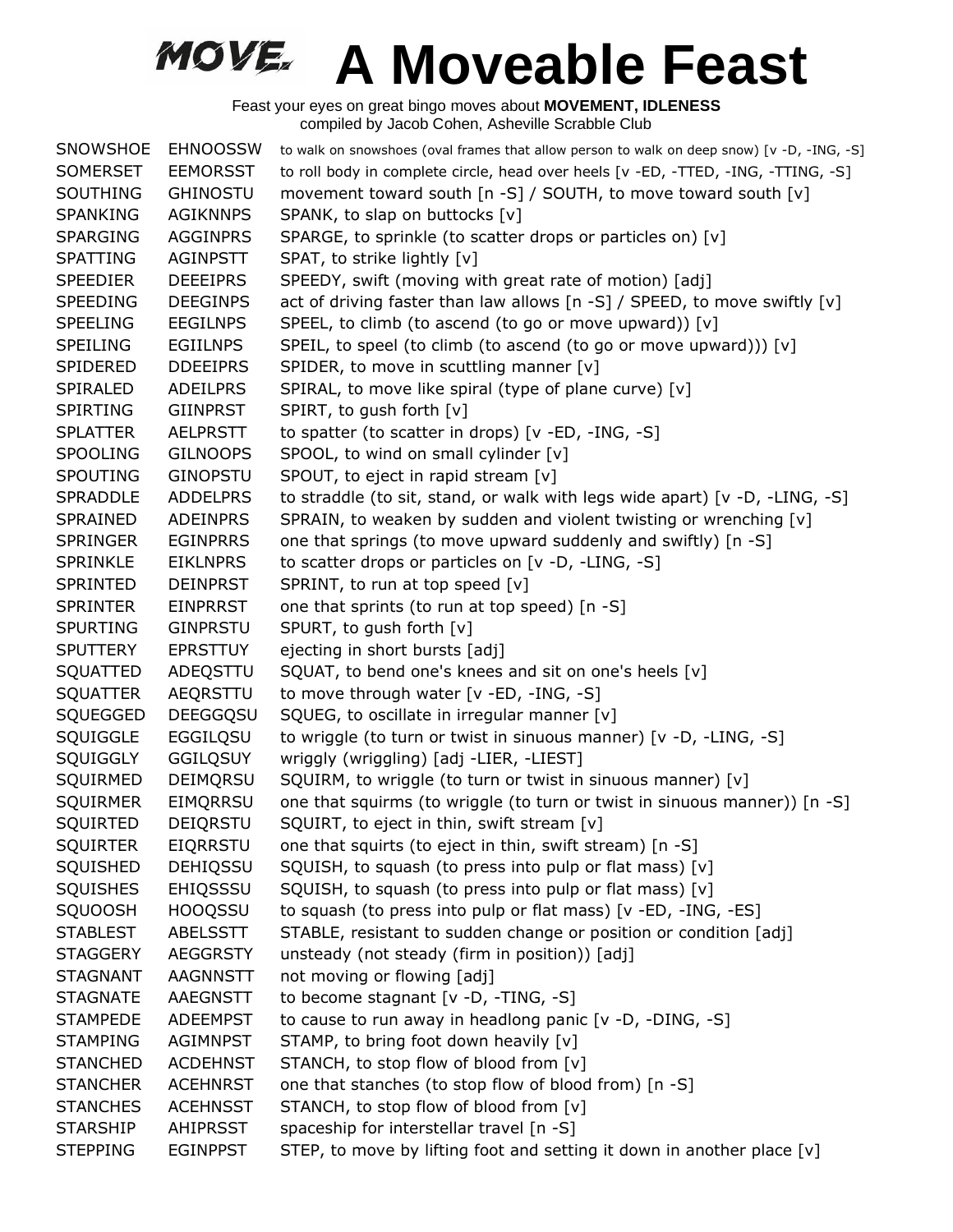| <b>STERNWAY</b> | <b>AENRSTWY</b> | backward movement of vessel [n -S]                                                               |
|-----------------|-----------------|--------------------------------------------------------------------------------------------------|
| <b>STICTION</b> | <b>CIINOSTT</b> | force required to begin to move body that is in contact with another body [n -S]                 |
| <b>STILLEST</b> | <b>EILLSSTT</b> | STILL, free from sound or motion [adj]                                                           |
| <b>STILLIER</b> | <b>EIILLRST</b> | STILLY, still (free from sound or motion) [adj]                                                  |
| <b>STIRRING</b> | <b>GIINRRST</b> | beginning of motion [n -S] / STIR [v]                                                            |
| <b>STITCHED</b> | <b>CDEHISTT</b> | STITCH, to join by making in-and-out movements with threaded needle [v]                          |
| <b>STITCHER</b> | <b>CEHIRSTT</b> | one that stitches (to join by making in-and-out movements with threaded needle) [n -S]           |
| <b>STITCHES</b> | <b>CEHISSTT</b> | STITCH, to join by making in-and-out movements with threaded needle [v]                          |
| <b>STOCCADO</b> | <b>ACCDOOST</b> | thrust with rapier [n -S]                                                                        |
| <b>STOCCATA</b> | <b>AACCOSTT</b> | stoccado (thrust with rapier) [n -S]                                                             |
| <b>STOMPIER</b> | <b>EIMOPRST</b> | STOMPY, conducive to stomping feet [adj]                                                         |
| <b>STOMPING</b> | <b>GIMNOPST</b> | STOMP, to tread heavily [v]                                                                      |
| <b>STOOPING</b> | <b>GINOOPST</b> | STOOP, to bend body forward and down [v]                                                         |
| <b>STOPCOCK</b> | <b>CCKOOPST</b> | type of faucet (device for controlling flow of liquid from pipe) [n -S]                          |
| <b>STOPPAGE</b> | <b>AEGOPPST</b> | act of stopping (to discontinue progress or motion of) [n -S]                                    |
| <b>STOPPING</b> | <b>GINOPPST</b> | STOP, to discontinue progress or motion of [v]                                                   |
| <b>STOTTING</b> | <b>GINOSTTT</b> | STOT, to bound with stiff-legged gait [v] / STOTT, to stot (to bound with stiff-legged gait) [v] |
| <b>STRAGGLE</b> | <b>AEGGLRST</b> | to stray (to wander from proper area or course) [v -D, -LING, -S]                                |
| <b>STRAVAGE</b> | AAEGRSTV        | to stroll (to walk in leisurely manner) [v -D, -GING, -S]                                        |
| <b>STRAVAIG</b> | AAGIRSTV        | to stravage (to stroll (to walk in leisurely manner)) [v -ED, -ING, -S]                          |
| <b>STRAYING</b> | <b>AGINRSTY</b> | STRAY, to wander from proper area or course [v]                                                  |
| <b>STREEKED</b> | <b>DEEEKRST</b> | STREEK, to stretch (to draw out or open to full length) [v]                                      |
| <b>STREEKER</b> | <b>EEEKRRST</b> | one that streeks (to stretch (to draw out or open to full length)) [n -S]                        |
| <b>STREELED</b> | <b>DEEELRST</b> | STREEL, to saunter (to walk in leisurely manner) [v]                                             |
| <b>STRIDDEN</b> | <b>DDEINRST</b> | STRIDE, to walk with long steps [v]                                                              |
| <b>STRIDING</b> | <b>DGIINRST</b> | STRIDE, to walk with long steps [v]                                                              |
| <b>STRIKING</b> | <b>GIIKNRST</b> | act of hitting something forcibly [n -S] / STRIKE, to hit forcibly [v]                           |
| <b>STROKING</b> | <b>GIKNORST</b> | STROKE, to rub gently [v]                                                                        |
| <b>STROLLED</b> | <b>DELLORST</b> | STROLL, to walk in leisurely manner [v]                                                          |
| <b>STROLLER</b> | <b>ELLORRST</b> | one that strolls (to walk in leisurely manner) [n -S]                                            |
| <b>STRUCKEN</b> | <b>CEKNRSTU</b> | STRIKE, to hit forcibly [v]                                                                      |
| <b>STRUMMED</b> | <b>DEMMRSTU</b> | STRUM, to play stringed instrument by running fingers lightly across strings [v]                 |
| <b>STRUMMER</b> | <b>EMMRRSTU</b> | one that strums (to play stringed instrument by running fingers lightly across strings) [n -S]   |
| <b>STRUNTED</b> | <b>DENRSTTU</b> | STRUNT, to strut (to walk with pompous air) [v]                                                  |
| <b>STRUTTED</b> | <b>DERSTTTU</b> | STRUT, to walk with pompous air [v]                                                              |
| <b>STRUTTER</b> | <b>ERRSTTTU</b> | one that struts (to walk with pompous air) [n -S]                                                |
| <b>STUBBING</b> | <b>BBGINSTU</b> | STUB, to strike accidentally against projecting object [v]                                       |
| <b>STUMBLER</b> | <b>BELMRSTU</b> | one that stumbles (to miss one's step in walking or running) [n -S]                              |
| <b>SUBMERGE</b> | <b>BEEGMRSU</b> | to place below surface of liquid [v -D, -GING, -S]                                               |
| <b>SUBMERSE</b> | <b>BEEMRSSU</b> | to submerge (to place below surface of liquid) [v -D, -SING, -S]                                 |
| <b>SUBSIDER</b> | <b>BDEIRSSU</b> | one that subsides (to sink to lower or normal level) [n -S]                                      |
| <b>SUBSONIC</b> | <b>BCINOSSU</b> | moving at speed less than that of sound [adj]                                                    |
| <b>SUPINATE</b> | AEINPSTU        | to turn so that palm is facing upward [v -D, -TING, -S]                                          |
| <b>SURCEASE</b> | <b>ACEERSSU</b> | to cease (to stop (to discontinue progress or motion of)) [v -D, -SING, -S]                      |
| <b>SURICATE</b> | ACEIRSTU        | burrowing mammal [n -S]                                                                          |
| <b>SURMOUNT</b> | <b>MNORSTUU</b> | to get over or across [v -ED, -ING, -S]                                                          |
| <b>SURROUND</b> | <b>DNORRSUU</b> | to extend completely around [v -ED, -ING, -S]                                                    |
|                 |                 |                                                                                                  |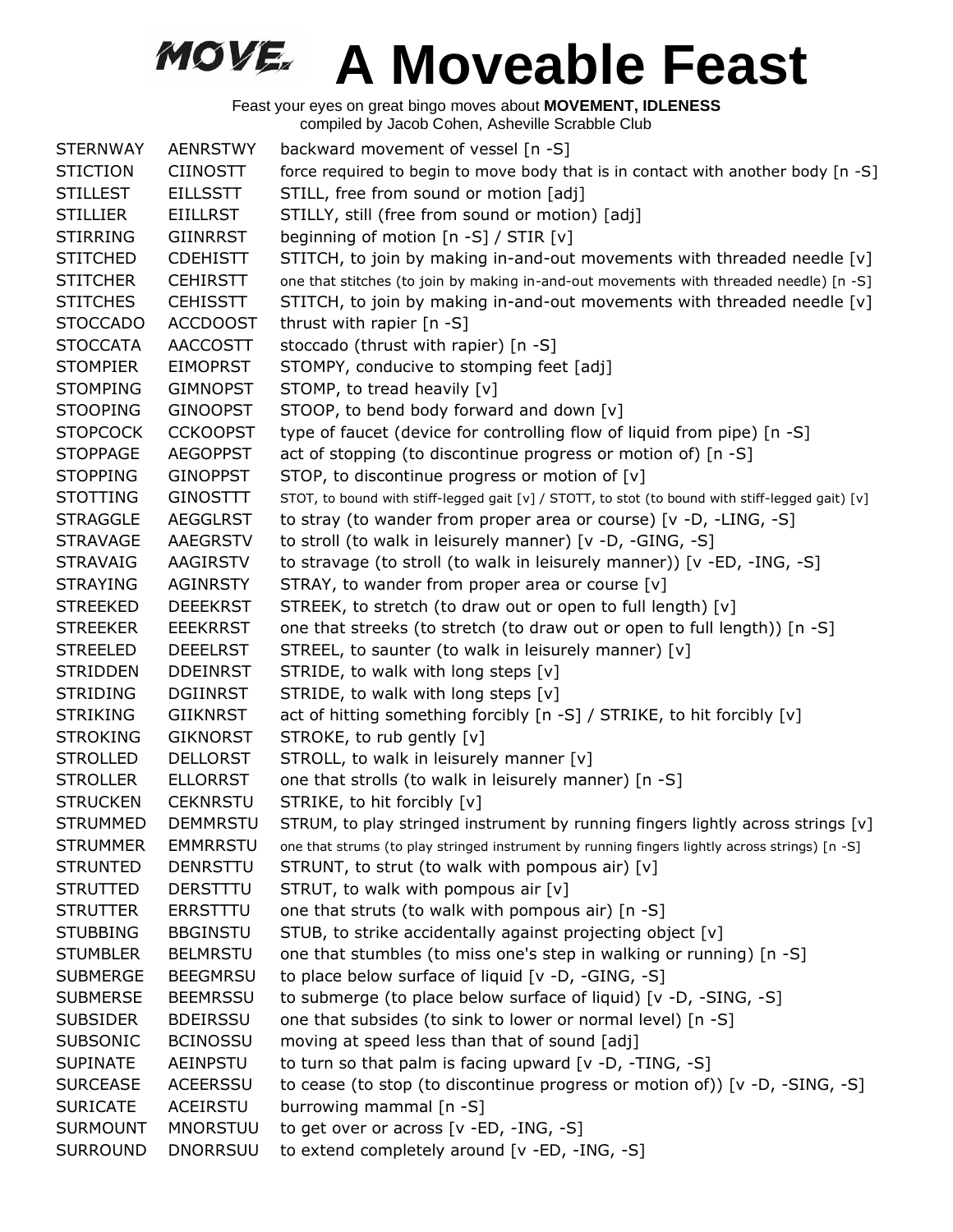| <b>SWAGGING</b> | AGGGINSW        | SWAG, to sway (to move slowly back and forth) [v]                                    |
|-----------------|-----------------|--------------------------------------------------------------------------------------|
| SWANKING        | AGIKNNSW        | SWANK, to swagger (to walk with pompous air) [v]                                     |
| <b>SWARMING</b> | <b>AGIMNRSW</b> | SWARM, to move in large group [v]                                                    |
| <b>SWASHING</b> | <b>AGHINSSW</b> | SWASH, to swagger (to walk with pompous air) [v]                                     |
| SWATTING        | AGINSTTW        | SWAT, to hit sharply [v]                                                             |
| <b>SWAYABLE</b> | AABELSWY        | SWAY, to move slowly back and forth [adj]                                            |
| <b>SWAYBACK</b> | <b>AABCKSWY</b> | abnormal sagging of back [n -S]                                                      |
| <b>SWEEPING</b> | <b>EEGINPSW</b> | act of one that sweeps [n -S] / SWEEP, to clear or clean with brush or broom [v]     |
| <b>SWERVING</b> | <b>EGINRSVW</b> | SWERVE, to turn aside suddenly from straight course [v]                              |
| <b>SWIFTEST</b> | <b>EFISSTTW</b> | SWIFT, moving with great rate of motion [adj]                                        |
| SWIMMIER        | <b>EIIMMRSW</b> | SWIMMY, dizzy (having sensation of whirling) [adj]                                   |
| SWIMMILY        | <b>IILMMSWY</b> | SWIMMY, dizzy (having sensation of whirling) [adv]                                   |
| SWIMMING        | <b>GIIMMNSW</b> | act of one that swims [n -S] / SWIM, to propel oneself in water by natural means [v] |
| SWINGIER        | EGIINRSW        | SWINGY, marked by swinging [adj]                                                     |
| SWINGING        | <b>GGIINNSW</b> | lively and hip [adj -EST] / SWING, to move freely back and forth [v]                 |
| SWIRLIER        | <b>EIILRRSW</b> | SWIRLY, swirling [adj]                                                               |
| SWIRLING        | <b>GIILNRSW</b> | SWIRL, to move with whirling motion [v]                                              |
| SWISHING        | <b>GHIINSSW</b> | SWISH, to move with prolonged hissing sound [v]                                      |
| <b>SWITCHED</b> | <b>CDEHISTW</b> | SWITCH, to beat with flexible rod [v]                                                |
| <b>SWITCHER</b> | <b>CEHIRSTW</b> | one that switches (to beat with flexible rod) [n -S]                                 |
| <b>SWITCHES</b> | <b>CEHISSTW</b> | SWITCH, to beat with flexible rod [v]                                                |
| SWIVELED        | <b>DEEILSVW</b> | SWIVEL, to turn on pivoted support [v]                                               |
| <b>SWOOSHED</b> | <b>DEHOOSSW</b> | SWOOSH, to move with rustling sound [v]                                              |
| <b>SWOOSHES</b> | <b>EHOOSSSW</b> | SWOOSH, to move with rustling sound [v]                                              |
| SWOTTING        | <b>GINOSTTW</b> | SWOT, to swat (to hit sharply) [v]                                                   |
| <b>SYPHONAL</b> | <b>AHLNOPSY</b> | siphonal (of or pertaining to siphon) [adj]                                          |
| <b>SYPHONED</b> | <b>DEHNOPSY</b> | SYPHON, siphon (to draw off through siphon (type of tube)) [v]                       |
| <b>SYSTOLIC</b> | <b>CILOSSTY</b> | SYSTOLE, normal rhythmic contraction of heart [adj]                                  |
|                 |                 | <b>T</b> 8s                                                                          |
| <b>TACKLING</b> | <b>ACGIKLNT</b> | TACKLE, to seize and throw to ground [v]                                             |
| <b>TAILBACK</b> | AABCIKLT        | member of backfield in some football formations [n -S]                               |
| <b>TAILGATE</b> | AAEGILTT        | to drive dangerously close behind another vehicle [v -D, -TING, -S]                  |
| <b>TAILSPIN</b> | <b>AIILNPST</b> | to spin headlong down toward earth [v -NNED or -PUN, -NNING, -S]                     |
| TAILWIND        | <b>ADIILNTW</b> | wind coming from behind moving vehicle $[n - S]$                                     |
| <b>TAKEAWAY</b> | <b>AAAEKTWY</b> | prepared food to be taken away from its place of sale [n -S]                         |
| <b>TANGOING</b> | AGGINNOT        | TANGO, to perform Latin American dance [v]                                           |
| <b>TAPPABLE</b> | AABELPPT        | capable of being tapped [adj]                                                        |
| <b>TEETERED</b> | <b>DEEEERTT</b> | TEETER, to move unsteadily [v]                                                       |
| <b>TEETOTUM</b> | EEMOTTTU        | spinning toy [n -S]                                                                  |
| <b>TELEFILM</b> | EEFILLMT        | motion picture made for television [n -S]                                            |
| <b>TELEMARK</b> | <b>AEEKLMRT</b> | type of turn in skiing [n -S]                                                        |
| <b>TENNISES</b> | <b>EEINNSST</b> | TENNIS, outdoor ball game [n]                                                        |
| <b>THRASHED</b> | <b>ADEHHRST</b> | THRASH, to beat (to strike repeatedly) [v]                                           |
| <b>THRASHER</b> | <b>AEHHRRST</b> | one that thrashes (to beat (to strike repeatedly)) [n -S]                            |
| <b>THRASHES</b> | <b>AEHHRSST</b> | THRASH, to beat (to strike repeatedly) [v]                                           |
| <b>THROBBED</b> | <b>BBDEHORT</b> | THROB, to pulsate (to expand and contract rhythmically) [v]                          |
| <b>THROBBER</b> | <b>BBEHORRT</b> | one that throbs (to pulsate (to expand and contract rhythmically)) [n -S]            |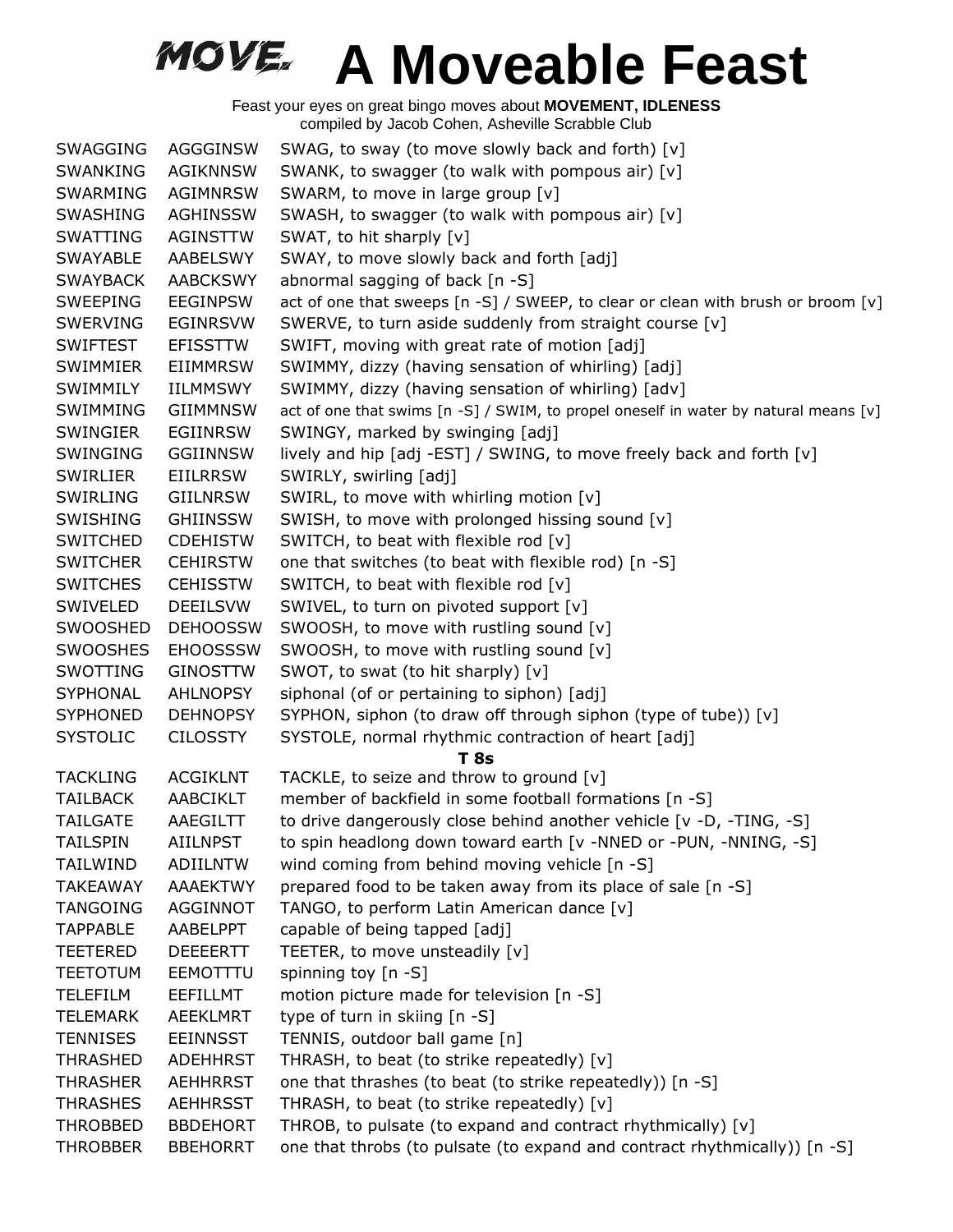| <b>THROWING</b> | <b>GHINORTW</b> | THROW, to propel through air with movement of arm [v]                      |
|-----------------|-----------------|----------------------------------------------------------------------------|
| <b>THRUSTED</b> | <b>DEHRSTTU</b> | THRUST, to push forcibly [v]                                               |
| <b>THRUSTER</b> | <b>EHRRSTTU</b> | one that thrusts (to push forcibly) [n -S]                                 |
| <b>THRUSTOR</b> | <b>HORRSTTU</b> | thruster (one that thrusts (to push forcibly)) [n -S]                      |
| <b>THUMBING</b> | <b>BGHIMNTU</b> | THUMB, to leaf through with thumb (short, thick digit of human hand) [v]   |
| <b>THUMBKIN</b> | <b>BHIKMNTU</b> | screw that is turned by thumb and fingers [n -S]                           |
| <b>THUMBNUT</b> | <b>BHMNTTUU</b> | nut that is turned by thumb and fingers [n -S]                             |
| <b>THUMPING</b> | <b>GHIMNPTU</b> | THUMP, to strike so as to make dull, heavy sound [v]                       |
| <b>THWACKED</b> | <b>ACDEHKTW</b> | THWACK, to strike with something flat [v]                                  |
| <b>THWACKER</b> | <b>ACEHKRTW</b> | one that thwacks (to strike with something flat) [n -S]                    |
| <b>TIDELAND</b> | ADDEILNT        | land alternately covered and uncovered by tide [n -S]                      |
| <b>TIPPYTOE</b> | <b>EIOPPTTY</b> | to tiptoe (to walk on tips of one's toes) [v -D, -ING, -S]                 |
| <b>TITTUPED</b> | DEIPTTTU        | TITTUP, to move in lively manner [v]                                       |
| <b>TITTUPPY</b> | <b>IPPTTTUY</b> | shaky; unsteady [adj]                                                      |
| <b>TITUBANT</b> | ABINTTTU        | marked by wavering [adj]                                                   |
| <b>TODDLING</b> | <b>DDGILNOT</b> | TODDLE, to walk unsteadily [v]                                             |
| <b>TOMAHAWK</b> | <b>AAHKMOTW</b> | to strike with light ax [v -ED, -ING, -S]                                  |
| <b>TOPPLING</b> | <b>GILNOPPT</b> | TOPPLE, to fall forward [v]                                                |
| <b>TORPIDLY</b> | <b>DILOPRTY</b> | in sluggish (displaying little movement or activity) manner [adv]          |
| <b>TOTTERED</b> | <b>DEEORTTT</b> | TOTTER, to walk unsteadily [v]                                             |
| <b>TOTTERER</b> | <b>EEORRTTT</b> | one that totters (to walk unsteadily) [n -S]                               |
| <b>TOUCHPAD</b> | <b>ACDHOPTU</b> | keypad sensitized to finger movement or pressure [n -S]                    |
| <b>TRACKPAD</b> | <b>AACDKPRT</b> | touchpad (keypad sensitized to finger movement or pressure) [n -S]         |
| <b>TRACTIVE</b> | <b>ACEIRTTV</b> | TRACTION, act of pulling or drawing over surface [adj]                     |
| <b>TRAIKING</b> | AGIIKNRT        | TRAIK, to trudge (to walk tiredly) [v]                                     |
| TRAILING        | AGIILNRT        | TRAIL, to drag along surface [v]                                           |
| <b>TRAMELED</b> | ADEELMRT        | TRAMEL, to trammel (to hinder (to impede (to obstruct progress of))) $[v]$ |
| <b>TRAMMING</b> | <b>AGIMMNRT</b> | TRAM, to convey in tramcar $[v]$                                           |
| <b>TRAMPING</b> | <b>AGIMNPRT</b> | TRAMP, to walk with firm, heavy step [v]                                   |
| <b>TRANSFER</b> | <b>AEFNRRST</b> | to convey from one source to another [v -RRED, -RRING, -S]                 |
| <b>TRANSHIP</b> | AHINPRST        | to transfer from one conveyance to another [v -PPED, -PPING, -S]           |
| <b>TRAPESED</b> | <b>ADEEPRST</b> | TRAPES, to traipse (to walk about in idle or aimless manner) [v]           |
| <b>TRAPESES</b> | <b>AEEPRSST</b> | TRAPES, to traipse (to walk about in idle or aimless manner) [v]           |
| <b>TRAVELED</b> | <b>ADEELRTV</b> | TRAVEL, to go from one place to another [v]                                |
| <b>TRAVELER</b> | AEELRRTV        | one that travels (to go from one place to another) [n -S]                  |
| <b>TREADING</b> | ADEGINRT        | TREAD, to walk on, over, or along [v]                                      |
| <b>TREKKING</b> | <b>EGIKKNRT</b> | TREK, to make slow or arduous journey [v]                                  |
| <b>TREMBLER</b> | <b>BEELMRRT</b> | one that trembles (to shake involuntarily) [n -S]                          |
| TRIPPANT        | AINPPRTT        | walking -- used of heraldic animal [adj]                                   |
| <b>TRIPPING</b> | <b>GIINPPRT</b> | act of one that trips $[n-S] / TRIP[v]$                                    |
| <b>TROLLIED</b> | DEILLORT        | TROLLY, to trolley (to convey by streetcar) [v]                            |
| <b>TROMPING</b> | <b>GIMNOPRT</b> | TROMP, to tramp (to walk with firm, heavy step) [v]                        |
| <b>TROOPING</b> | <b>GINOOPRT</b> | TROOP, to move or gather in crowds [v]                                     |
| TROTTING        | <b>GINORTTT</b> | harness racing $[n - S]$ / TROT, to go at gait between walk and run $[v]$  |
| <b>TRUDGEON</b> | <b>DEGNORTU</b> | trudgen (swimming stroke) [n -S]                                           |
| <b>TRUDGING</b> | <b>DGGINRTU</b> | TRUDGE, to walk tiredly [v]                                                |
| <b>TRUNDLER</b> | <b>DELNRRTU</b> | one that trundles (to propel by causing to rotate) [n -S]                  |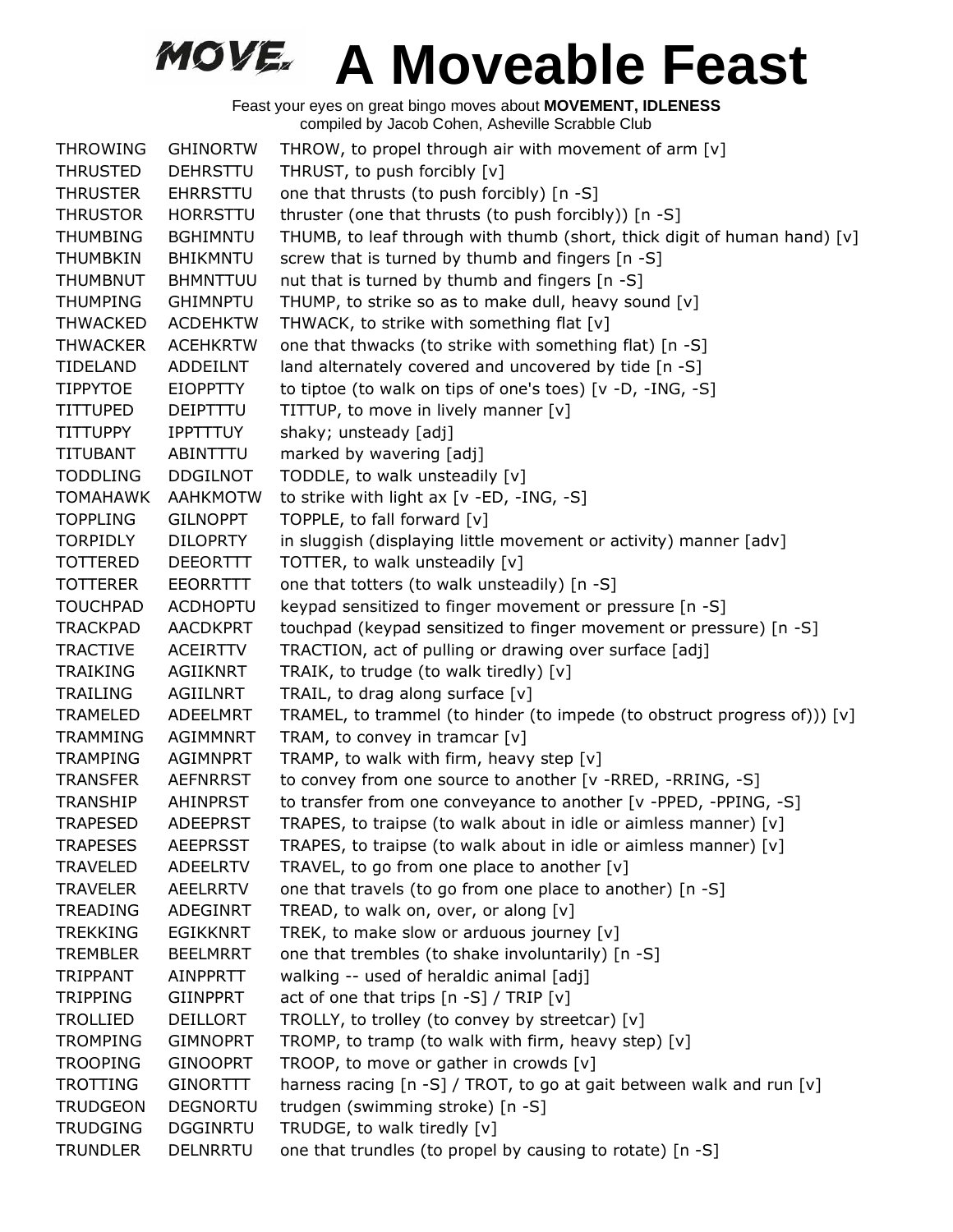| <b>TRUNNION</b> | <b>INNNORTU</b> | pin or pivot on which something can be rotated [n -S]                                    |
|-----------------|-----------------|------------------------------------------------------------------------------------------|
| <b>TUMBLING</b> | <b>BGILMNTU</b> | sport of gymnastics [n -S] / TUMBLE, to fall or roll end over end [v]                    |
| <b>TURNABLE</b> | <b>ABELNRTU</b> | TURN, to move around central point [adj]                                                 |
| <b>TURNSOLE</b> | <b>ELNORSTU</b> | plant that turns with sun [n -S]                                                         |
| TWEAKIER        | AEEIKRTW        | TWEAKY, twitchy (fidgety (nervously restless)) [adj]                                     |
| <b>TWEEZING</b> | EEGINTWZ        | TWEEZE, to pluck with tweezer [v]                                                        |
| <b>TWERKING</b> | <b>EGIKNRTW</b> | TWERK, to dance in particular style originating in New Orleans [v]                       |
| <b>TWILLING</b> | <b>GIILLNTW</b> | TWILL, to weave so as to produce diagonal pattern [v]                                    |
| TWIRLING        | <b>GIILNRTW</b> | TWIRL, to rotate rapidly [v]                                                             |
| <b>TWITCHED</b> | <b>CDEHITTW</b> | TWITCH, to move or pull with sudden motion [v]                                           |
| <b>TWITCHER</b> | <b>CEHIRTTW</b> | one that twitches (to move or pull with sudden motion) [n -S]                            |
| <b>TWITCHES</b> | <b>CEHISTTW</b> | TWITCH, to move or pull with sudden motion [v]                                           |
|                 |                 | <b>U</b> 8s                                                                              |
| <b>UNBEATEN</b> | ABEENNTU        | BEAT, to strike repeatedly [adj]                                                         |
| <b>UNBOBBED</b> | <b>BBBDENOU</b> | not bobbed (to move up and down) [adj]                                                   |
| <b>UNBOUNCY</b> | <b>BCNNOUUY</b> | not bouncy (tending to bounce) [adj]                                                     |
| <b>UNDERLAY</b> | ADELNRUY        | to place under [v -LAID, -ING, -S] / UNDERLIE, to lie under [v]                          |
| <b>UNDOCKED</b> | <b>CDDEKNOU</b> | UNDOCK, to move away from dock $[v]$                                                     |
| <b>UNDULATE</b> | ADELNTUU        | to move with wavelike motion [v -D, -TING, -S]                                           |
| <b>UNDULOUS</b> | <b>DLNOSUUU</b> | undulating [adj]                                                                         |
| <b>UNFILMED</b> | DEFILMNU        | not filmed (to make motion picture) [adj]                                                |
| <b>UNMOVING</b> | <b>GIMNNOUV</b> | MOVE, to change from one position to another [adj]                                       |
| <b>UNPEOPLE</b> | <b>EELNOPPU</b> | to remove people from [v -D, L-ING, -S]                                                  |
| <b>UNRAISED</b> | ADEINRSU        | RAISE, to move to higher position [adj]                                                  |
| <b>UNRUSHED</b> | <b>DEHNRSUU</b> | RUSH, to move swiftly [adj]                                                              |
| <b>UNSCALED</b> | <b>ACDELNSU</b> | not scaled (to climb up or over) [adj]                                                   |
| <b>UNSETTLE</b> | <b>EELNSTTU</b> | to make unstable (resistant to sudden change or position or condition) [v -D, -LING, -S] |
| <b>UNSHAKEN</b> | <b>AEHKNNSU</b> | SHAKE, to move to and fro with short, rapid movements [adj]                              |
| <b>UNSPHERE</b> | <b>EEHNPRSU</b> | to remove from sphere [v -D, -RING, -S]                                                  |
| <b>UNSPRUNG</b> | <b>GNNPRSUU</b> | SPRUNG, SPRING, to move upward suddenly and swiftly [adj]                                |
| <b>UNSTABLE</b> | ABELSNTU        | STABLE, resistant to sudden change or position or condition [adj -R, -ST]                |
| <b>UNSWAYED</b> | <b>ADENSUWY</b> | SWAY, to move slowly back and forth [adj]                                                |
| <b>UNTAPPED</b> | ADENPPTU        | not tapped (to strike gently) [adj]                                                      |
| <b>UNTURNED</b> | <b>DENNRTUU</b> | TURN, to move around central point [adj]                                                 |
| <b>UNWINDER</b> | <b>DEINNRUW</b> | one that unwinds (to reverse winding of) [n -S]                                          |
| <b>UPDARTED</b> | <b>ADDEPRTU</b> | UPDART, to dart up $[v]$                                                                 |
| <b>UPDIVING</b> | <b>DGIINPUV</b> | UPDIVE, to spring upward [v]                                                             |
| <b>UPHEAVAL</b> | AAEHLPUV        | act of upheaving (to heave up) [n -S]                                                    |
| <b>UPHEAVER</b> | AEEHPRUV        | one that upheaves (to heave up) [n -S]                                                   |
| <b>UPPERCUT</b> | <b>CEPPRTUU</b> | to strike upward blow [v - CUT, - TTING, -S]                                             |
| <b>UPRUSHED</b> | <b>DEHNRSUU</b> | UPRUSH, to rush up [v]                                                                   |
| <b>UPRUSHES</b> | <b>EHPRSSUU</b> | UPRUSH, to rush up [v]                                                                   |
| <b>UPSETTER</b> | <b>EEPRSTTU</b> | one that upsets (to overturn (to turn over)) [n -S]                                      |
| <b>UPSOARED</b> | <b>ADEOPRSU</b> | UPSOAR, to soar upward [v]                                                               |
| <b>UPSPRING</b> | <b>GINPPRSU</b> | to spring up [v - RANG or - RUNG, -ING, -S]                                              |
| <b>UPSTROKE</b> | <b>EKOPRSTU</b> | upward stroke [n -S]                                                                     |
| <b>UPTILTED</b> | DEILPTTU        | UPTILT, to tilt upward [v]                                                               |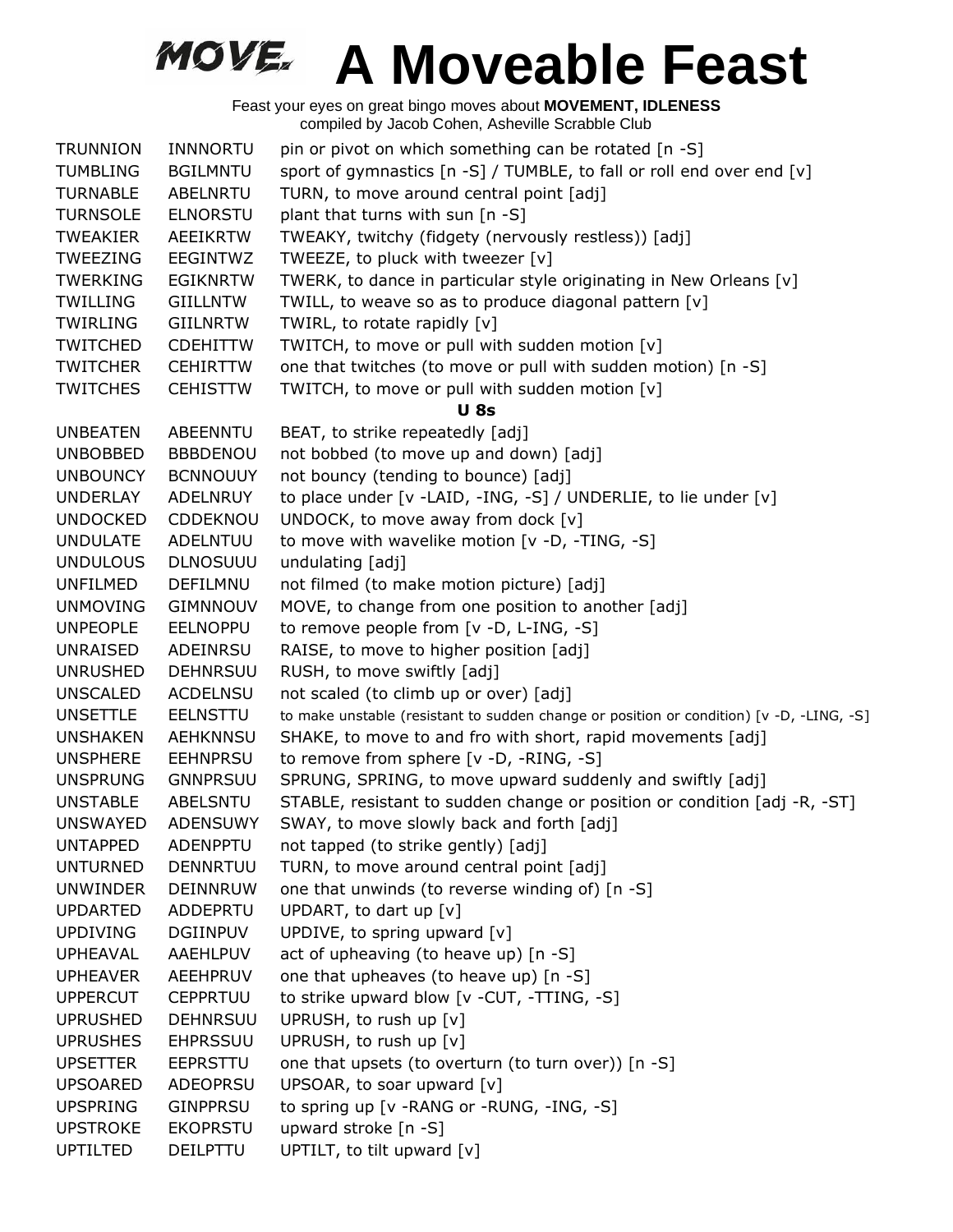| <b>UPTOSSED</b> | <b>DEOPSSTU</b> | UPTOSS, to toss upward [v]                                                    |
|-----------------|-----------------|-------------------------------------------------------------------------------|
| <b>UPTOSSES</b> | <b>EOPSSSTU</b> | UPTOSS, to toss upward [v]                                                    |
| <b>UPTURNED</b> | <b>DENPRTUU</b> | UPTURN, to turn up or over [v]                                                |
| <b>UPWAFTED</b> | <b>ADEFPTUW</b> | UPWAFT, to waft upward [v]                                                    |
| <b>URETERAL</b> | AEELRRTU        | URETER, duct that conveys urine from kidney to bladder [adj]                  |
| <b>URETERIC</b> | <b>CEEIRRTU</b> | URETER, duct that conveys urine from kidney to bladder [adj]                  |
| <b>USHERING</b> | <b>EGHINRSU</b> | USHER, to conduct to place [v]                                                |
|                 |                 | <b>V</b> 8s                                                                   |
| VACUUMED        | <b>ACDEMUUV</b> | VACUUM, to use device that cleans by suction [v]                              |
| VAGILITY        | AGIILTVY        | freedom of movement [n -TIES]                                                 |
| VAMOSING        | <b>AGIMNOSV</b> | VAMOSE, to vamoose (to leave quickly) [v]                                     |
| VANGUARD        | <b>AADGNRUV</b> | forefront of movement [n -S]                                                  |
| VAROOMED        | <b>ADEMOORV</b> | VAROOM, to vroom (to run engine at high speed) [v]                            |
| <b>VASCULAR</b> | <b>AACLRSUV</b> | pertaining to ducts that convey body fluids [adj]                             |
| <b>VELOCITY</b> | <b>CEILOTVY</b> | rapidity of motion [n -TIES]                                                  |
| <b>VERGENCE</b> | <b>CEEEGNRV</b> | movement of one eye in relation to other [n -S]                               |
| <b>VESSELED</b> | <b>DEEELSSV</b> |                                                                               |
|                 |                 | VESSEL, craft for traveling on water [adj]                                    |
| <b>VIATORES</b> | <b>AEIORSTV</b> | VIATOR, traveler (one that travels (to go from one place to another)) [n]     |
| <b>VIBRATOR</b> | ABIORRTV        | something that vibrates [n -S]                                                |
| <b>VOGUEING</b> | <b>EGGINOUV</b> | voguing (dance consisting of series of styled poses) [n -S]                   |
| VOLITANT        | <b>AILNOTTV</b> | volant (flying or capable of flying) [adj]                                    |
| <b>VOLLEYED</b> | <b>DEELLOVY</b> | VOLLEY, to return tennis ball before it touches ground [v]                    |
| <b>VOLLEYER</b> | <b>EELLORVY</b> | one that volleys (to return tennis ball before it touches ground) [n -S]      |
| <b>VOLPLANE</b> | <b>AELLNOPV</b> | to glide in airplane [v -D, -NING, -S]                                        |
| <b>VOMITING</b> | <b>GIIMNOTV</b> | VOMIT, to eject contents of stomach through mouth [v]                         |
| <b>VOMITIVE</b> | EIIMOTVV        | emetic (substance which induces vomiting) [n -S]                              |
| <b>VOMITORY</b> | <b>IMOORTVY</b> | emetic (substance which induces vomiting) [n -RIES]                           |
| <b>VOMITOUS</b> | <b>IMOOSTUV</b> | pertaining to vomiting [adj]                                                  |
| VOYAGING        | AGGINOVY        | action of travelling over or across, especially by sea [n -S] / VOYAGE [v]    |
| <b>VROOMING</b> | <b>GIMNOORV</b> | VROOM, to run engine at high speed [v]                                        |
|                 |                 | <b>W 8s</b>                                                                   |
| <b>WABBLIER</b> | ABBEILRW        | WABBLY, wobbly (unsteady (firm in position)) [adj]                            |
| <b>WABBLING</b> | ABBGILNW        | WABBLE, to wobble (to move unsteadily) [v]                                    |
| WADDLING        | ADDGILNW        | WADDLE, to walk with short, swaying steps [v]                                 |
| WADDYING        | ADDGINWY        | WADDY, to strike with thick club [v]                                          |
| WAGGLIER        | AEGGILRW        | WAGGLY, unsteady (firm in position) [adj]                                     |
| WAGGLING        | AGGGILNW        | WAGGLE, to wag (to move briskly up and down or to and fro) [v]                |
| WAGGONED        | ADEGGNOW        | WAGGON, to wagon (to convey by wagon (four-wheeled, horse-drawn vehicle)) [v] |
| WAGGONER        | AEGGNORW        | wagoner (one who drives wagon) [n -S]                                         |
| WAGONAGE        | AAEGGNOW        | conveyance by wagon [n -S]                                                    |
| WAGONING        | AGGINNOW        | WAGON, to convey by wagon (four-wheeled, horse-drawn vehicle) [v]             |
| WALKABLE        | AABEKLLW        | WALK, to advance on foot [adj]                                                |
| WALKAWAY        | AAAKLWWY        | easy victory [n -S]                                                           |
| <b>WALKOVER</b> | <b>AEKLORVW</b> | walkaway (easy victory) [n -S]                                                |
| WALLOWED        | ADELLOWW        | WALLOW, to roll about [v]                                                     |
| <b>WALLOWER</b> | AELLORWW        | one that wallows (to roll about) [n -S]                                       |
| WALTZING        | AGILNTWZ        | WALTZ, to perform ballroom dance [v]                                          |
| WAMBLING        | ABGILMNW        | WAMBLE, to move unsteadily [v]                                                |
|                 |                 |                                                                               |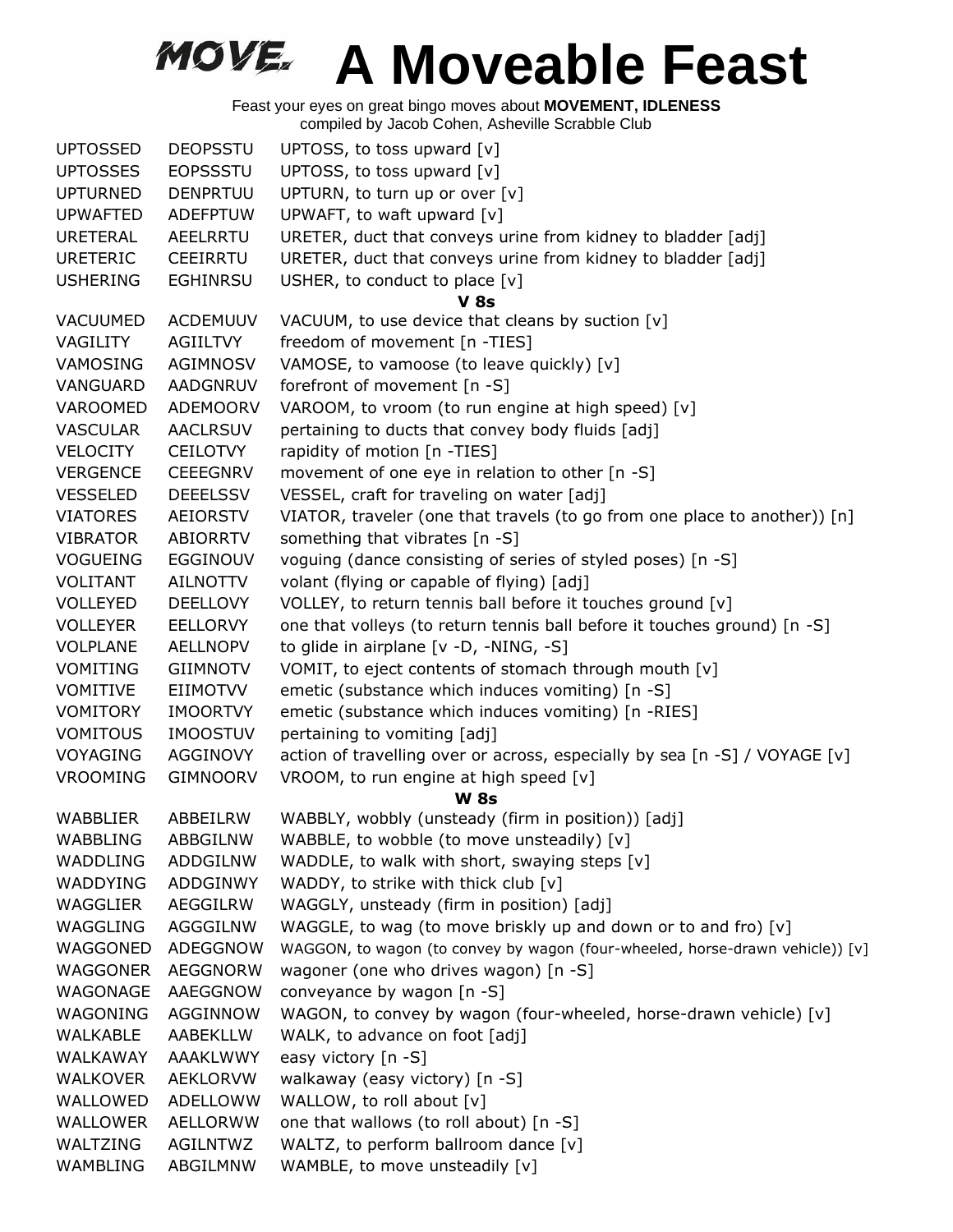Feast your eyes on great bingo moves about **MOVEMENT, IDLENESS** compiled by Jacob Cohen, Asheville Scrabble Club

WANDERED ADDEENRW WANDER, to move about with no destination or purpose  $[v]$ WANDERER ADEENRRW one that wanders (to move about with no destination or purpose) [n -S] WATERAGE AAEGHRTW conveyance of goods by water [n -S] WATERJET AEEJRTTW stream of water forced through small opening [n -S] WAVERIER AEEIRRVW WAVERY, wavering [adj] WAVERING AEGINRVW WAVER, to move back and forth [v] WAYFARER AAEFRRWY traveler (one that travels (to go from one place to another)) [n -S] WAYGOING AGGINOWY act of leaving (to go away from) [n -S] WELTERED DEEELRTW WELTER, to roll about [v] WESTERED DEEERSTW WESTER, to move toward west [v] WESTERLY EELRSTWY wind from west [n -LIES] WHACKING ACGHIKNW act or instance of striking something sharply [n -S] / WHACK, to strike sharply [v] WHAPPING AGHINPPW WHAP, to whop (to strike forcibly) [v] WHEELING EEGHILNW WHEEL [v] WHIDDING DDGHIINW WHID, to move rapidly and quietly [v] WHIFFING FFGHIINW WHIFF, to blow or convey with slight gusts of air  $[v]$ WHIFFLER EFFHILRW one that whiffles (to move or think erratically) [n -S] WHIPPING GHIINPPW WHIP, to strike with whip (instrument for administering corporal punishment) [v] WHIRLIER EHIILRRW WHIRLY, marked by whirling motion [adj] WHIRLING GHIILNRW WHIRL, to revolve rapidly [v] WHIRRIED DEHIIRRW WHIRRY, to hurry (to move swiftly) [v] WHIRRIES EHIIRRSW WHIRRY, to hurry (to move swiftly) [v] WHIRRING GHIINRRW WHIR, to move with buzzing sound [v] WHISHING GHHIINSW WHISH, to move with hissing sound [v] WHISKING GHIIKNSW WHISK, to move briskly [v] WHIZBANG ABGHINWZ type of explosive shell [n -S] WHIZZING GHIINWZZ WHIZ, to move with buzzing or hissing sound  $[v]$ WHOOSHED DEHHOOSW WHOOSH, to move with hissing sound [v] WHOOSHES EHHOOSSW WHOOSH, to move with hissing sound [v] WHOPPING GHINOPPW WHOP, to strike forcibly [v] WHORLING GHILNORW WHORL, to move in twisted or convoluted fashion [v] WHUMPING GHIMNPUW WHUMP, to thump (to strike so as to make dull, heavy sound) [v] WIDDLING DDGIILNW WIDDLE, to wriggle (to turn or twist in sinuous manner)  $[v]$ WIELDIER DEEIILRW WIELDY, easily wielded [adj] WIELDING DEGIILNW WIELD, to handle or use effectively [v] WIGGLING GGGIILNW WIGGLE, to move with short, quick movements from side to side  $[v]$ WINDABLE ABDEILNW WIND, to pass around object or fixed center [adj] WINDLING DGIILNNW WINDLE, to wind (to pass around object or fixed center)  $[v]$ WINDPIPE DEIINPPW trachea (passage for conveying air to lungs) [n -S] WINDSAIL ADIILNSW funnel of sailcloth used to convey air down into lower parts of ship [n -S] WINDSOCK CDIKNOSW device used to indicate wind direction [n -S] WINDSURF DFINRSUW to sail on sailboard [v -ED, -ING, -S] / [adj -ER] WINDWARD ADDINRWW direction from which wind blows [n -S] WINGBACK ABCGIKNW certain player in football [n -S] WINGBEAT ABEGINTW one full set of motions of wing in flying [n -S] WINGEDLY DEGILNWY swiftly (in swift (moving with great rate of motion) manner) [adv] WINGIEST EGIINSTW WINGY, swift (moving with great rate of motion) [adj]